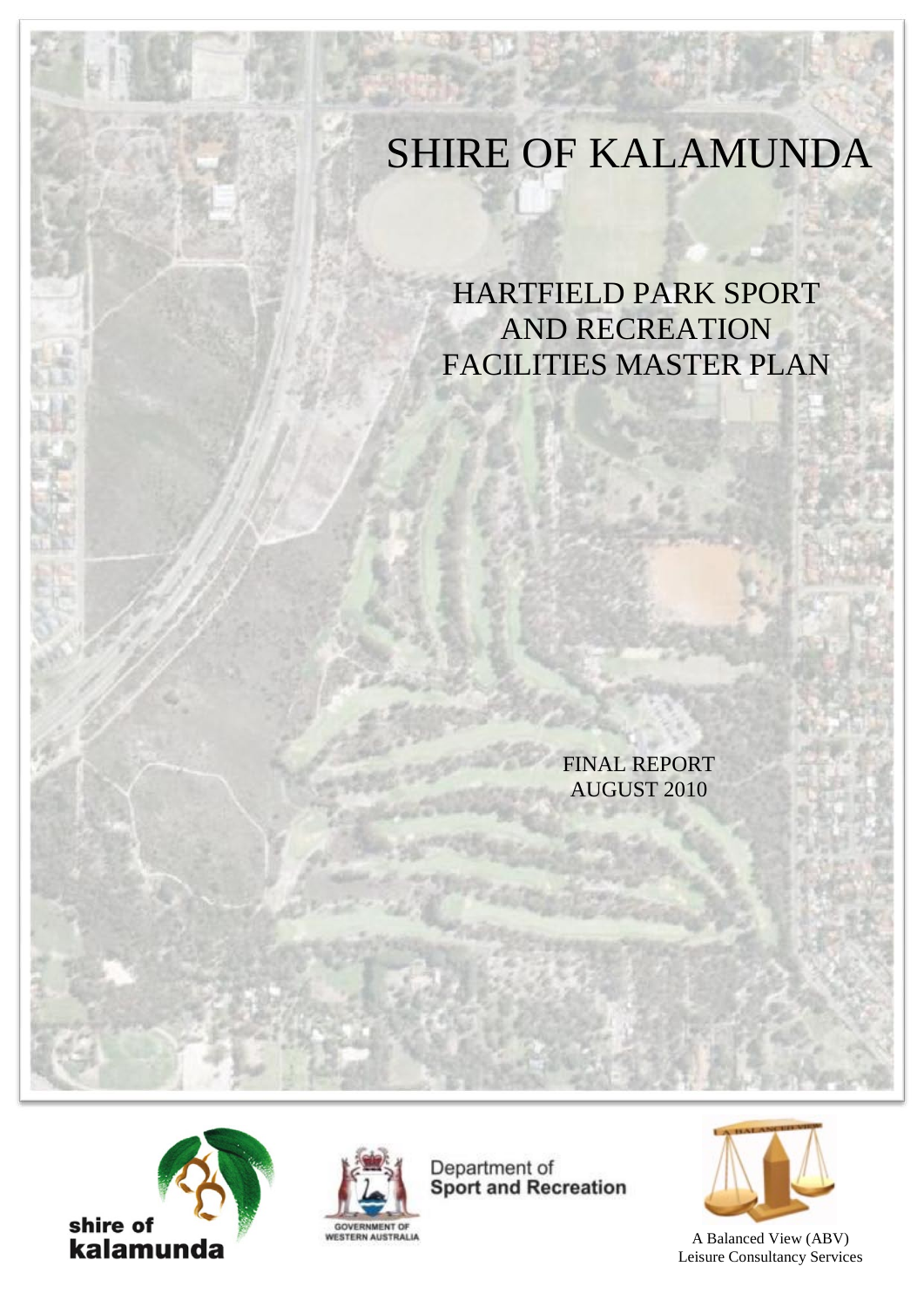# **EXECUTIVE SUMMARY**

## **Introduction**

The Shire of Kalamunda engaged A Balanced View (ABV) Leisure Consultancy Services to prepare a Master Plan for Hartfield Park.

Hartfield Park is a large district level reserve that accommodates a variety of sports as well as substantial areas of protected native bushland. With population growth in the local community and clubs increasing in membership, the Shire acknowledges the need to enhance and develop available sport and recreation facilities.

In order to ensure suitable sport and recreation infrastructure is provided for the current and future needs of the community, the Shire is implementing a key recommendation of the Sporting Reserve Development Plan 2006: the preparation of a Master Plan for Hartfield Park.

The Master Plan considers the current and future needs of the Shire of Kalamunda and key stakeholders within a prioritised development plan for Hartfield Park. This report will assist the Shire in providing a well planned, sustainable sporting and recreation facility that will maximise benefits to the community over the long term.

## **Key Issues**

There are a number of key issues that have had a significant bearing on the outcome of this report.

## Clubs are Growing

Most of the sporting clubs based at Hartfield Park are reporting growth over the past five years and expect it to continue into the future. This will lead to increased usage of the sporting facilities at Hartfield Park. Soccer in particular is growing rapidly and has outgrown the current soccer facilities.

#### Population is Growing

The Shire of Kalamunda expects significant population growth of up to 30,000 additional persons over the next 30 years. The surrounding suburbs of Wattle Grove and Forrestfield will contain a substantial proportion of this growth, thus placing further demand on Hartfield Park in future years.

#### Constraints of Hartfield Park

Hartfield Park is classified Bush Forever and has a high conservation priority. It also has significant Indigenous heritage. Further clearing of bushland is unlikely to be allowed to occur in most areas.

#### Lack of Parking

There is a significant lack of parking when rugby and soccer have home games. The lack of parking impacts on other users of the reserve including bowls, tennis, Federation Gardens users and the Recreation Centre users. Morrison Road becomes a safety hazard.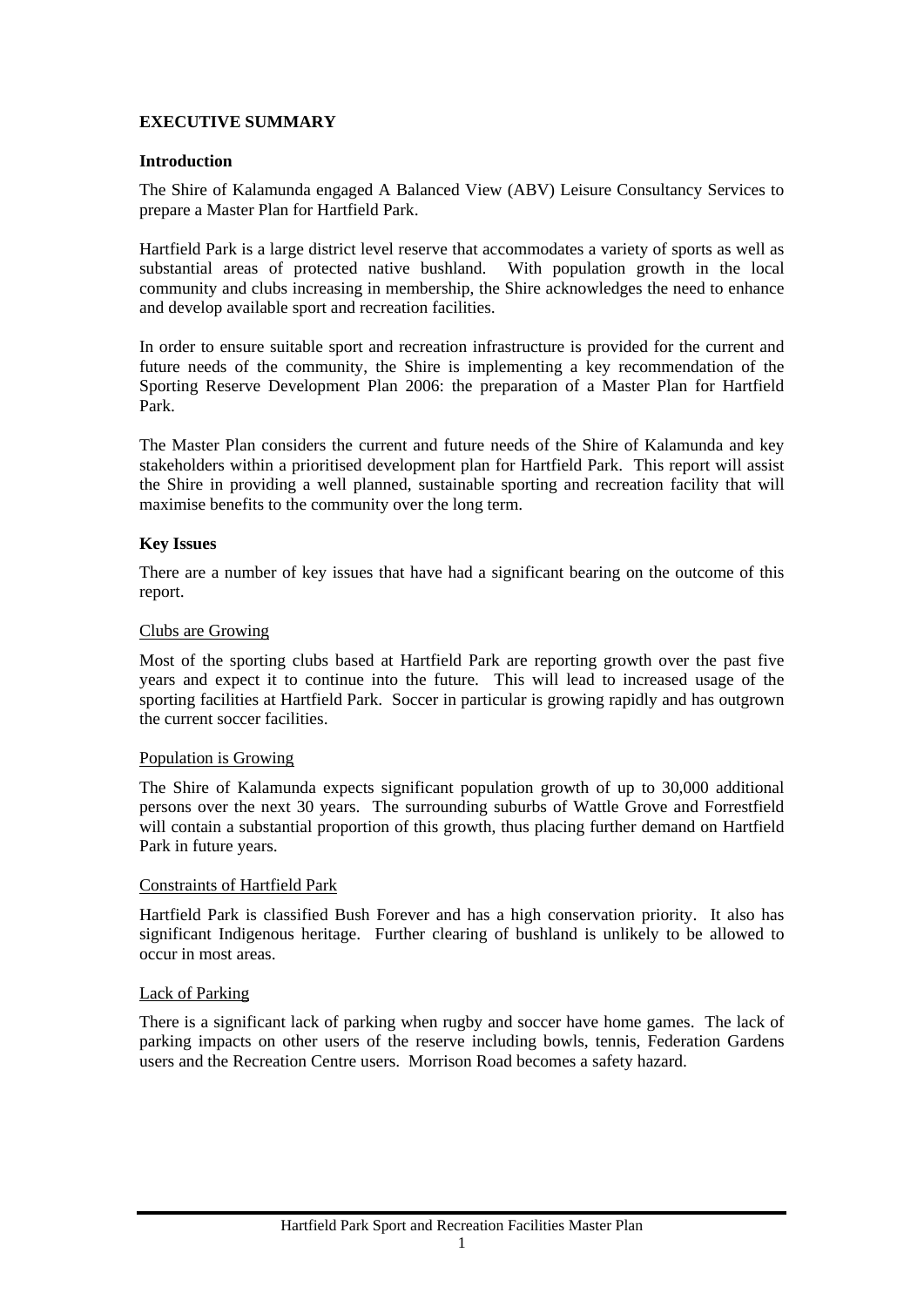## Overuse of Grounds / Need for Additional Grounds

The soccer fields are struggling to be maintained to a good standard for play. Parks Maintenance reports no amount of maintenance will be able to bring up the fields to a good standard with the current amount of usage. The Forrestfield United Soccer Club has grown beyond the capacity of the existing grounds. The rugby grounds are at full capacity. There is some capacity for additional use of the hockey grounds and Reid Oval, however with continued growth of the clubs these could soon be at full capacity also. A number of clubs have reported a need for additional grounds in the future as club participation continues to grow.

## Need for New Water Source

The current ground water extraction licence is fully allocated on the existing reserves. An additional sustainable water source would be required to water any new reticulated areas. Synthetics may need to be considered if alternative water sources cannot be identified.

## Need to Identify Suitable Alternative Sporting Reserve Venues

Currently there are no plans for future sporting reserves within the Shire of Kalamunda. Pioneer Park is one possible location for further development, however this land has issues that may make it unfeasible to develop in the short – medium term due to it being an old tip site.

## Life Span of Current Buildings

Many of the buildings at Hartfield Park are around 30 years old. Almost all are in good to very good condition and have several decades of lifespan left. Whilst there are opportunities for additional facility sharing – in particular rugby/cricket and bowls/tennis, it would not be cost effective to do whilst they still have many years of lifespan left and the clubs needs are being met.

#### Suitability of Equestrian Facilities at Hartfield Park

The Darling Range Horse and Pony Club is based at Hartfield Park. As the surrounding areas become increasingly developed with residential housing the suitability of an equestrian club facility in this location will increasingly be brought into question. Equestrian clubs require large areas of land for relatively few riding members, whilst the greater need for the general community is for additional sporting fields that can accommodate many participants. There is also safety issues related to having horses in highly populated areas.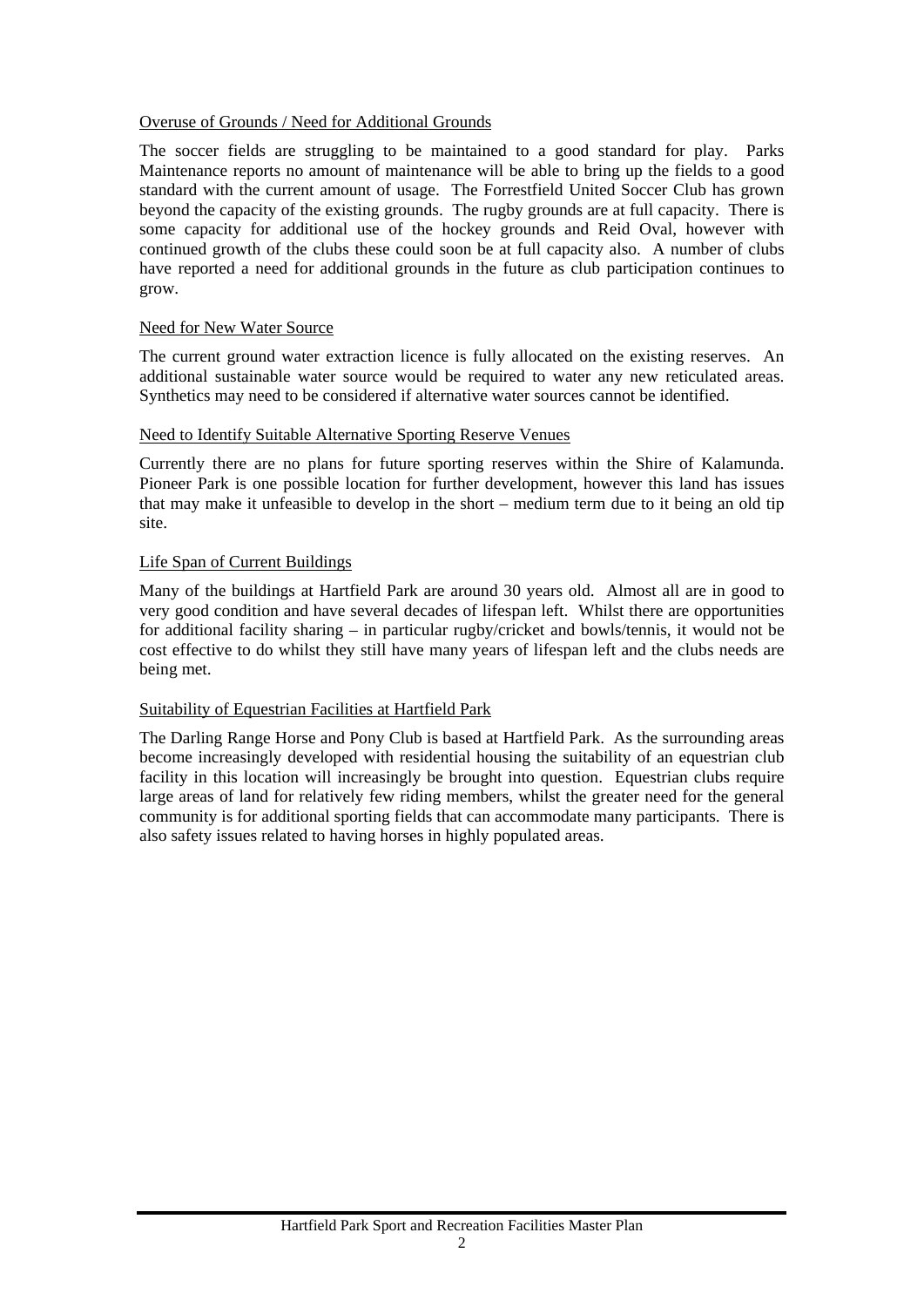#### **Needs Analysis**

The facility needs for Hartfield Park have been identified through a broad consultative approach, researching and establishing the current and future needs of key stakeholders and matching them with current provision and industry trends.

## Reid Oval

Reid Oval has a satisfactory playing surface and floodlighting that has recently been installed. Whilst additional sporting field space would be desirable for long term sports participation growth, the oval cannot be expanded due to the elevated surrounds of the oval and the Bush Forever listing of the bushland.

There is rationale for the extension of the clubroom verandah area and tiered concrete seating to stabilise the slope and provide additional spectator shelter.

#### Hartfield Park Recreation Centre

As the population grows in the Forrestfield/Wattle Grove area, there will be need for expanded indoor recreation centre facilities. Opportunities for growth are limited at Hartfield Park due to the surrounding protected bushland and the need to retain the current sporting fields.

The reception, kiosk and office layout is somewhat disjointed at the centre creating inefficiencies for management. There is rationale for exploring the potential for remodelling the interior to provide enhanced management of the centre. Planning for the future recreation centre facility needs of the Shire is required.

#### Hartfield Park Soccer Grounds

Additional soccer fields are required to reduce wear and tear on the existing fields and allow further growth in participation.

The current clubroom facilities are insufficient in a number of areas including:

- Lack of public toilets<br>• Main set of change ro
- Main set of change rooms share one toilet facility
- Lack of umpires changerooms
- Poor main changeroom layout including lack of ventilation and natural lighting
- Secondary changerooms are hidden in a dark area away from main building
- Lack of secure storage area
- Lack of sheltered spectator area
- Lack of goals storage

These issues listed above provide rationale for new or redeveloped clubroom facilities.

#### Morrison Oval

The Forrestfield Cricket Club has all of the main facilities a club requires including clubrooms, three synthetic wickets and a three wicket practice nets facility.

At such a time that a new building is for either cricket or rugby is required, a shared clubroom facility for cricket and rugby should be investigated. At this point in time it does not appear that this will occur within the short to mid-term and it will be more cost effective to maintain the two buildings for the foreseeable future.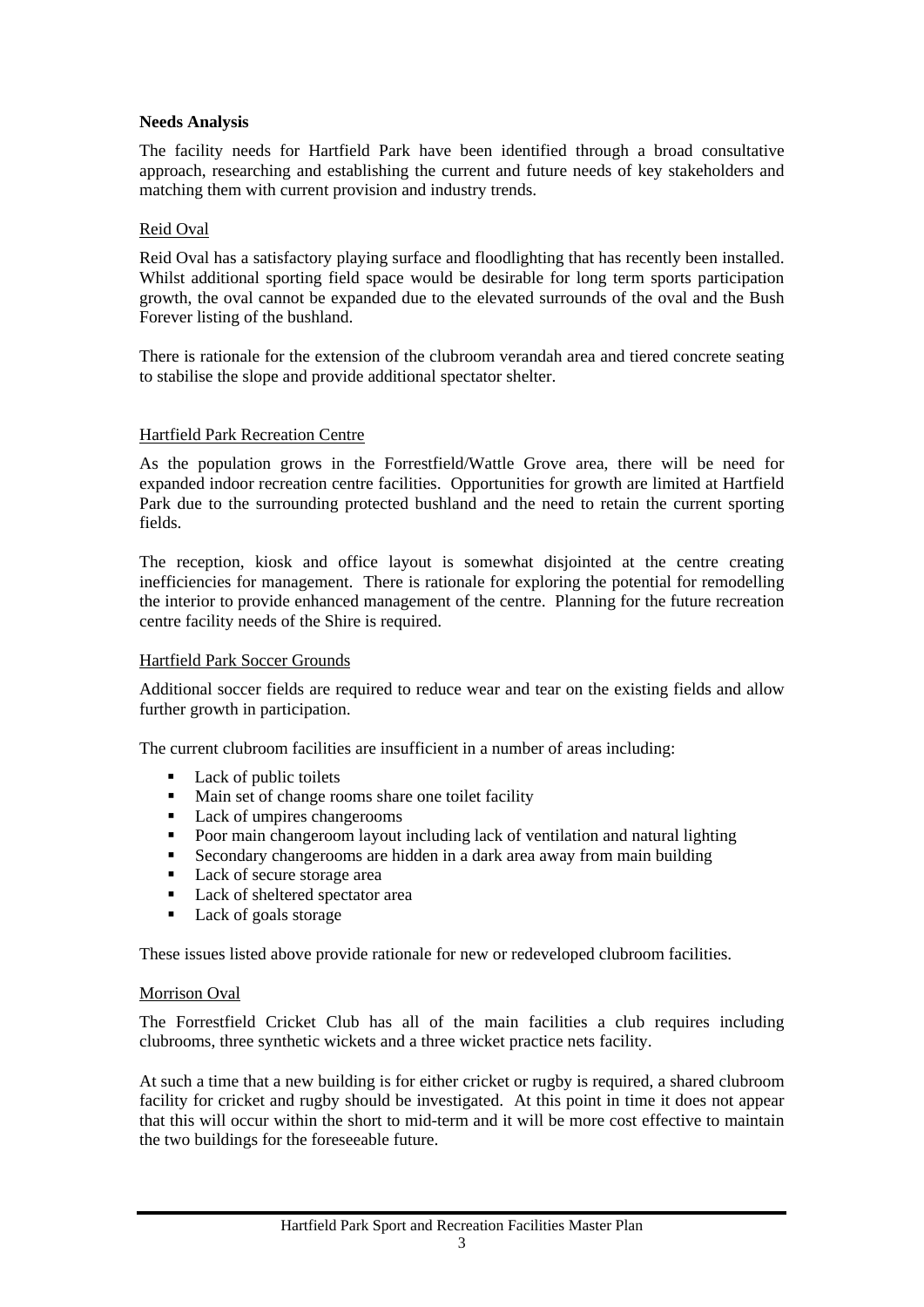## Hartfield Park Hockey Grounds

KDHC have their main facility requirements met however upgraded clubrooms including a social area is desirable.

One field lit for night training is sufficient for current utilisation.

## Scout Hall

The Scout Hall is ageing and in poor condition. It is evident that the Scout Hall is in the latter stages of its life cycle. The Airey Taylor report recommends its removal within 5 years. Should KDHC be relocated, it will present an opportunity for a shared facility to be built that meets the current and future needs of the Scout Group and allow building operational costs to be shared.

The Scouts have stated a need for hall that can accommodate 120 persons and has toilets that are accessible by two different groups at the same time without disturbing each others' activities.

## Hartfield Park Rugby Grounds

KDRUC have clubrooms that meet their main requirements, however they do have a desire to upgrade this in the future including building a gym, additional changerooms, increasing the size of the social area and building a grand stand.

Given the current clubroom facility meets the main requirements of KDRUC, consideration of major upgrades to the facility should be given at the time that the FCC and KDRUC are ready to become joint users of a shared facility. This is unlikely to occur within the timeframe of this master plan considering the relatively good condition of the buildings.

There is a need for improved floodlighting of the two senior rugby fields. Full lighting of the two fields will allow more even wear of the fields during training sessions.

#### Skate Park

The primary need for the Hartfield Park Skate Park is for greater passive surveillance to discourage anti-social behaviour. It is hidden from view being completely surrounded by bushland, despite its close proximity to Hale Rd.

Increased passive surveillance of the Skate Park could be achieved either through the thinning, trimming or removal of trees located between the Skate Park and Hale Road or through relocation of the Skate Park to a more visible area.

#### Lawn Bowls Facilities

The Forrestfield and Districts Bowling Club (FDBC) Clubrooms is in very good condition with only minor cosmetic items noted in the Airey Taylor and BAMCR reports.

The two turf greens are in good condition and sufficient for the current participation rates.

The Club has noted a need for an additional shed to enable separate storage of fuels from the fertilisers, and to enable hoisting of machinery for maintenance.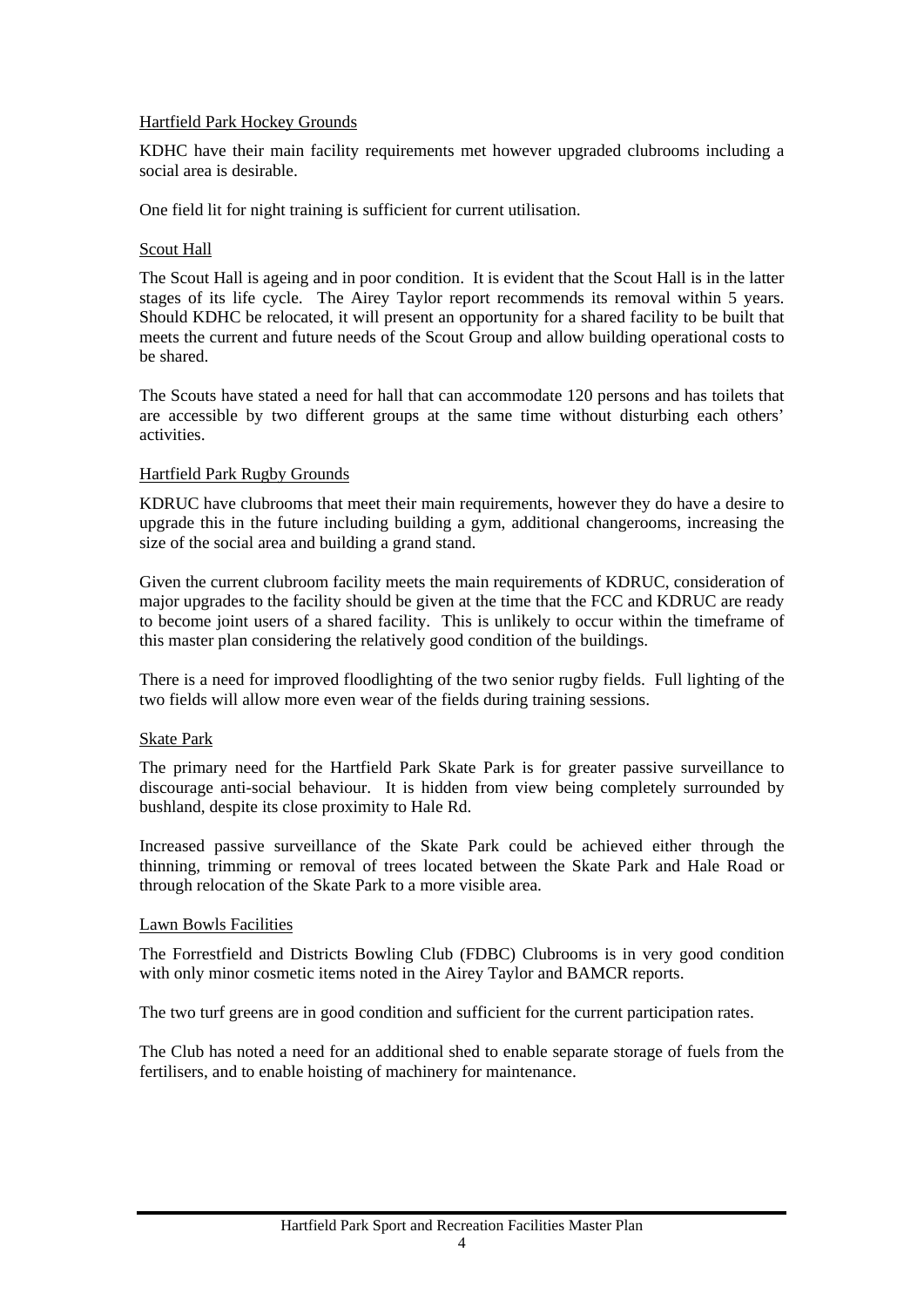As noted within this report in section *11. Opportunities for Facility Sharing*, FDBC and the Forrestfield Tennis Club (FTC) would be suitable joint users of a shared clubroom facility at such a time that one of the buildings requires replacement. Given the very good condition of both buildings, it is unlikely that this will occur within the timeframe of this Master Plan.

#### Tennis Facilities

The Forrestfield Tennis Club clubroom and toilet buildings are in very good condition with only minor maintenance requirements as detailed in the Airey Taylor and BAMCR reports. The kitchen fit out is ageing which the Club would like to replace in the near future.

The six courts are sufficient for the clubs current participation levels and have capacity for participation growth. The court condition is poor however, with repairs to the bitumen required and a re-application of the acrylic surface required. New court hardware is required, and repairs needed for the fencing.

## Federation Gardens

Federation Gardens is an important recreation asset for the Shire of Kalamunda, providing both active and passive recreation facilities for the community. A number of public submissions have expressed a desire for the improvement of Federation Gardens.

There is rationale for the beautification Federation Gardens including fixing paths, trimming trees along pathways and at the entrance, enhancing the playground equipment and supporting features, and irrigating a larger area if more water can be sourced. It could provide a destination point for people to walk to and can be enjoyed by people of all ages. Dog walkers will particularly benefit from an increased irrigated area as it will reduce the health related problems for dog breeds that are affected by the seeds of weed grasses.

There is potential that additional water supply could be achieved from capturing storm water runoff and storing it in a large dam that could also act as a focal for passive recreation. The ornamental lake could possibly be upgraded for this purpose.

#### Equestrian Club

The Darling Range Horse and Pony Club (DRHPC) have all the main facilities they require.

The Club has noted a need to repair the western boundary fence, and to a desire to enhance their cross country track that runs through the bushland.

Should the decision be made to convert the equestrian grounds to sporting fields, DRHPC will need to be relocated. The Walliston Pony Club (WPC) grounds is the primary location that would appear to fit the facility needs of DRHPC.

#### Parking and Access

A lack of parking is an issue that has been raised by most stakeholders in the consultation process. Hartfield Park is home to two very strong winter sports of soccer and rugby union. Both the KDRUC and FUSC report over 1,000 players and spectators present during home fixtures. Due to the size of FUSC, home fixturing occurs each week.

The lack of parking causes traffic management and safety issues and restricts access to the Recreation Centre on weekends.

These issues provide strong justification for additional parking areas.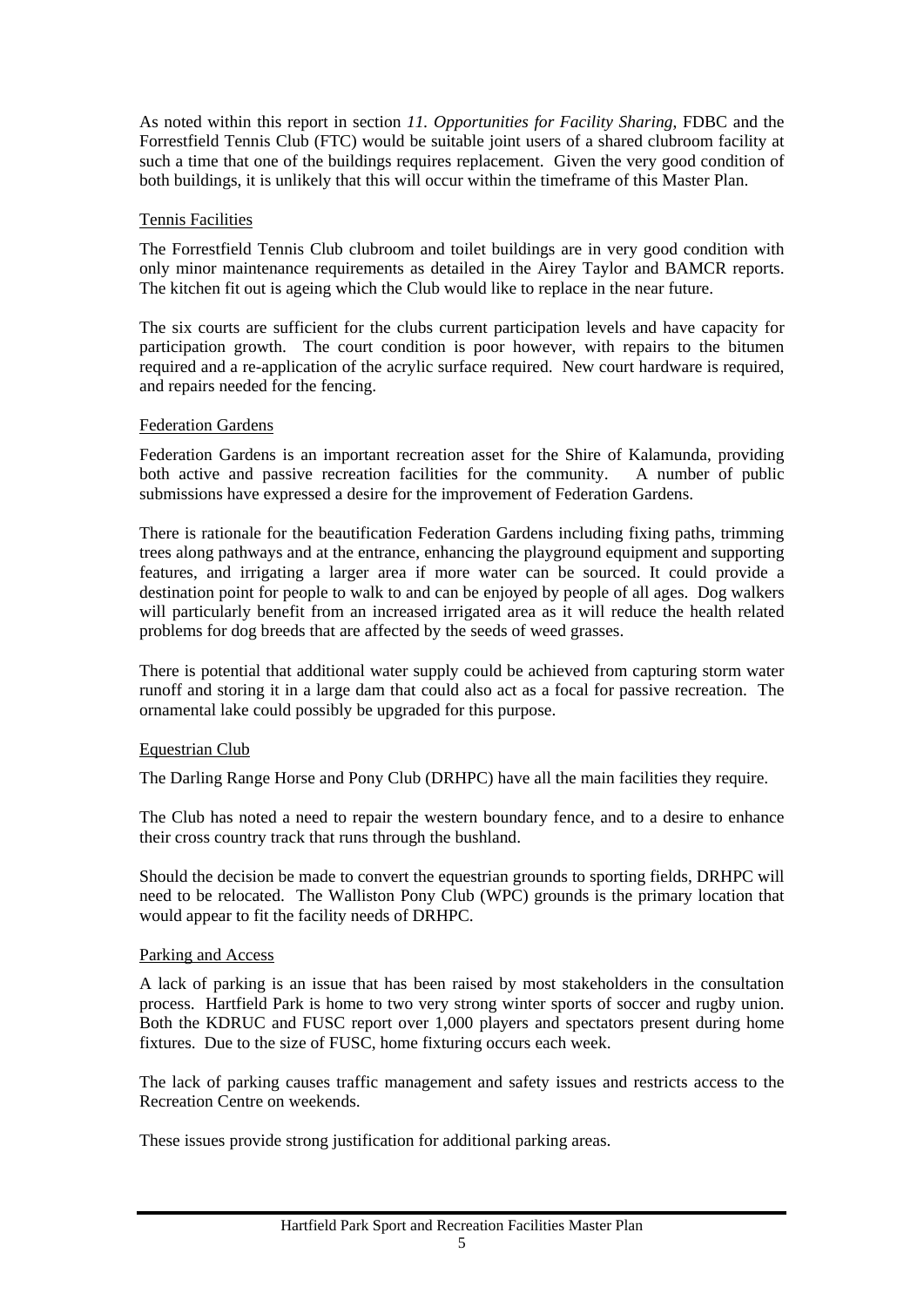Morrison Road provides access to the bowls, tennis, rugby and hockey facilities and also Federation Gardens. Morrison Road is often used by motorists to dodge heavy traffic during peak hour. This causes significant safety issues, particularly at the bend to the rear of the Recreation Centre as it is a blind corner.

These issues provide strong justification for the blocking off of Morrison Road at some point around the bend.

Car burglary is an issue that has been raised particularly in regards to the Recreation Centre Parking area. There is rational for providing enhanced security lighting to the car park to improve safety to soccer and Recreation Centre users.

#### Pathways

There is strong rationale for the provision of an enhanced pathway network at Hartfield Park. Pathways are an integral component of recreation reserves. Walking is well established as the most highly participated physical activity. Pathways connect facilities, encouraging more people to travel by foot or cycle, and improve access for people with mobility issues including wheelchairs and parents with prams. Pathways are also used for exercise by persons of all ages and fitness levels, whether it be low intensity walking or high intensity running.

## Water Supply

Any significant increase in irrigated turf area will require additional water supply. The current ground water licence for Hartfield Park is fully allocated.

Should the Shire decide to increase the amount of irrigated turf there will be a need to identify a new source of water for Hartfield Park that is sustainable in the long term, cost effective and is practical to implement.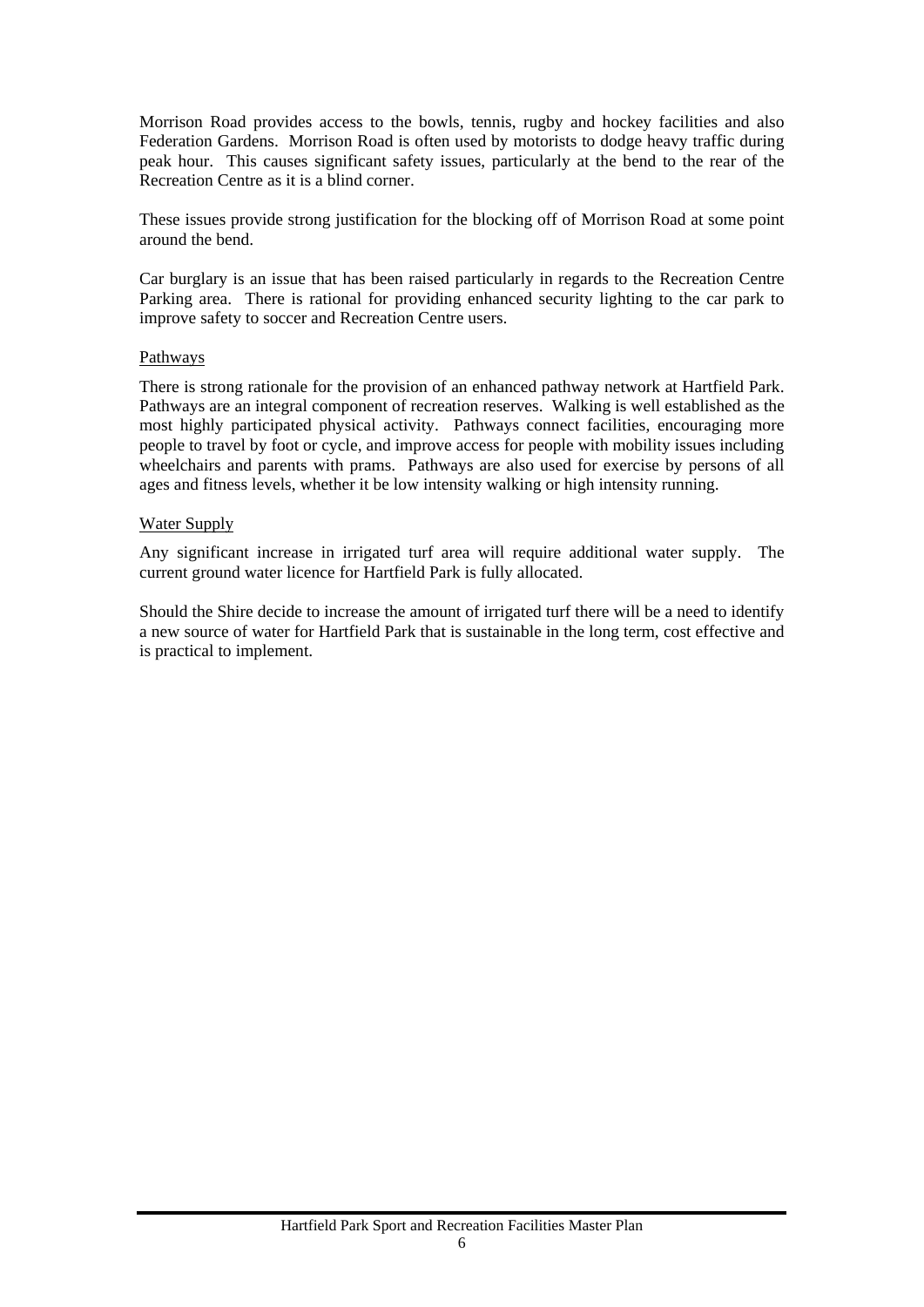# **Concept Plan**

The proposed Concept Plan for the Hartfield Park Sport and Recreation Facilities Master Plan can be seen as Appendix 1 to this report. Key features of the proposed facility developments within the Concept Plan include the following:

- Relocation of the hockey facilities to the equestrian area including a shared clubroom building for use by hockey, Scouts and little athletics.
- Two senior soccer fields and additional parking area to replace the current hockey fields.
- Upgraded soccer clubroom facilities.
- Improved floodlighting for the two senior rugby fields.
- Expansion of the bowls club parking area using unused portions of land either side of the current parking area.
- New shed for the Bowls Club.
- Refurbishment of the tennis courts.
- Beautification of Federation Gardens and potential upgrade of the lake to store water for irrigation.
- New dual use pathways between core activity areas.
- Removal of a 200m section of Morrison Road between the current hockey parking area and the 90 degree bend near Reid Oval and revegetation the cleared area.
- Trimming of trees between Hale Road and the Skate Park to improve visibility.
- Security lighting for the Hartfield Park Recreation Centre car park.
- Extension of the verandah with tiered concrete steps for sheltered spectator viewing to the Reid Oval clubrooms.
- Potential future expansion of Morrison Oval incorporating the bushland to the north and west of the Oval.
- Potential future development of a shared lawn bowls / tennis pavilion and potential layout of additional courts and bowling greens.
- Potential future location of a shared cricket / rugby clubrooms building.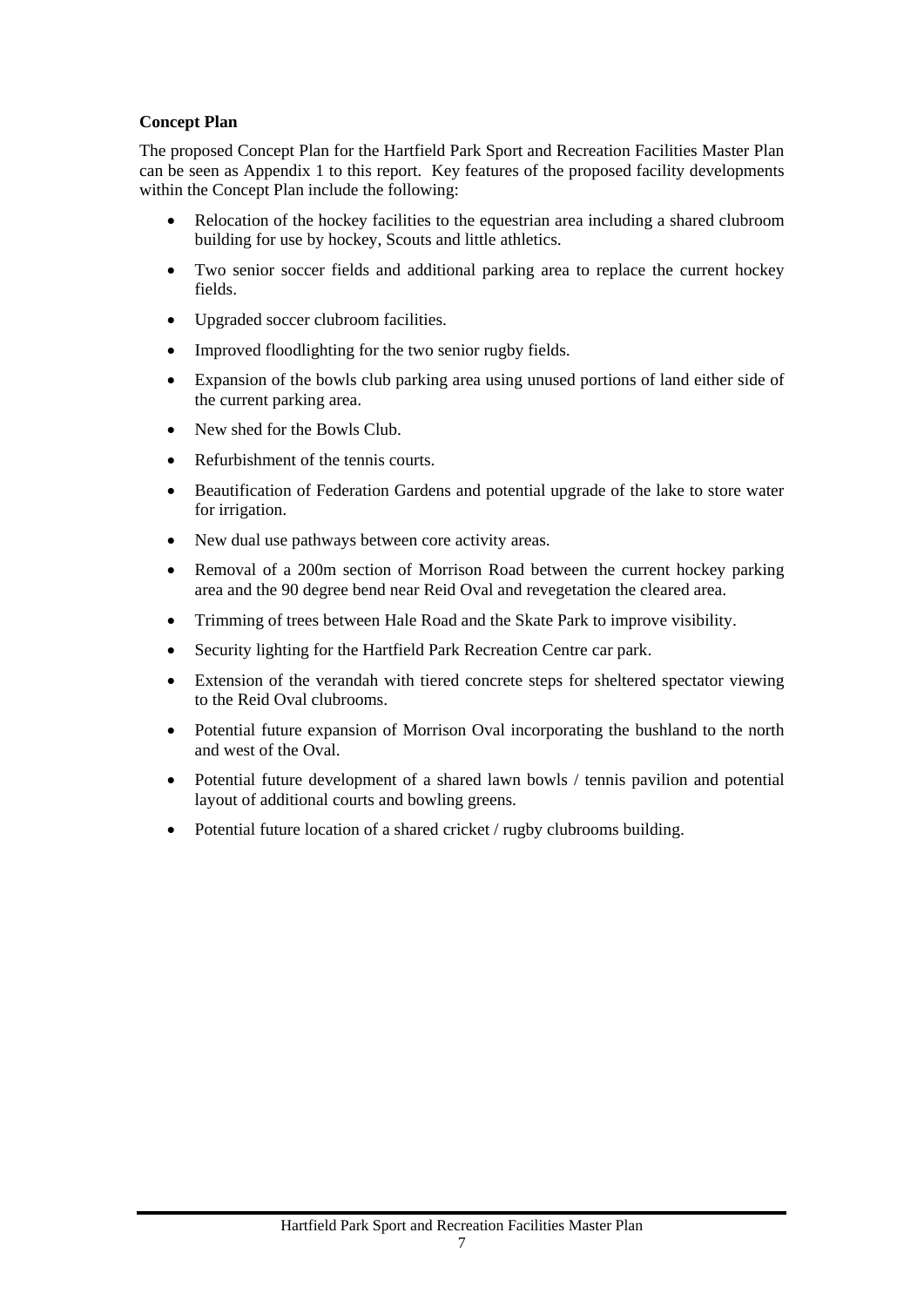## **Construction Cost Estimates**

The indicative capital cost estimates of the proposed Hartfield Park Sport and Recreation Facilities Master Plan have been prepared by Ralph Beattie Bosworth. The full report is attached as Appendix 7 to this report. A summary of the costings are provided below.

| <b>TOTAL INDICATIVE COST ESTIMATE</b><br>(Excl GST)                                   | \$<br>5,870,000 |
|---------------------------------------------------------------------------------------|-----------------|
| <b>Total</b>                                                                          | \$<br>2,174,450 |
| Contingencies                                                                         | 139,400         |
| Miscellaneous Landscaping and Grassing.                                               | 88,750          |
| Security Lighting, Signage, Seating, Bins,                                            |                 |
| Earthworks/Site Clearance, Services Connections                                       | 24,000          |
| Removal of 200m section of Morrison Road                                              | 100,000         |
| Reid Oval Clubrooms Patio Extension<br><b>Federation Gardens Beautification</b>       | 49,400          |
| Lawn Bowls Machinery Shed                                                             | 35,000          |
| Demolish old kiosk                                                                    | 1,200           |
| Rugby Field floodlighting                                                             | 175,000         |
| <b>Demolish Scout Hall</b>                                                            | 16,200          |
| Playground Equipment, Rugby Area                                                      | 15,000          |
| Playground Equipment, Soccer Area                                                     | 15,000          |
| <b>Soccer Goals Storage</b>                                                           | 5,500           |
| Soccer Clubrooms (assume new building)                                                | 1,510,000       |
| Medium Term $5 - 10$ years                                                            |                 |
|                                                                                       |                 |
| <b>Total</b>                                                                          | \$<br>3,695,550 |
| Contingencies                                                                         | 256,750         |
| Security Lighting, Signage, Seating, Bins,<br>Miscellaneous Landscaping and Grassing. | 165,750         |
| Earthworks/Site Clearance, Services Connections                                       |                 |
| New dual use pathway                                                                  | 55,250          |
| Tennis court refurbishment                                                            | 109,500         |
| Security lighting to Rec Centre Car Park                                              | 154,000         |
| Skate Park area pruning                                                               | 500             |
| New Soccer Area Parking resurfacing and expansion                                     | 350,000         |
| <b>Bowls Club Parking Expansion</b>                                                   | 162,500         |
| Demolish Baseball Hitting Nets                                                        | 3,500           |
| 2 x new concrete cricket wickets with synthetic surfaces                              | 16,000          |
| Hockey Parking area                                                                   | 162,500         |
| <b>Hockey Clubrooms</b>                                                               | 805,500         |
| 3 x natural turf hockey fields, 1 lit                                                 | 364,000         |
| Demolish Equestrian Club Building                                                     | 19,800          |
| Sustainable water supply                                                              | 1,000,000       |
| <b>Public Open Space Strategy</b>                                                     | 30,000          |
| H.P Recreation Centre Needs & Feasibility Study                                       | \$<br>40,000    |
| Short Term $0 - 5$ years                                                              |                 |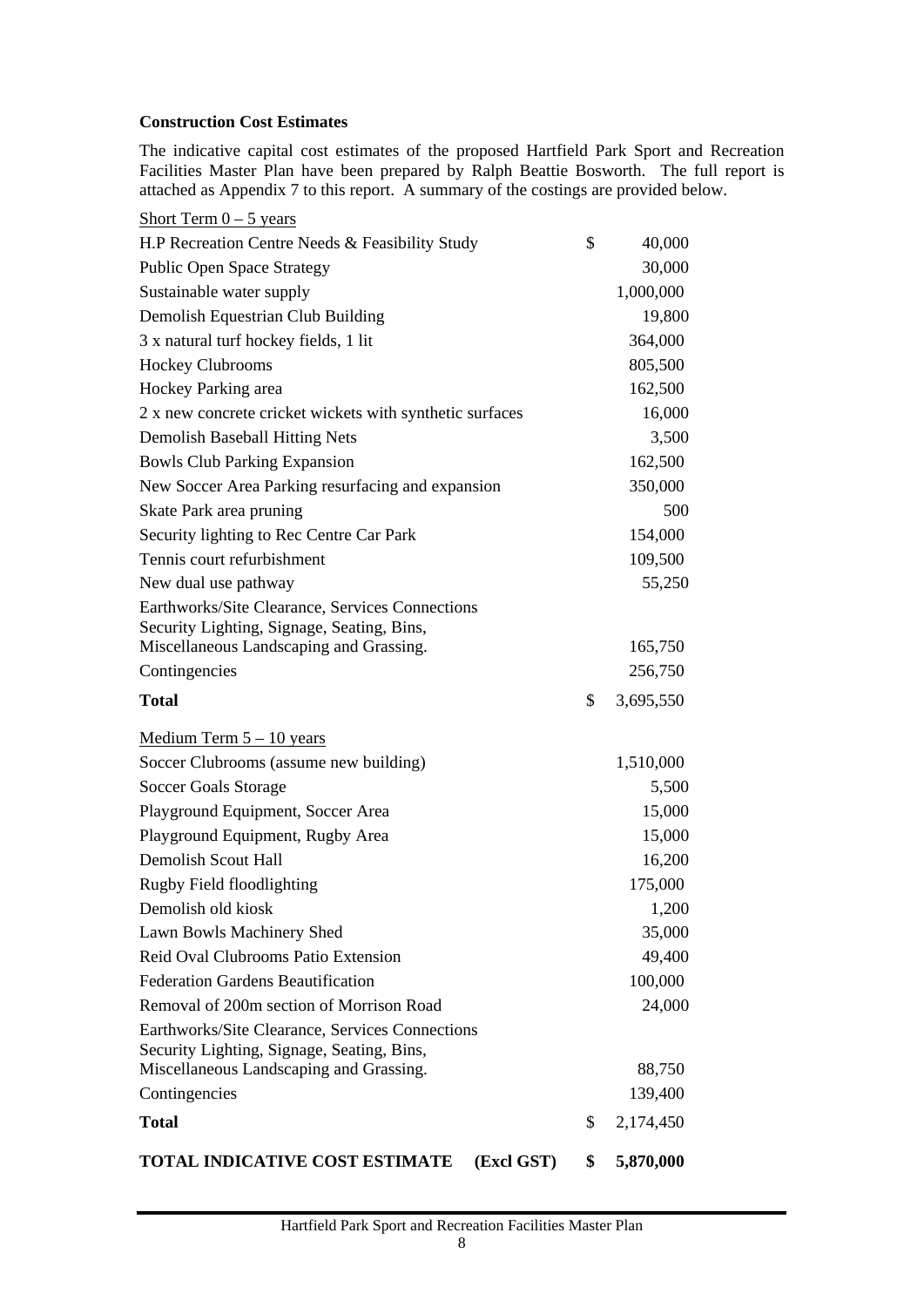#### **Recommendations**

It is recommended that the Shire of Kalamunda:

- *1. Receive the Hartfield Park Sport and Recreation Facilities Master Plan.*
- *2. Consider the infrastructure developments listed within this report to meet the needs of the community and key stakeholders of Hartfield Park.*
- *3. Conduct a detailed assessment of potential sustainable water sources for the development of new irrigated turf areas as proposed in this Master Plan.*
- *4. Review the Master Plan in accordance with the facility development staging program to bring into account demographic, financial, social and environmental changes impacting on the community.*
- *5. Develop a Public Open Space Strategy to ensure the future public open space requirements of the growing community are met. This Public Open Space Strategy should also address the future need for sporting fields within the Shire and explore shared use opportunities with schools.*
- *6. Prioritise and conduct the identified maintenance items within the Airey Taylor report and Building Asset Management and Condition Review to ensure the safety of users and the longevity of the assets.*
- *7. Develop a Sporting Reserve Usage policy detailing maximum ideal use of each sporting reserve within the Shire of Kalamunda.*
- *8. Investigate the relocation of the Darling Range Horse and Pony Club with consideration given to sharing of the Walliston Pony Club Grounds. This will enable the Hartfield Park equestrian grounds to be developed into sporting fields.*
- *9. Engage a suitably qualified engineering firm to conduct a geotechnical survey of Pioneer Park and provide recommendations on the remedial actions required to develop sporting fields capable of sustaining high impact winter sport usage.*
- *10. Contact the Department of Environment and Conservation and follow the appropriate protocol for obtaining permission for clearing of the bushland to the west and north of Morrison Oval for the purposes of developing additional sporting fields.*
- *11. Conduct a Needs and Feasibility Study for the Hartfield Park Recreation Centre.*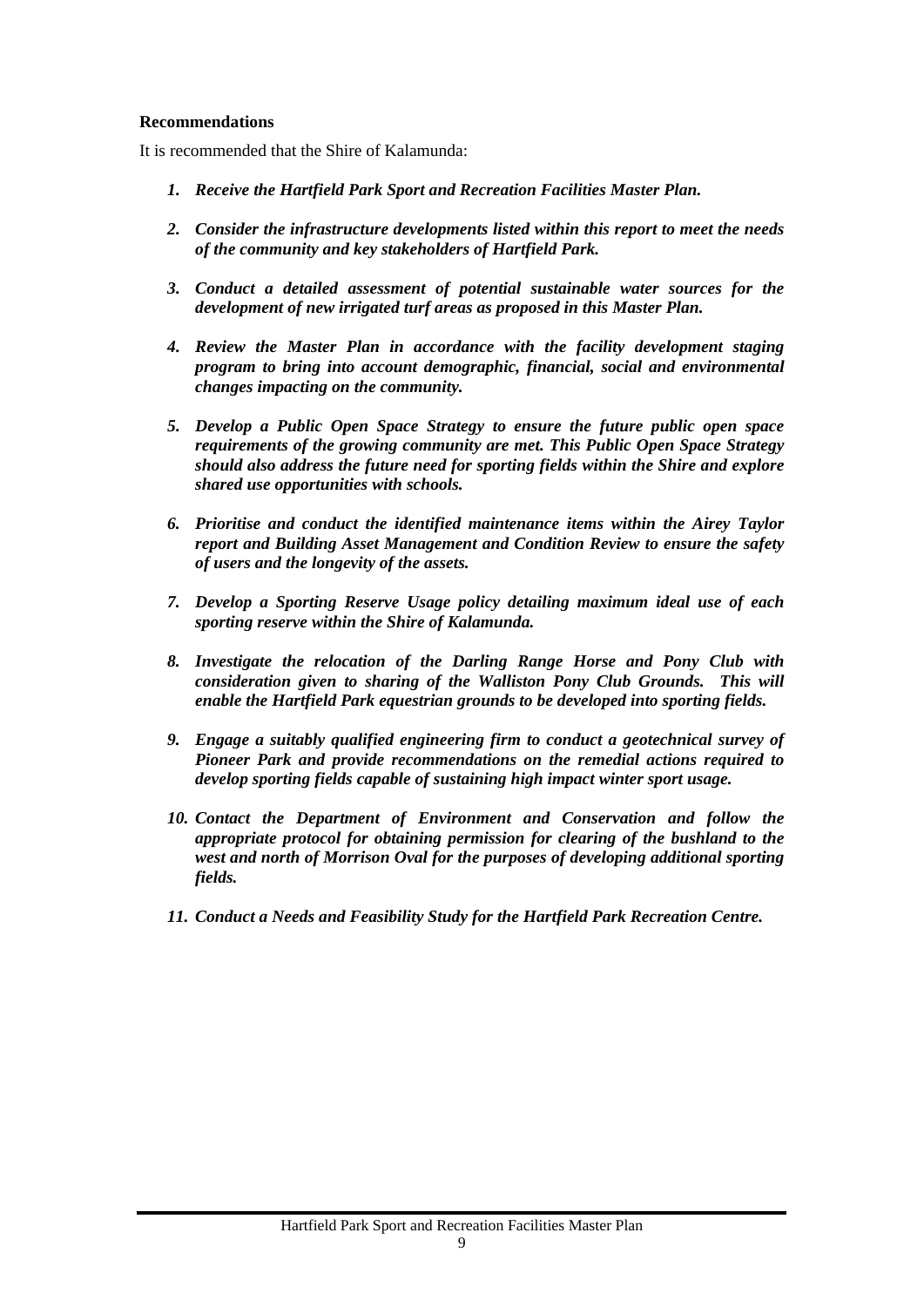# **CONTENTS**

| 1              |                                        |  |
|----------------|----------------------------------------|--|
| $\overline{2}$ |                                        |  |
| 3              |                                        |  |
| 4              |                                        |  |
| 5              |                                        |  |
|                | 5.1<br>5.2<br>5.3<br>5.4<br>5.5<br>5.6 |  |
| 6              |                                        |  |
|                | 6.1<br>6.2                             |  |
| 7              |                                        |  |
| 8              |                                        |  |
|                |                                        |  |
| 9              |                                        |  |
| 10             |                                        |  |
|                | 10.1<br>10.2<br>10.3                   |  |
| 11             |                                        |  |
| 12             |                                        |  |
| 13             |                                        |  |
| 14             |                                        |  |
| 15             |                                        |  |
| 16             |                                        |  |
| 17             |                                        |  |
| 18             |                                        |  |
| 19             |                                        |  |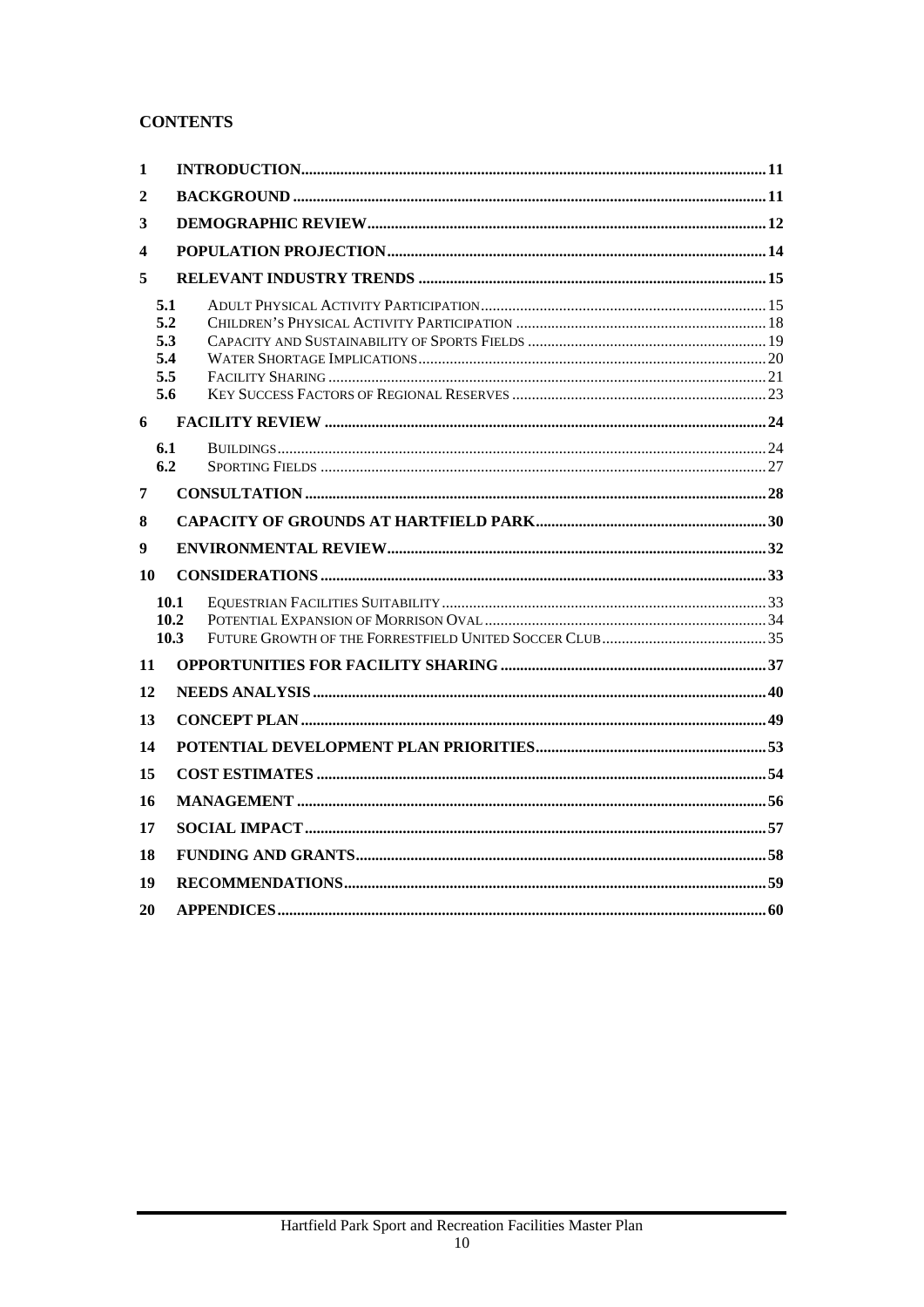# <span id="page-11-0"></span>**1 INTRODUCTION**

The Shire of Kalamunda engaged A Balanced View (ABV) Leisure Consultancy Services to prepare a Master Plan for Hartfield Park.

There are three stages to the Master Plan:

- a. Needs Assessment
- b. Sport and Recreation Facilities Master Plan
- c. Concept Plan and Cost Estimates

The Master Plan considers the current and future needs of the Shire of Kalamunda and key stakeholders within a prioritised development plan for Hartfield Park. This report will assist the Shire in providing a well planned, sustainable sporting and recreation facility that will maximise benefits to the community over the long term.

# <span id="page-11-1"></span>**2 BACKGROUND**

Hartfield Park is a large district level reserve that accommodates a variety of sports as well as substantial areas of protected native bushland. With population growth in the local community and clubs increasing in membership, the Shire of Kalamunda acknowledges the need to enhance and develop available sport and recreation facilities.

In order to ensure suitable sport and recreation infrastructure is provided for the current and future needs of the community, the Shire of Kalamunda is implementing a key recommendation of the Sporting Reserve Development Plan 2006: the preparation of a Master Plan for Hartfield Park.

It is important that the user groups of Hartfield Park have a long term strategy for the provision of facilities to meet their current and future needs.

Sporting club participation at Hartfield Park has grown significantly in recent years and there is evidence of some sports field usage exceeding capacity, resulting in degraded surfaces. Therefore, it is appropriate now for the Shire to explore the opportunities available at Hartfield Park to meet the current and future sport and recreation facility needs for the community.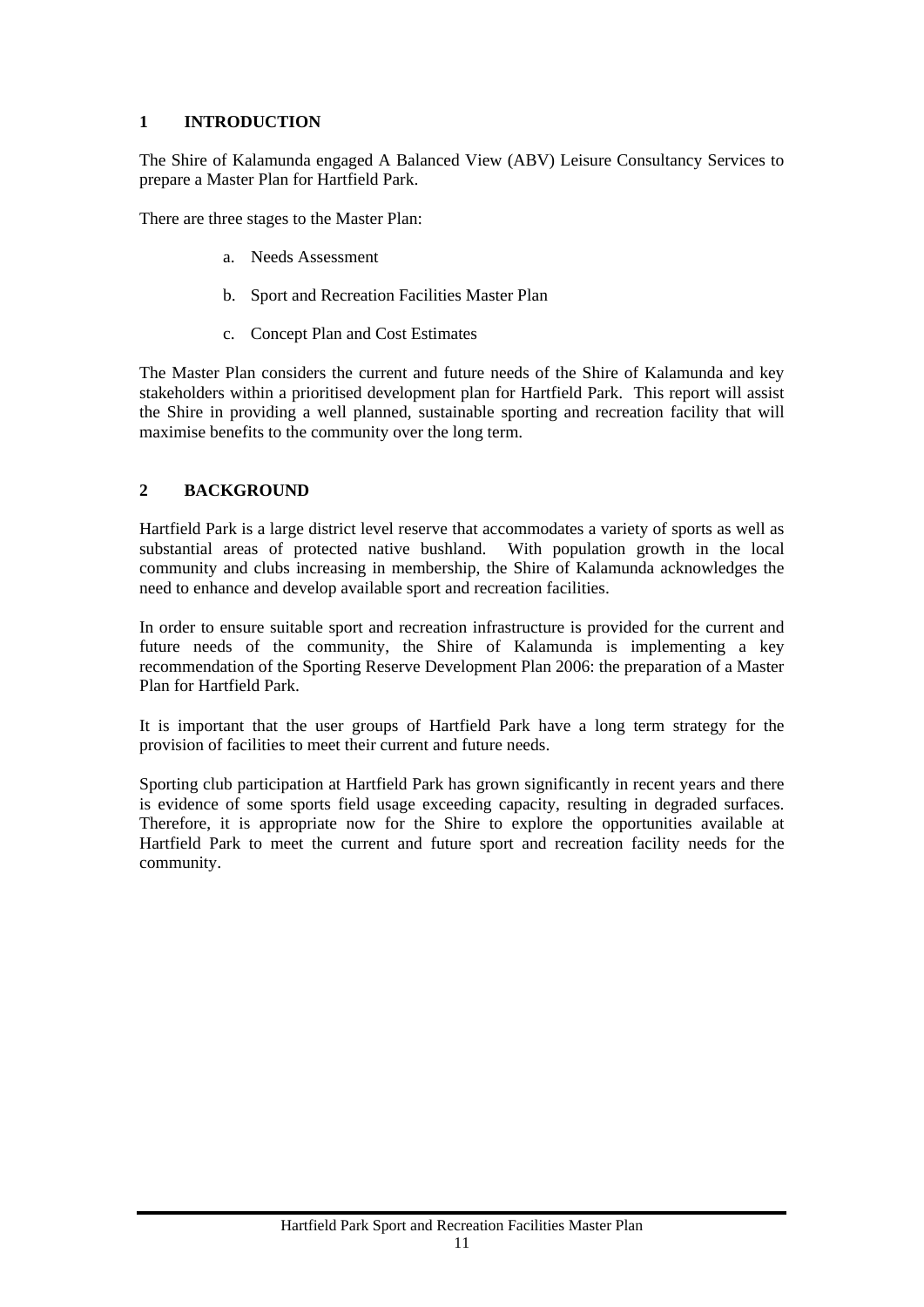# <span id="page-12-0"></span>**3 DEMOGRAPHIC REVIEW**

When comparing the Shire of Kalamunda as a Local Government Authority area as compared to Western Australia in general, the following key comparisons can be made;

| <b>Category</b>                       | <b>Kalamunda Shire</b> | WA                |
|---------------------------------------|------------------------|-------------------|
| Population                            | 49,535                 | 1,959,086         |
| Median Age                            | 37                     | 36                |
| Median household income per week      | $$1,000 - $1,199$      | $$1,000 - $1,199$ |
| Mean household size                   | 2.8                    | 2.8               |
| Born overseas                         | 27%                    | 27%               |
| Index of Socio-Economic Advantage and | Decile Ranking 9*      |                   |
| Disadvantage                          |                        | -                 |

Source: 2006 Census of Population and Housing (ABS – 2006)

\* Compared to other West Australian LGA's, Kalamunda ranks in the  $9<sup>th</sup>$  percentile (1 being the lowest, 10 being the highest).

These statistics identify that the Shire of Kalamunda has a slightly higher proportion of older residents whilst median household income, mean household size and % of persons born overseas are the same as the State. This would suggest that there may be some consistencies in a number of sport and recreation trends that are influenced by age, ethnicity, population density and family household make up.

The Index of Socio-Economic Advantage and Disadvantage shows that the Shire of Kalamunda ranks highly on the scale of socio-economic advantage and disadvantage with a similar result to other relatively affluent LGAs including Stirling, Fremantle, Wanneroo and Victoria Park. Persons from more affluent areas are known to have higher than average physical activity participation rates<sup>1</sup> and are likely to have higher expectations in regards to facility provision.

The age profile of the Shire of Kalamunda is explored in further detail below.

| Age                       | $0 - 17$ | 18-39 | 40-59 | 60+ |  |
|---------------------------|----------|-------|-------|-----|--|
| Kalamunda<br><b>Shire</b> | 25%      | 28%   | 30%   | 17% |  |
| <b>WA</b>                 | 25%      | 31%   | 28%   | 17% |  |

#### **Age Distribution**

Source: Australian Bureau of Statistics, Census 2006

Compared to the State, the Shire of Kalamunda has the following characteristics:

- Same proportion of persons aged 0-17 years
- Lower proportion of persons aged 18-39 years (10% less)
- Greater proportion of persons aged  $40 59$  years (7% greater)
- Same proportion of persons aged  $60+$  years

Organised sports participation is known to decrease with age, with children having the highest participation<sup>2</sup>. These statistics indicate that there is likely to be a similar demand amongst children and youth aged 0-17 years and slightly lower demand for adults aged 18-39 years. In general, this statistics show that age profile of the Shire of Kalamunda is relatively similar overall to the State and therefore the sporting field needs are likely to be similar.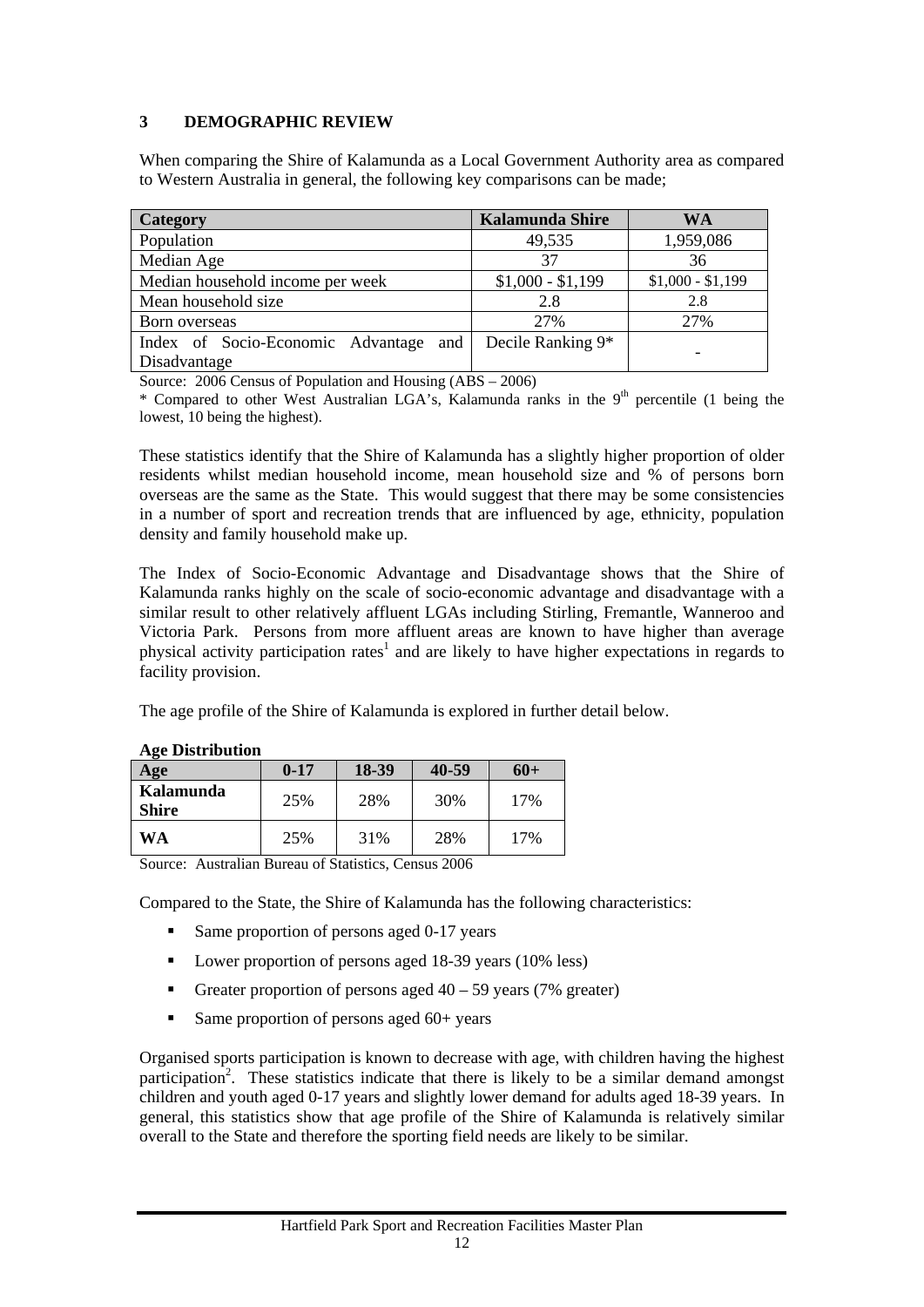<sup>1</sup>Milligan, R., McCormack, G. R., Rosenberg, M. (2007). Physical Activity Levels of Western Australian Adults 2006. Results from the Adult Physical Activity Study. Perth, Western Australia: Western Australian Government.

<sup>2</sup> Australian Bureau of Statistics (2008). Sport and Recreation: A Statistical Overview, Australia. 4156.0, 2008 (Edition 2). Canberra, ACT: Australian Government.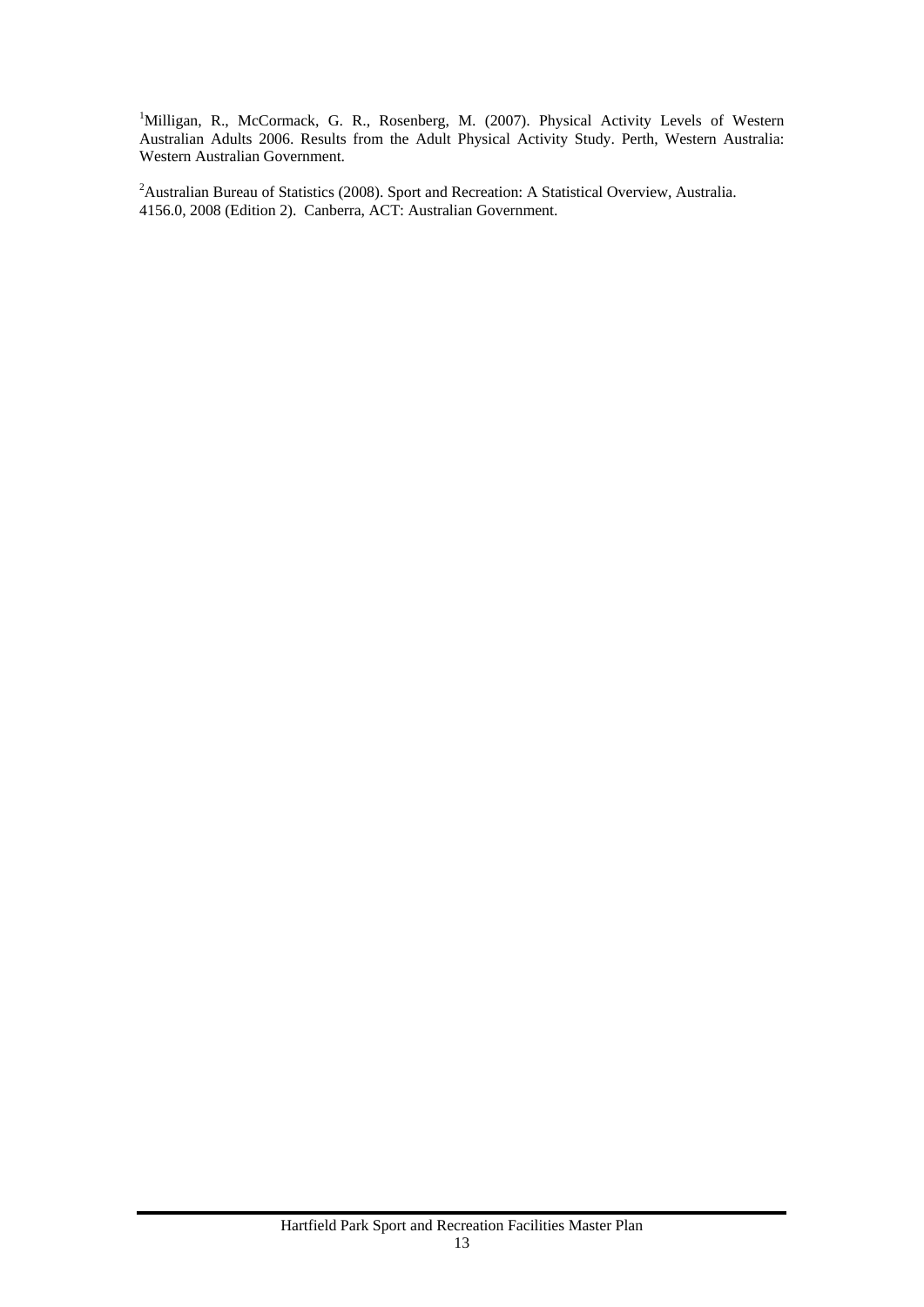# <span id="page-14-0"></span>**4 POPULATION PROJECTION**

The Shire of Kalamunda has a growing population. The 2006 Census recorded a 6% increase in population from the previous Census in 2001. Continued population growth as experienced in recent years will generate added demand for sport and recreation facilities as the number of participants in both organised and non-organised physical activities grow.

Specific future development and population information, supplied by the Shire of Kalamunda shows:

- The Wattle Grove / Forrestfield area adjacent to Hartfield Park is a growth area. An additional 5,000 population is expected to move to the area as new lots are released over the next 5 years.
- The average price of the land being released in Wattle Grove and Forrestfield is relatively cheap, therefore it could be expected that this area will be popular with first home owners and young families.
- The Planning Department is investigating recoding of the Forrestfield area for higher density housing, allowing for potential urban infill of up to an additional 14,000 residents.
- In total, the Shire estimates the population will increase by  $25,000 30,000$  over the next 30 years with the majority moving in to the foot hills area. This represents up to 60% increase in the population.

The potential for infill within the lower foothills area would appear significant, particularly in light of Directions 2031, Draft Spatial Framework for Perth and Peel, June 2009 that has been released for public comment by the Western Australian Planning Commission. This document states a preferred option of accommodating an additional 500,000 population by the year 2031 through a mix of infill and new land development. Local Government Authorities on the fringes of the Metropolitan Area such as Kalamunda will be responsible for accommodating a significant proportion of this new population.

Population growth of the magnitude that the Shire is estimating will have the effect of creating a need for additional sporting fields. As an example, research conducted by ABV for future Australian Rules Football facility requirements indicate that a population increase of 30,000 would require an additional 2-3 senior sized football ovals (5-8 hectares of sporting fields). Further sporting fields would also be required for other sports played within the Shire.

Given the potential the Shire of Kalamunda has for future land development and infill, it is important that the planning is put in place now for the future public open space requirements of the growing community. If the planning is not undertaken, the Shire could face a problem experienced by other LGAs that have experienced significant growth and infill – that of a lack of space for additional parks and sporting fields.

It is beyond the scope of this study to conduct a Shire wide future sporting fields needs study, however it is recommended that this is developed to ensure future needs are considered and that the Hartfield Park Master Plan can be considered in this overall planning context.

*It is recommended that the Shire of Kalamunda develop a Public Open Space Strategy to ensure the future public open space requirements of the growing community are met. This Public Open Space Strategy should also address the future need for sporting fields within the Shire and explore shared use opportunities with schools.*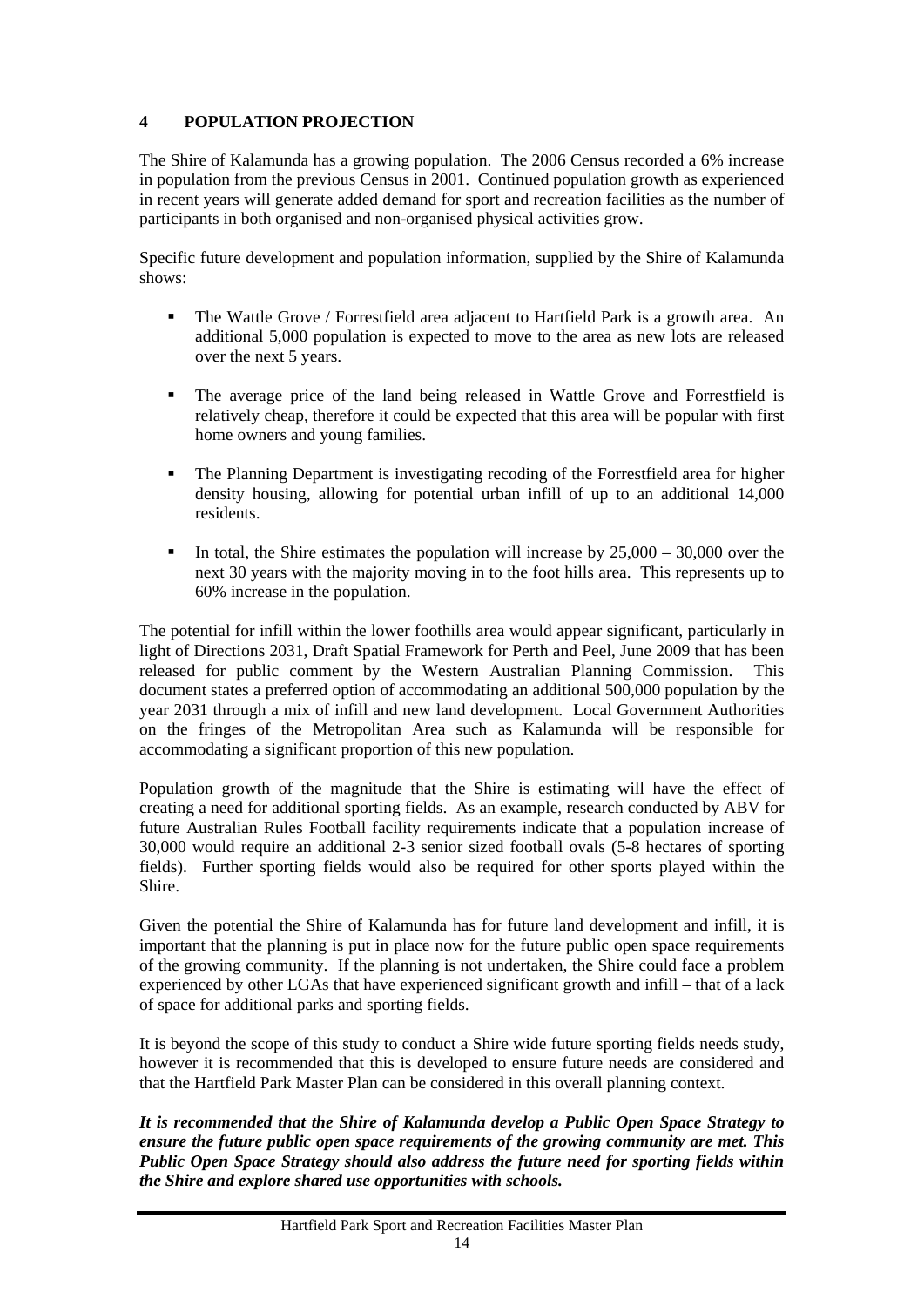# <span id="page-15-0"></span>**5 RELEVANT INDUSTRY TRENDS**

# <span id="page-15-1"></span>**5.1 Adult Physical Activity Participation**

Research over the past five to ten years indicates that Australians are gradually lifting their physical activity levels. This correlates with the strong emphasis government and health organisations have placed on increasing physical activity levels as a means for reducing the obesity and its related illnesses.

The Exercise, Recreation and Sport Survey (ERASS) has been conducted by the Standing Committee on Recreation and Sport, Australian Government, annually since 2001, with the 2008 report being the latest release. ERASS collects information on the frequency, duration, nature and type of physical activities that are participated in by persons aged 15 and over with 17,293 surveys across Australia being collected in 2008.

Key findings of the various forms of physical activity are provided below.

Any Physical Activity

- An estimated 83.4% of the population participated in any physical activity in the 12 months prior to the survey, a rise of 5.6% from 2001.
- The median frequency for participation in physical activity was 2.9 times per week, with women having slightly higher participation frequency than men.
- The regular participation rates (three times per week or more) in any physical activity rose by 12% from 2001 to 2008 to a total of 49.3%, largely due to significant increase in non organised physical activity.

Implications for this data is that regular physical activity in general is actually increasing, particularly non organised physical activity, thus future facility planning will need to ensure appropriate levels of public open space and recreation facilities are provided for the community as the population grows.

#### Non Organised Physical Activity

- The regular participation rate for non organised physical activity rose by 12% from 2001 to 2008 to a total of 39.7%.
- Women had higher participation in regular non organised physical activity (42.6%) than men (36.7%)
- Regular participation in non organised physical activity gradually increased with age peaking at 55 – 64 yrs among women and 65+ among men.
- The top 10 non organised physical activities in 2008 (total number of participants) were walking, aerobics/fitness, swimming, cycling, running, bushwalking, tennis, golf, weight training, and fishing.

Implications for this data is that planning for pathways is particularly important in order to cater for four of the top ten most popular non organised physical activities being walking, cycling, running and bushwalking. The message for increasing physical activity appears to be reaching the community and it is important to ensure that recreation facilities are accessible to the public for casual / informal use.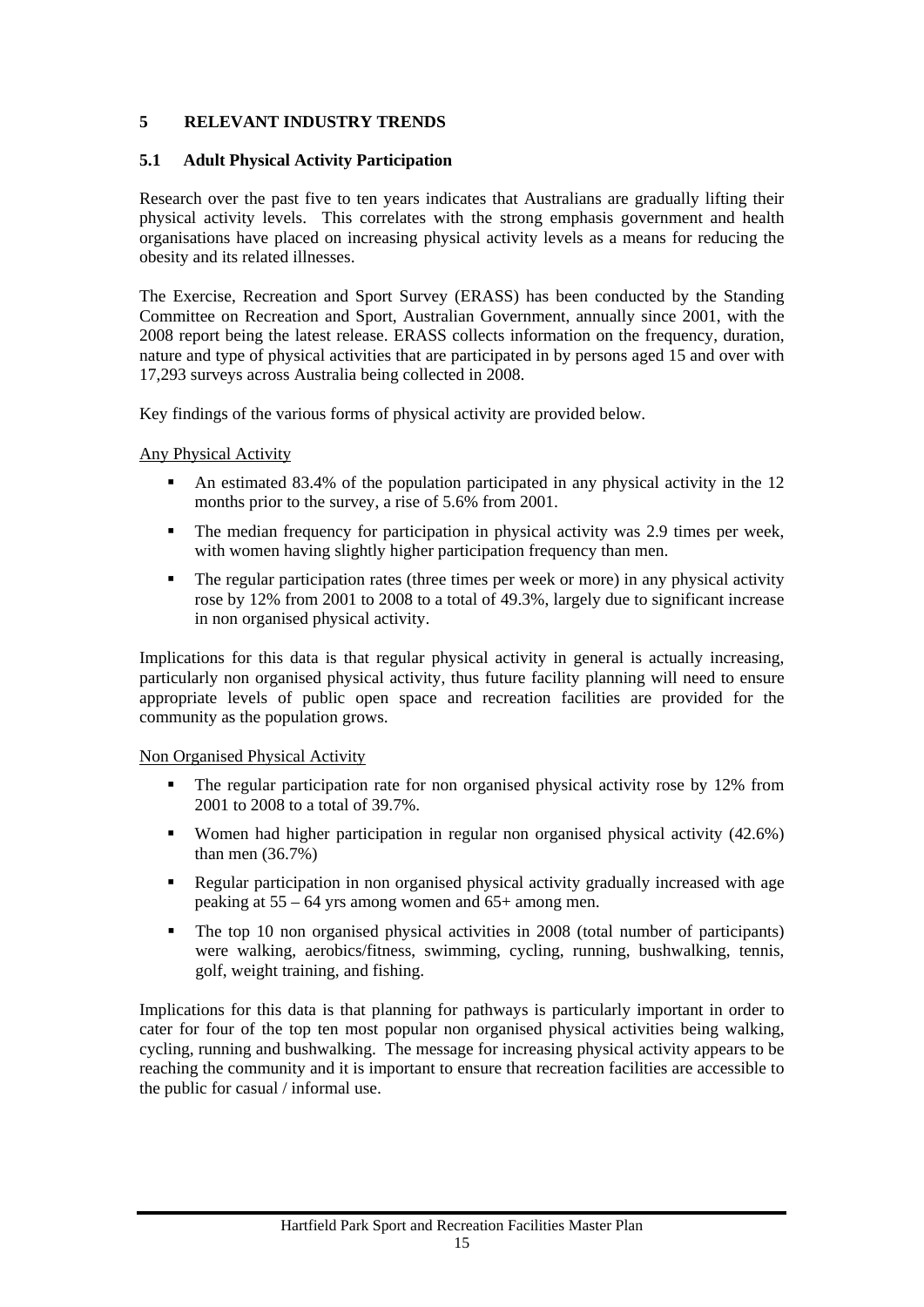Organised Physical Activity

- The regular participation rate for organised physical activity was 12.1% in 2008 having increased by almost 30% from 2001 (9.4%).
- On average men and women are equally likely to participate in regular organised physical activity.
- Regular participation in organised physical activity is highest amongst the 15-24 year olds. Male participation tends to decline with age, however female participation stays relatively the same in the 25+ age groups.

The implications for this data is that regular organised physical activity participation is increasing over time, therefore an adequate level of facility provision needs to be maintained and developed as the population grows.

Participation trends in the major organised sports between 2001 – 2008 are shown in the table below:

| <b>Sports</b>         | 2001 | 2005 | 2008 | $\frac{6}{6}$<br><b>Change</b><br>$2001 - 2008$ |  |  |  |
|-----------------------|------|------|------|-------------------------------------------------|--|--|--|
| Tennis                | 3.6  | 3.4  | 2.7  | $-25%$                                          |  |  |  |
| Netball               | 3.5  | 3.2  | 3.2  | $-9%$                                           |  |  |  |
| Soccer<br>(Outdoor)   | 2.5  | 2.7  | 3.5  | 40%                                             |  |  |  |
| <b>Basketball</b>     | 2.4  | 2.4  | 2.3  | $-4%$                                           |  |  |  |
| Football              | 1.8  | 2.4  | 2.2  | 22%                                             |  |  |  |
| Lawn Bowls            | 1.8  | 2.1  | 2.0  | 11%                                             |  |  |  |
| Cricket<br>(Outdoor)  | 1.8  | 2.0  | 2.1  | 17%                                             |  |  |  |
| <b>Touch Football</b> | 2.3  | 1.9  | 2.5  | 9%                                              |  |  |  |
| <b>Rugby Union</b>    | 0.5  | 0.9  | 0.7  | 40%                                             |  |  |  |
| Hockey<br>(Outdoor)   | 0.9  | 0.8  | 1.2  | 33%                                             |  |  |  |
| Athletics             | 0.5  | 0.4  | 0.5  | $\boldsymbol{0}$                                |  |  |  |

**Organised Sports Participation (15yrs+), Australia, 2001 – 2008.** 

Source: ERASS 2001-2008, SCORS, Australian Government.

Significant changes in organised sports participation between 2001 – 2008 are as follows:

- Tennis participation has declined by 25%.
- Outdoor soccer participation has increased by 40%.
- Australian Rules football participation has increased by 22%.
- Lawn bowls has increased by 11%.
- Outdoor cricket participation has increased by 17%.
- Rugby Union participation has increased by 40%
- Outdoor hockey participation has increased by 33%.

The significant growth in the main outdoor field sports has implications for the Shire of Kalamunda. It signifies that demand for additional sporting field space may come from a higher proportion of persons wishing to participate in outdoor sports in addition to an increasing population. Future sporting field planning needs to consider these trends to ensure adequate provision of facilities for future generations.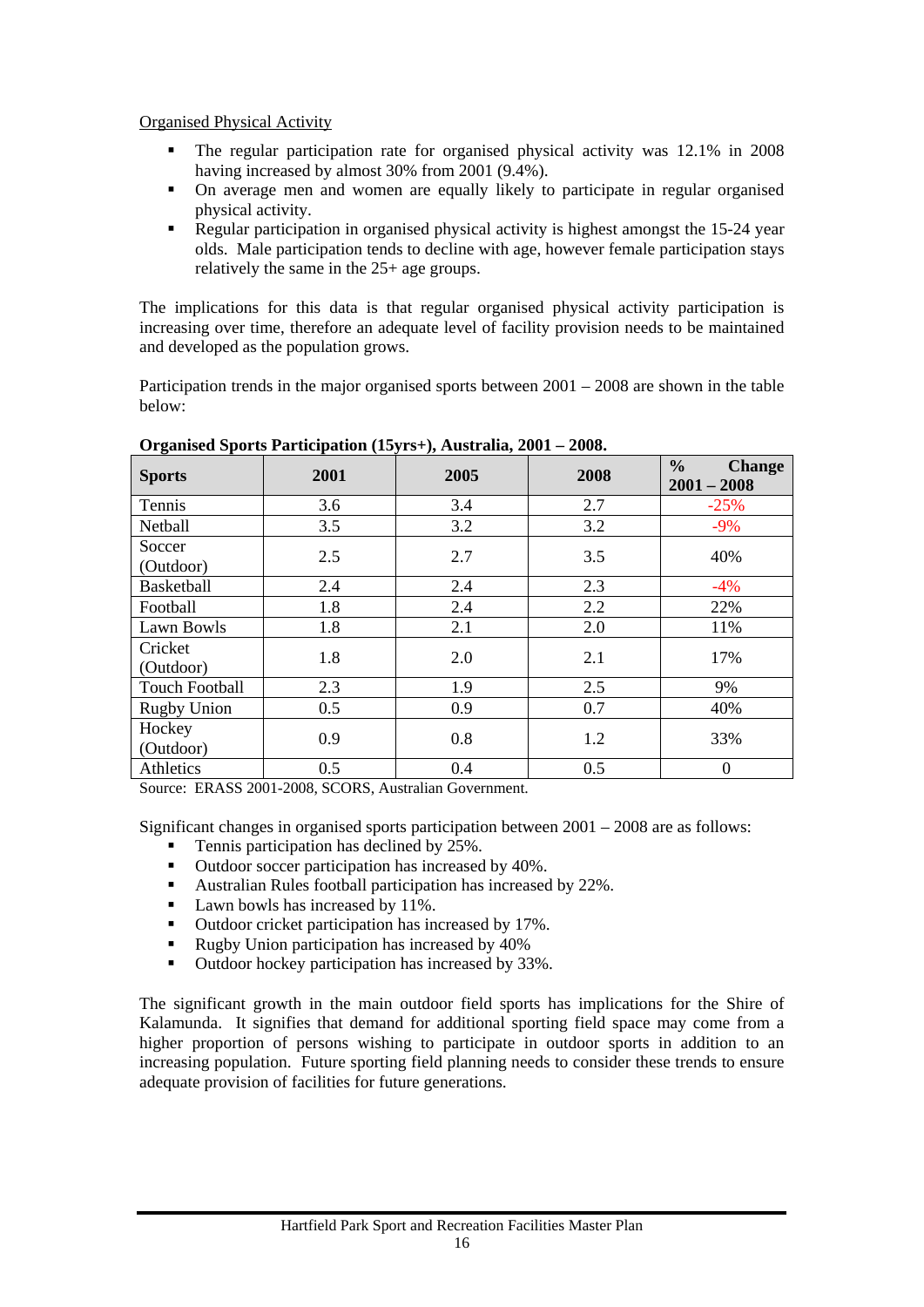## Club Based Physical Activity

- The regular participation rate for club based physical activity was 6.3% in 2008.
- Between 2001 and 2008 participation increased by over 30% from 4.8% to 6.3% of the population.
- 15 24 year olds had the highest regular participation in club based activities. Female participation drops sharply in the 25-34 year age bracket and remains low until the 55-64 age group where it increases again. Male participation decreases significantly in the 25-34 age bracket and 'bottoms out' and remains relatively stable in the 35+ age groups. Analysis of sporting activities shows that a large shift occurs from participation in high intensity club sports to low intensity club sports as age increases.
- The top ten sports for club based physical activity in terms of total participation (at least once in the 12 months prior to the survey) were golf, soccer, tennis, netball, touch football, Australian rules, lawn bowls, outdoor cricket, basketball and martial arts.
- Participation in individual sports appears have fluctuated considerably over the eight year period of the ERASS surveys, however 2008 was a very strong year for most sports apart from Martial Arts which declined by almost 50% from 2007. It is unclear why this is so, and whether or not this is reflected in martial art club membership figures.
- The strongest increases in total participation have been Australian rules (39%), soccer (35%) and outdoor cricket (28%) over the 2001-2008 period.

The implications for this data is that regular participation in club based activities is increasing – particularly in key participation sports of Australian rules, soccer and cricket. This increase in participation is a contributor to the shortage of sporting field space that many LGAs are experiencing. This trend is of particular importance to the Hartfield Park Master Plan being a major active sporting reserve for the Shire. It is critical for the continued growth in organised sport that the Shire plans to ensure there is sufficient sporting field space to meet the needs of the growing and increasingly active community.

Note: in the recently released Future of Sport<sup>1</sup> in Australia report (Crawford report) by the Australian Government, the author is of the view that 'mainstream' sports should be prioritised for funding over lesser known sports to achieve maximum participation results from public expenditure. If future Federal Government funding reflects this view, then the mainstream sports represented at Hartfield Park of Australian rules, soccer, hockey and cricket to name a few would benefit.

<sup>1</sup>Independent Sport Panel (2009). *The Future of Sport in Australia*. Commonwealth of Australia, Canberra.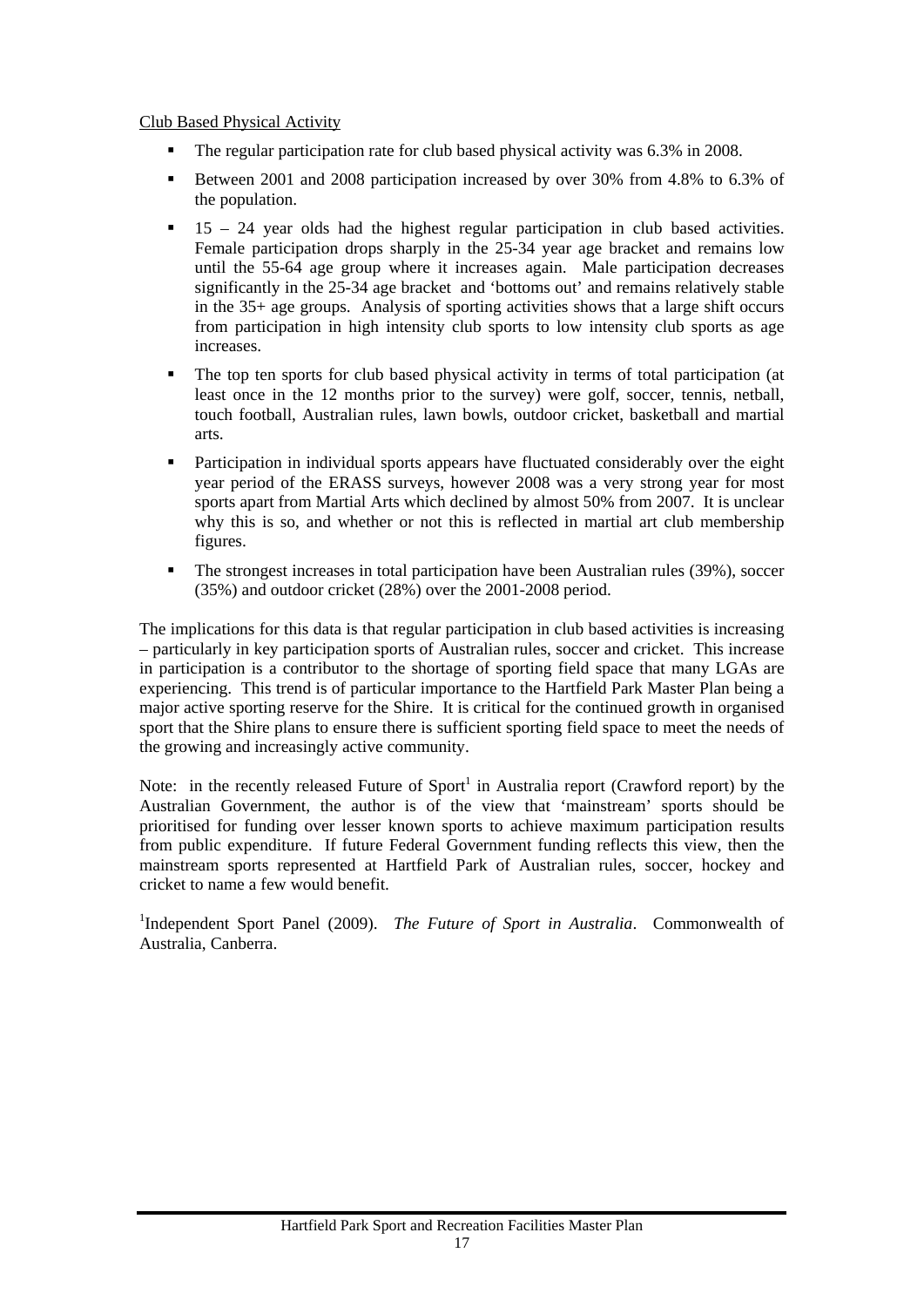# <span id="page-18-0"></span>**5.2 Children's Physical Activity Participation**

The Children's Participation in Cultural and Leisure Activities report (ABS, Cat. 4901.0, April 2009) measured the participations rates of children aged 5-14 years across a variety of cultural and leisure activities in the 12 months prior to April 2009.

The study found that organised sport participation has increased slightly amongst both boys and girls from 59% in 2000 to 63% in 2009. This rate has remained steady since 2003. Boys recorded higher organised sport participation (70%) than girls (56%). 30% of children played two or more organised sports during the 12 month period.

| <b>Boys</b>                     |                   |         |         |                    |
|---------------------------------|-------------------|---------|---------|--------------------|
| <b>Sport</b>                    | $2000(^{o}/_{o})$ | 2006(%) | 2009(%) | % change 00-<br>09 |
| <b>Outdoor Soccer</b>           | 19.6              | 19.6    | 19.9    | $+1.5%$            |
| Swimming                        | 13.1              | 16.5    | 17.2    | $+31%$             |
| Australian<br>Rules<br>Football | 12.6              | 13.8    | 16.0    | $+27%$             |
| Cricket                         | 9.9               | 10.1    | 9.7     | $-2%$              |
| Tennis                          | 9.2               | 8.0     | 9.4     | $+2%$              |
| <b>Basketball</b>               | 8.8               | 7.4     | 8.5     | $-3%$              |
| <b>Rugby Union</b>              | 2.7               | 3.9     | 3.8     | $+41%$             |
| Athletics, Track and<br>Field   | 3.9               | 2.6     | 3.0     | $-23%$             |
| Hockey                          | 2.3               | 1.7     | 1.8     | $-22%$             |
| <b>Girls</b>                    |                   |         |         |                    |
| Swimming                        | 15.8              | 18.2    | 19.8    | $+25%$             |
| Netball                         | 18.2              | 17.3    | 17.0    | $-7%$              |
| Tennis                          | 7.7               | 6.6     | 6.3     | $-18%$             |
| <b>Basketball</b>               | 6.3               | 5.7     | 6.3     | $\boldsymbol{0}$   |
| <b>Outdoor Soccer</b>           | 2.9               | 6.4     | 6.2     | $+114%$            |
| Athletics, Track and<br>Field   | 4.0               | 3.2     | 3.5     | $-12.5%$           |
| Hockey                          | 2.5               | 2.2     | 2.4     | $-4%$              |
| Horse Riding                    | 2.0               | 2.8     | 2.4     | $+20%$             |

The table below shows the participation rates of some of the most popular organised sports for children.

Source: Children's Participation in Cultural and Leisure Activities, ABS, 4901.0, 2000-2009.

- Outdoor soccer remains the most popular organised sport for boys with a participation rate of 19.9% remaining consistent over the survey period. Girls' participation in soccer more than doubled.
- Swimming has significantly increased its participation rates of boys and girls. It is now the most popular sport for girls.
- Boys' participation in Australian Rules football has recorded a strong increase of 27% between 2000 and 2009 whilst cricket has remained relatively the same.
- Boys and participation in organised hockey and athletics has decreased between the 2000 and 2009 surveys. Both these sports may have benefited in 2000 from high exposure during the Sydney Olympics.
- Girls' participation in hockey has remained steady, whilst recording a lesser decline than boys in athletics.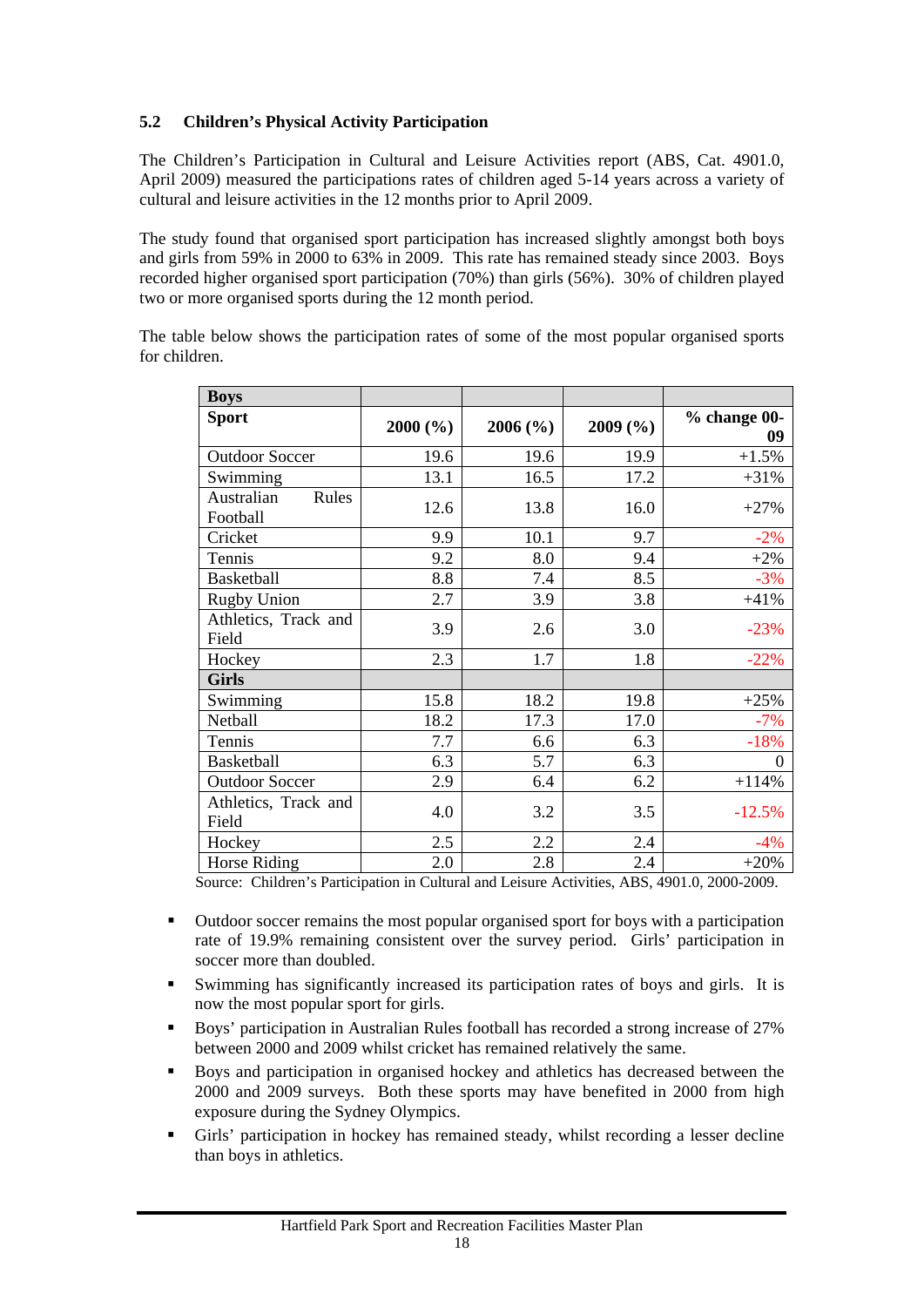- Girls netball participation has decreased slightly (-7%) and by a moderate amount in tennis (-18%).
- Girls' horse riding has increased by 20%.

These statistics show that children's participation in the key field sports relevant to this Master Plan are steady or growing including football, soccer, rugby union and cricket.

In comparison, the rugby and soccer clubs based at Hartfield Park have had strong growth in junior participation which would appear to be above the population growth rate, whilst the other clubs have had recorded steady participation or some growth. Actual junior sports participation growth rate for the Forrestfield/Wattle Grove Area requires further analysis of participation at surrounding venues and the catchment characteristics of each of the sports.

## <span id="page-19-0"></span>**5.3 Capacity and Sustainability of Sports Fields**

Overuse of sporting grounds is an issue for many LGAs. Grounds that have excessive usage are damaged and become unsafe to play on. The amount of usage that a sporting field can handle is difficult to determine, as it is dependent on many variables including the type of users, quality of the soil, climatic conditions, amount of maintenance etc.

Research by ABV amongst various LGAs across Australia has found that approximately 25 hours of usage per week is generally supported as being the optimum capacity of a well drained and reticulated active sporting field.

Over use of sporting fields is being contributed to by:

- o Introduction of midweek competitions and year round sports
- o Increased floodlighting provision allowing longer hours of training
- o Insufficient rest and recovery periods between change of seasons
- o Increasing of housing/population density without matching provision of public open space.
- o Resources have been directed towards increasing physical activity participation without matching resources towards increasing supply of facilities

Some recommendations to rectify the identified problems include:

- o Increased resources and funding towards active public open space planning with focus on district and regional planning.
- o More land being allocated towards sporting fields.
- o Longer recovery periods between seasons.
- o Utilisation of school grounds through a memorandum of understanding between LGA's and the Department of Education and Training.
- o Increased Federal and State Government funding.
- o Exploration of alternative and more efficient irrigation methods.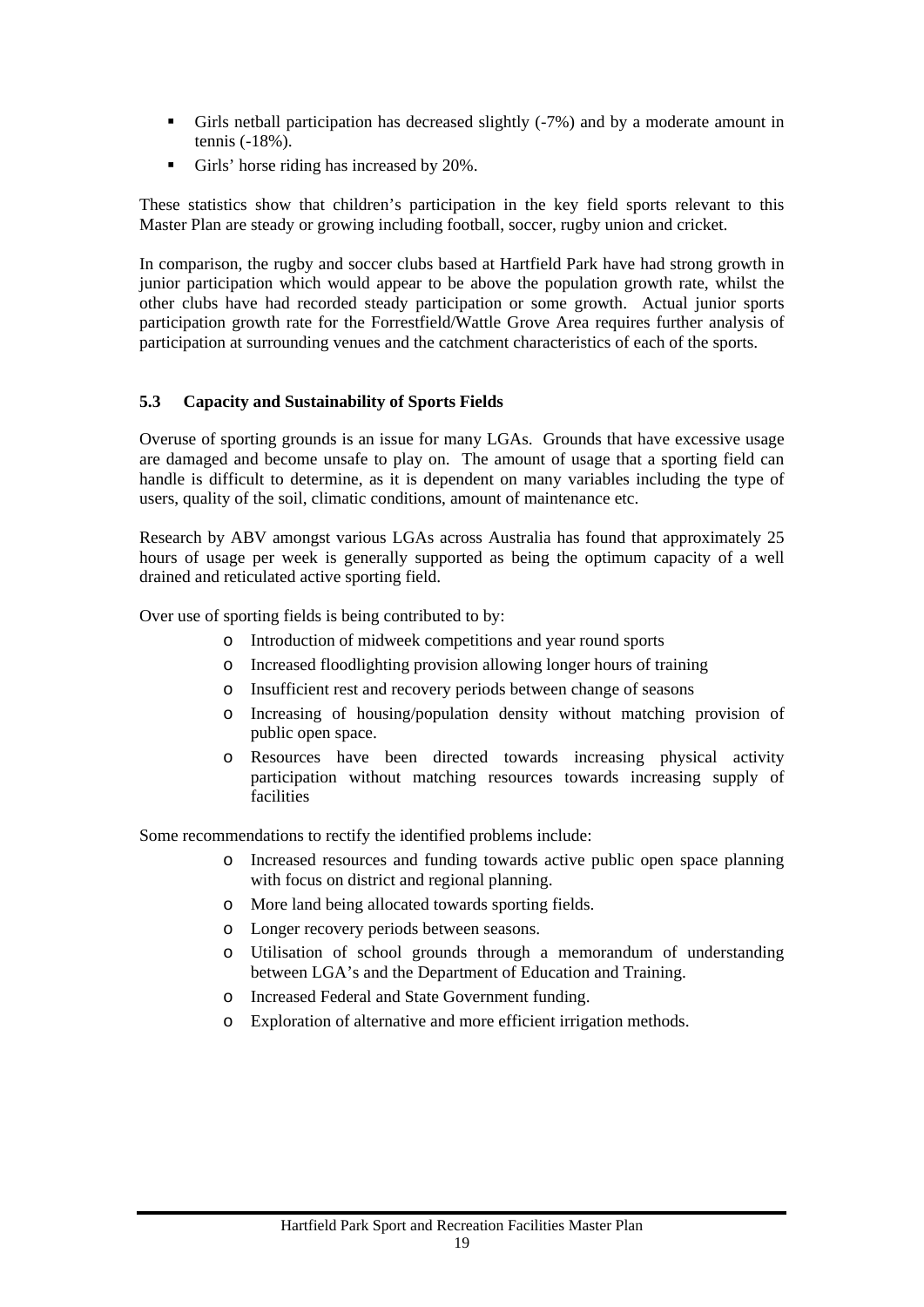# <span id="page-20-0"></span>**5.4 Water Shortage Implications**

Climate change has significantly impacted on many LGA's capacity to maintain their sporting fields with a shortage of water. The severe drought recently experienced in the Eastern states caused the closure of many sporting fields, and the cancellation of some sporting competitions during 2006/07.

Almost all of WA's public open space is irrigated with ground water. As annual rainfalls continue to decrease, the current level of groundwater usage will become increasingly unsustainable. Substantial reductions in use of groundwater will be required. Irrigation will have to be more efficient and targeted. There will be an increased need for water harvesting to maintain current and future parks and reserves.

Storm water runoff is a key available water resource that, provided the contaminants are effectively treated, can provide very large volumes of water for irrigation.

The Victorian Government has recently completed a \$1.5 million project to divert stormwater runoff from surrounding suburbs into Albert Park. Approximately 200ML will be collected this way, with 110ML used for the irrigation of 21 sports fields.

Similarly, Casey Fields to the South East of Melbourne has a stormwater runoff management system that utilises swales and wetlands for the treatment of water, and can then be reused on the fields. The water is collected in a 50 ML lake and wetland system. In addition to this, recycled water from the Carrum Water Plant is stored in a 5 ML dam. During the most recent drought Casey Fields had enough water for construction and irrigation and the water was also used for watering of other ovals in the Council and for other purposes such as grading of the gravel roads.

Hydro-zoning is becoming common place across many LGA's as a means of using limited water resources more efficiently. An example of this is found at the Point Walter Golf Course which is currently undergoing a reticulation upgrade that will provide water only to the programmed areas and not the surrounds.<sup>1</sup> The system also has potential to be linked to a weather station allowing further conservation of water. This new system is being installed to ensure the course uses no more than its bore water licence allocation and fits in with the City of Melville's water conservation plan.

Sewer mining is another form of a sustainable water source that is becoming more prevalent in the eastern states. Sewer mining involves diverting some effluent from lines adjacent to the reserve and treating the water to a suitable level for watering of parks and gardens. Sewer mining can be costly both for the infrastructure and ongoing maintenance and operational costs, particularly if Class A water is required. Class C water treatment systems are less costly, however, is less practical for use as there are limitations on how it can be used. Class C water would be suitable for sports ground irrigation if subsurface irrigation could be used, however, Ken Johnston of Sport Turf Technology advises in WA most soils are very sandy and are not suitable for subsurface irrigation. Subsurface irrigation also limits the maintenance that can be performed on the turf such as the coring of the soil.

<sup>1</sup>New Retic to Benefit Environment and Golfers Published (9 October 2009). Available WWW: http://www.melvillecity.com.au/news-folder/new-retic-to-benefit-environment-andgolfers/ (Accessed 4 December 2009). City of Melville.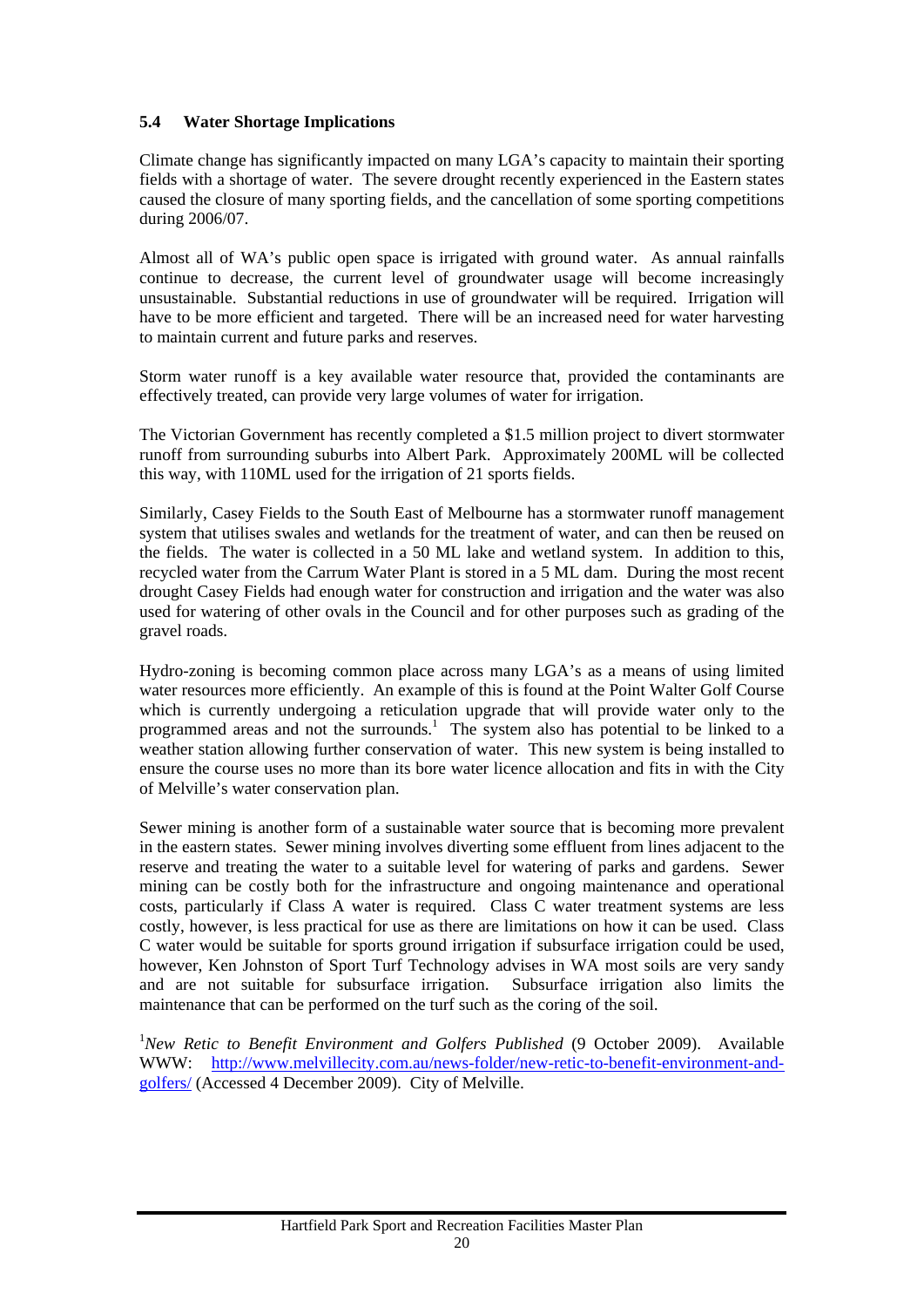# <span id="page-21-0"></span>**5.5 Facility Sharing**

Strong emphasis is now placed on the best practice principles of joint use facilities and colocation at all levels of government. This is highly relevant to sporting reserves such as Hartfield Park where there are multiple user groups vying to make use of limited community land and financial resources. The push towards greater implementation of joint use and colocation is encouraged through the prioritisation of funding towards projects that espouse these best practice principles. The primary source of State Government funding for community sport and recreation facilities, the Community Sport and Recreation Facilities Fund (CSRFF), is administered by the Department of Sport and Recreation (DSR) and the information on its website clearly states that:

"Priority will be given to projects that lead to facility sharing and rationalisation. Multi-purpose facilities reduce infrastructure required to meet similar needs and increase sustainability." Source: (http://www.dsr.wa.gov.au/index.php?id=163)

This provides significant financial incentive for community groups to pursue facility sharing opportunities in order to gain significant levels of funding.

DSR also advocates joint use facility provision in the *Facility Planning Guide, Sport and Recreation Facilities, March 2007.* This document provides the following rationale for joint use facilities:

- Less duplication and maximum use of community facilities and services
- Creation of a community hub—a focal point for community activity
- Shared capital costs, services, resources and expertise
- **IMPROVED 1** Improved relationships between organisations
- Reduced operating costs
- Increased community ownership of facilities
- Access to a broader range of services and expertise
- Reduced vandalism

This document notes that all parties need to carefully consider their specific needs for access and usage and be assured that compatibility exists before planning progresses to the design phase. Comprehensive management agreements need to be developed to ensure all parties are aware of their responsibilities, however, if a sharing arrangement is to be successful there must be flexibility, trust, open communication and co-operation.

# Multi-Use Sports Precinct Design

The layout design of a multi-use sporting precinct is critical for successful shared usage by multiple user groups. The following key design elements have been developed from a best practice perspective accumulated from projects undertaken by A Balanced View (ABV) Leisure Consultancy Services and should be considered in multi-use sports precinct layout designs:

- Proximity of Clubrooms to Sporting fields Users of a shared clubrooms must have good viewing and access to their sporting field from the clubrooms. Access to the fields should not be obstructed by parking or driveways to ensure safety of children.
- **Large Open Grassed Playing Areas Grassed sporting fields should be positioned** together without dividing barriers such as trees or fencing where possible. This allows for maximum flexibility of use and is beneficial for holding school carnivals, festivals and other large events.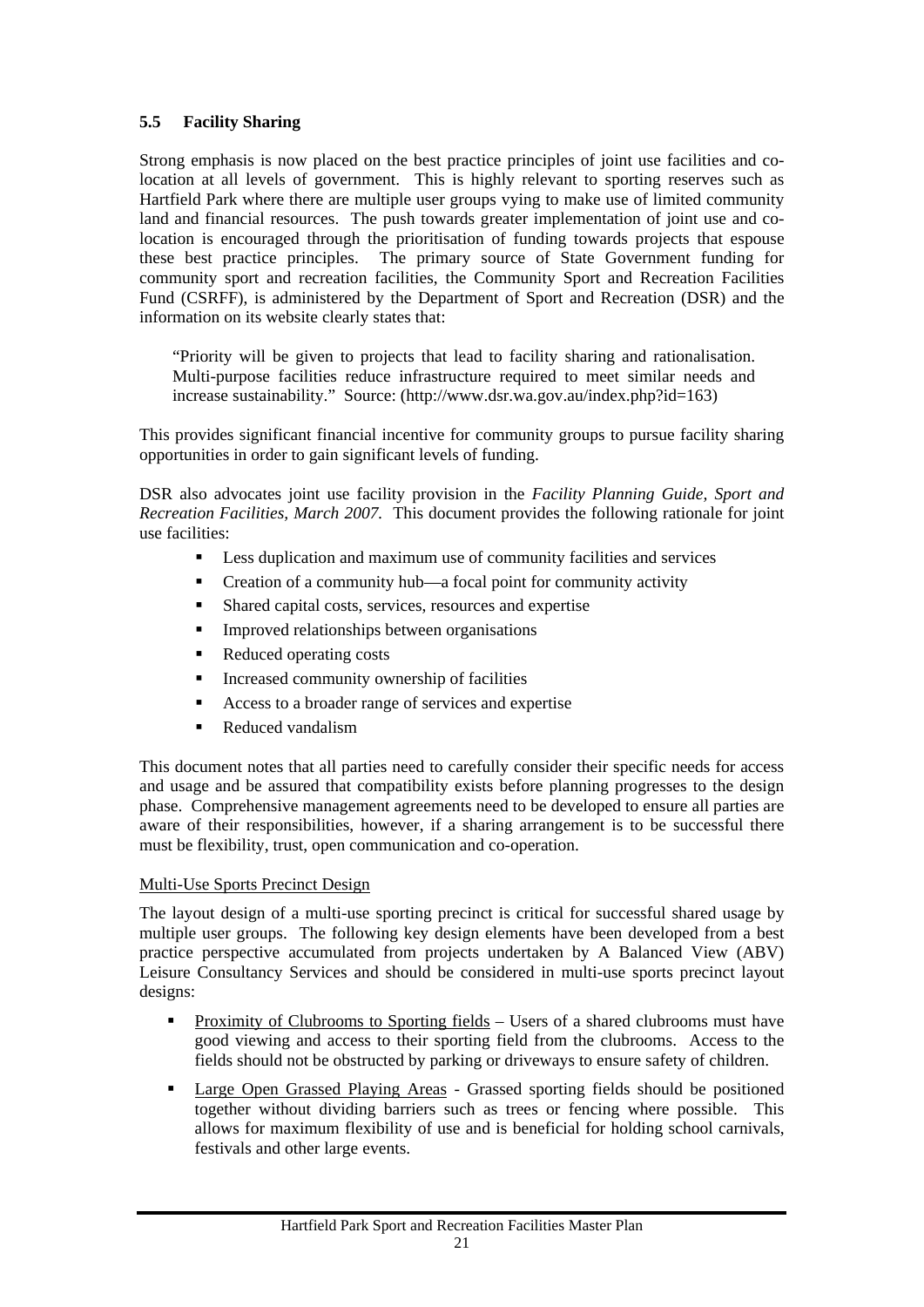- Driveway Location Where possible, access driveways should not dissect a sporting complex, particularly where children are likely to cross – i.e. between the pavilion and a sporting field. If a pavilion is situated a considerable distance from entry access points of a reserve, the driveway should be routed along the boundary.
- Compatibility of Users Compatible users should be grouped together in shared facilities. For example, cricket and football clubs and basketball and netball clubs due to their opposing seasonal usage and similar playing surface requirements.

Sharing of facilities allows optimisation of usage of sports fields, clubrooms and amenities. A common example of facility sharing is usage of a set of clubrooms and sporting fields by a winter user and a summer user. At the end of a season, one club vacates the facility to enable the other seasonal user group access for their season. This ensures the facility is used year round.

There are also opportunities for junior clubs to share with seniors. Juniors and seniors of the same sport generally play on different days. Juniors generally have lesser requirement for social facilities, and therefore can be well suited to being a secondary tenant of a clubroom facility.

An ideal facility sharing scenario for an oval and clubroom facility could comprise of a junior football club, senior football club, junior cricket club and a senior cricket club or other similar combinations.

It should be noted however, that one size does not fit all in regards to facility sharing. In some instances there may be opportunities for increased facility sharing and in some instances there may be less. One of the major factors that affect the ability for sharing of facilities is the size of the clubs concerned. For example, a junior sporting club may have very large membership and require scheduling of games on both days of the weekend plus training times on most weeknights thus limiting availability of the facilities for other winter users.

Additionally, some sports are becoming year round sports with both strong winter and summer competitions, with soccer being one example; therefore sharing of facilities with another major user group can be difficult.

Alternatively, there may be opportunities to increase the number of user groups if the groups are small and have low facility usage requirements. It is not uncommon to find small country towns that have a wide range of sporting opportunities available for small populations due to effective sharing of the town's recreation centre and sporting facilities.

Opportunities for facility sharing need to be individually assessed and include consultation with the key stakeholders. In each case there will be a range of issues that need to be carefully considered before making a decision on opportunities for facility sharing and the timing for proceeding with the infrastructure developments.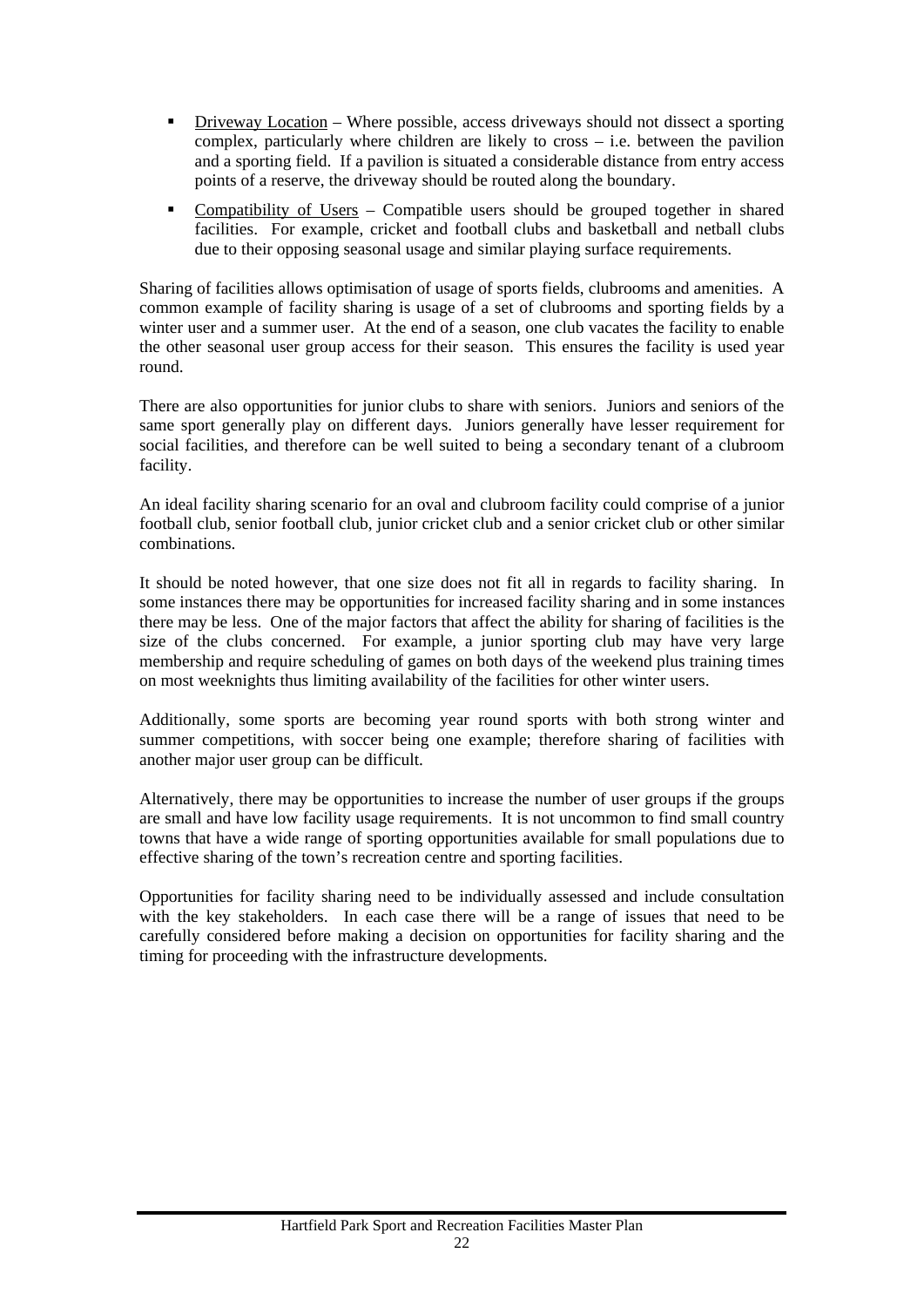# <span id="page-23-0"></span>**5.6 Key Success Factors of Regional Reserves**

Comparative research of regional active / passive reserves was conducted by ABV in 2007/08 including: Casey Fields – City of Casey, Lark Hill – City of Rockingham, Hay Park – City of Bunbury, Harmony Fields – City of Gosnells, Booyemberra Park - City of Fremantle, Piney Lakes Reserve – City of Melville, Centennial Park – City of Albany, and Kingsway Reserve – City of Wanneroo.

Features of these reserves considered to be key success factors include:

- Centrally located regional reserves are within short travelling distances of the majority of the population.
- A wide range of facilities both passive and active ensures there is something for everyone in the one location.
- Large areas of land allow for flexibility of use as the populations needs grow and change over time.
- Ample parking and road access is important as well as via public transport and being linked to a dual use path network.
- Facilities cater for large events such as state/national sporting events and concerts.
- Sustainable landscaping practices such as native plantings and computerised reticulation to give protection against the effects of climate change.
- The use of irrigation dams is useful in watering very large reserves that have high water usage. They can promote more efficient usage of ground water and utilise recycled water also. The dams also provide a passive recreation focus.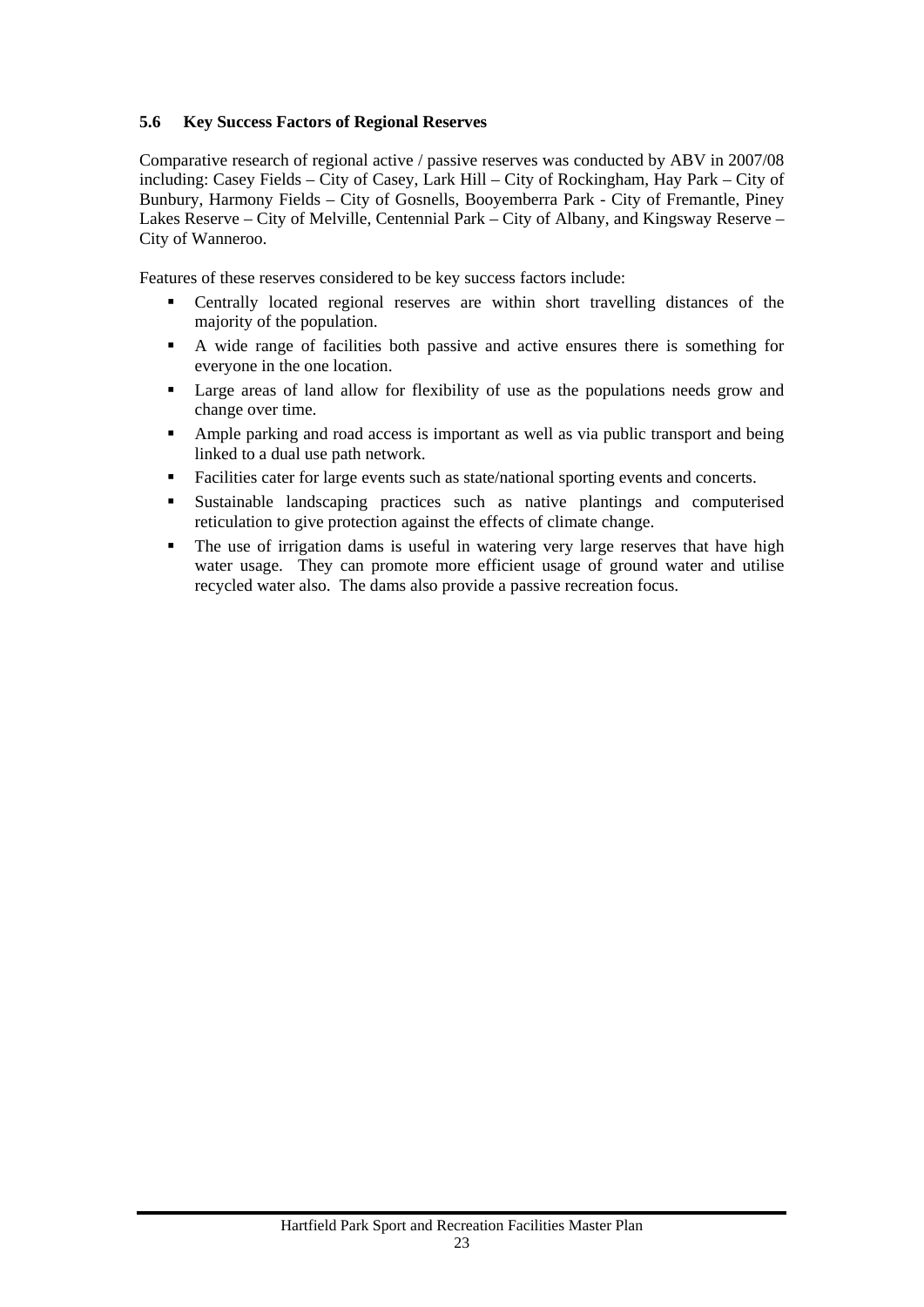# <span id="page-24-0"></span>**6 FACILITY REVIEW**

Hartfield Park Reserve is approximately 170 hectares in size of which a large portion is natural vegetation with very high ecological value. Hartfield Park is also one of Kalamunda's major sporting venues with a combined club membership exceeding 2,000 persons. The area also holds significant cultural heritage value for Indigenous Australians. Therefore Hartfield Park is very important to the surrounding and extended community.

The Reserve has approximately 12 Hectares of sporting fields/courts, equestrian club facilities, a recreation centre, an 18 hole golf course and passive parkland with an ornamental lake. Specifically, Hartfield Park Reserve contains the following Sport and Recreation facilities:

- One football oval (T-ball in summer)
- Two senior soccer fields and three junior fields
- Three hockey fields (little athletics and one cricket pitch in summer)
- One Cricket Oval (2 senior soccer and one junior rugby pitch in winter)
- Two senior rugby pitches (one cricket pitch in summer)
- Six hard court tennis courts
- Two natural turf bowling greens
- Equestrian club grounds with cross country track
- 18 hole golf course
- Recreation Centre including two indoor multi-purpose courts, four squash courts and a gymnasium.
- Park with playground equipment, ornamental lake and large cleared (non reticulated) area for dog walkers.

# <span id="page-24-1"></span>**6.1 Buildings**

Each of the sporting fields at Hartfield Park has its own set of clubrooms. Each of the buildings has been inspected by Airey Taylor Consulting and can be viewed as Appendix 2 to this report.

Additionally, the Shire of Kalamunda has recently conducted a *Building Asset Management and Condition Review (BAMCR), May 2009*, by the CT Management Group. This report reviewed 220 Shire managed buildings and provided a "network level" overview, making recommendations on essential short and medium term maintenance requirements that were easily identifiable.

Both the BAMCR and the Airey Taylor report find that almost all buildings at Hartfield Park are in sound condition, however, there are a number of maintenance issues that must be addressed to ensure they remain in good repair. The Shire will need to liaise with sporting clubs that hold leases/licences for buildings at Hartfield Park to reach agreement on the financial/other contribution that each party will make to ensure adequate repairs are undertaken. In most cases general building maintenance is the responsibility of the lease/licence holder, however, it is understood that community sporting clubs are not for profit organisations run by volunteers that may not have the expertise or finances to fully undertake all maintenance requirements.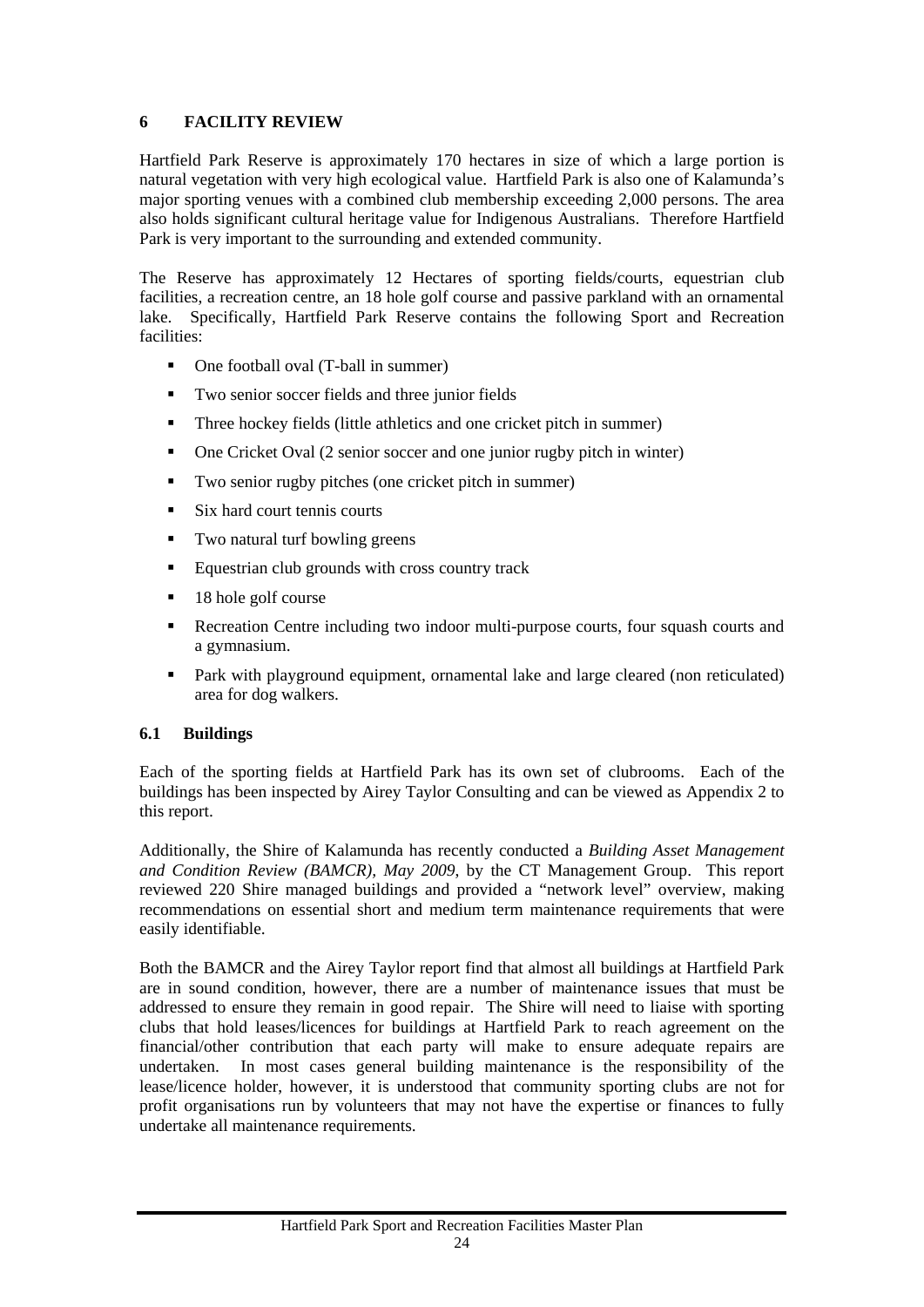*It is recommended that the Shire of Kalamunda prioritise and conduct the identified maintenance items within the Airey Taylor report and Building Asset Management and Condition Review to ensure the safety of users and the longevity of the assets.* 

# **Lifespan of Buildings at Hartfield Park**

Buildings are generally given a 60-100 year lifespan depending on whether they are short life or long life structure as described within the BAMCR. Each of the buildings have been given a rating of 0 – 10 according to the Moloney System, with 0 being brand new and 10 being no longer serviceable.

The following ratings were given to each of the buildings at Hartfield Park in the BAMCR:

| ៝<br><b>Building</b>                      | <b>Long Life</b><br><b>Structure</b> | ō<br><b>Short Life</b><br><b>Structure</b> | <b>Roof</b>    | <b>Mechanical</b><br><b>Services</b> | <b>Fit Out</b> |
|-------------------------------------------|--------------------------------------|--------------------------------------------|----------------|--------------------------------------|----------------|
| <b>HP Rec Centre</b>                      | $\overline{4}$                       |                                            | $\overline{4}$ | 5                                    | 5              |
| <b>Reid Oval Pavilion</b>                 | $\overline{4}$                       |                                            | $\overline{4}$ |                                      | 4              |
| <b>Reid Oval Changerooms</b><br>& Toilets | $\overline{4}$                       |                                            | $\overline{4}$ |                                      | 5              |
| <b>Tennis Club Pavilion</b>               | 3                                    |                                            | 5              |                                      | 6              |
| <b>Tennis Club Toilets</b>                | $\overline{4}$                       |                                            | 4              |                                      | 5              |
| <b>Bowling Club Pavilion</b>              | 3                                    |                                            | 5              | 6                                    | 4              |
| <b>Scout Hall</b>                         |                                      | 6                                          | 5              |                                      | 5              |
| <b>Rugby Club Pavilion</b>                | $\overline{4}$                       |                                            | $\overline{4}$ | 4                                    | 4              |
| <b>Hockey Club Pavilion</b>               | $\overline{4}$                       |                                            | $\overline{4}$ |                                      | 4              |
| <b>Pony Club Pavilion</b>                 | 5                                    |                                            | 6              |                                      | 5              |

**Hartfield Park Building Condition Ratings**

Source: Building Asset Management & Condition Review, Shire of Kalamunda, May 2009

The Soccer Club Pavilion and Cricket Club Pavilion were not rated in the BAMCR however based on the ratings given to the other buildings it is likely that the Soccer Club Pavilion would have rated 4 and the Cricket Club Pavilion 4-5.

As can been seen from the table above, all buildings except the Scout Hall are classified in the report as long life structure buildings, meaning an approximate life span of 100 years is expected, with intervention required at 93.0 years. Roof cladding on all structures has an estimated life span of 30 years with intervention required at 24.6 years.

Based on the estimated life spans within the BAMCR report, most buildings at Hartfield Park could have 60-70 years of structure lifespan left before intervention is required. Replacing the roof sheeting may be required for several buildings in the coming years as most buildings are around 20-30 years old. It is noted however, that most buildings have their roofs rated 4 – good condition, with only 3 having a rating of  $5 -$  fair condition and 1 having a rating of  $6$ fair to poor condition indicating that the roof sheeting is in better than expected condition.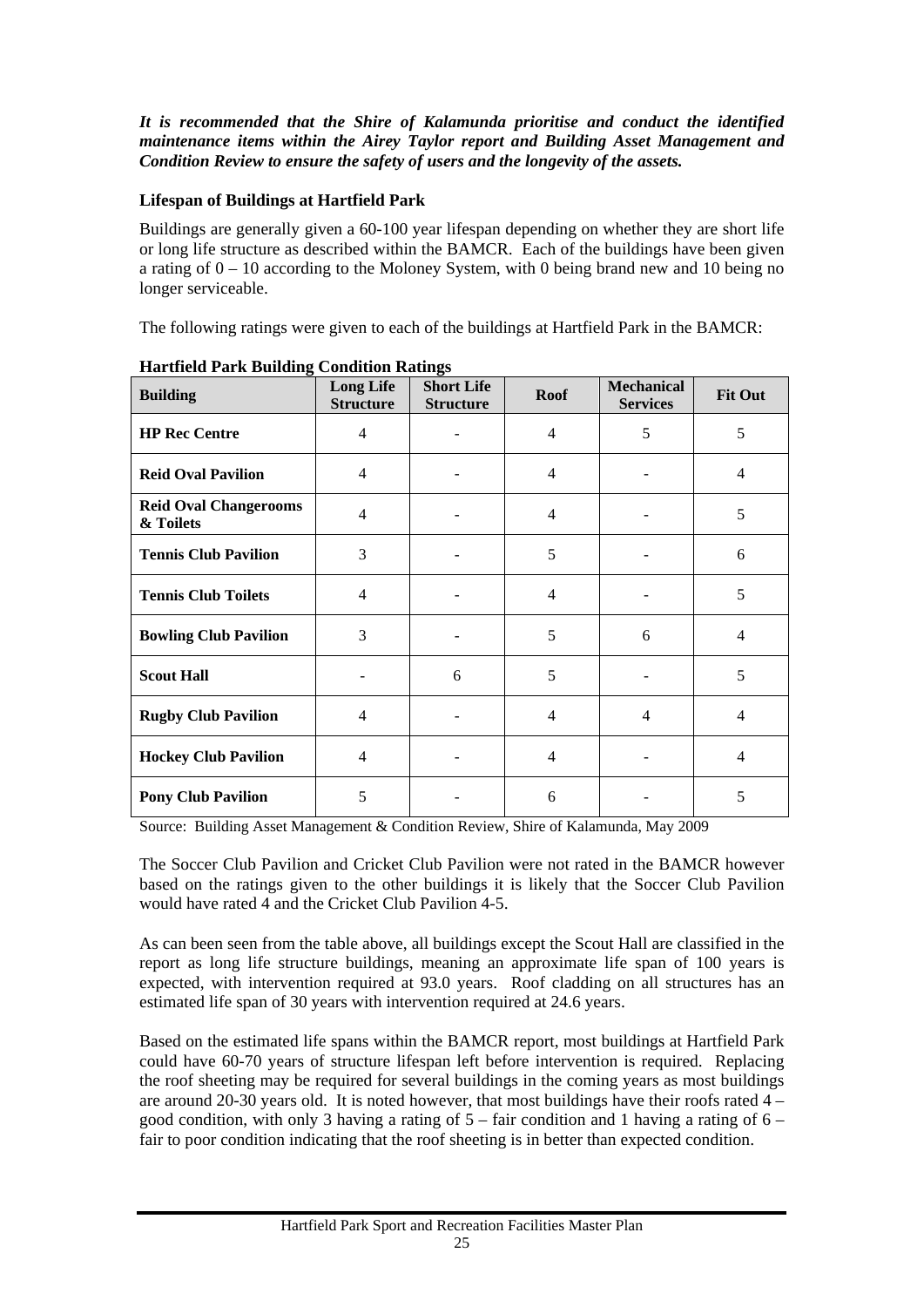The Tennis Club and Bowling Club Pavilion are rated 3 - in very good condition with only minor deterioration causing no serviceability issues.

The Scout Hall is rated  $6 - \text{fair to poor overall condition with expected rising maintenance}$ costs. It is also classified as a short life structure – life span of 60 years. The exact age is unknown but this building appears to be the oldest at Hartfield Park. The Airey Taylor report, which has a more in depth analysis review of the Scout Hall has found issues with the roof frame and recommends replacement as soon as is practicable due to its poor condition.

The Pony Club Pavilion is rated 5 – fair overall condition with some serviceability loss. The roof is rated 6, and the Airey Taylor report recommends the replacement of the roof sheeting with  $18$ months  $-5$  years.

The remainder of the buildings were rated 4 – good overall condition with minor deterioration evident, but not causing any serviceability issues.

Condition of fit outs and mechanical services (air-conditioning, hot water etc) are an issue for several buildings as noted in both the Airey Taylor and BAMCR reports that will likely require remediation in the short-medium term.

Overall both the BAMCR and the Airey Taylor reports find that replacement of the majority of buildings (apart from Scout Hall) will not be an issue within the timeframe of this Master Plan (0-20 years) based on the condition and expected lifespan of the buildings.

Replacement of buildings may still be considered however, in cases where the facility needs of the user groups are no longer being met and it is determined to be unfeasible to upgrade the building, and/or rationalisation of buildings can occur resulting in reduced operating expenditure and sharing of costs between user groups.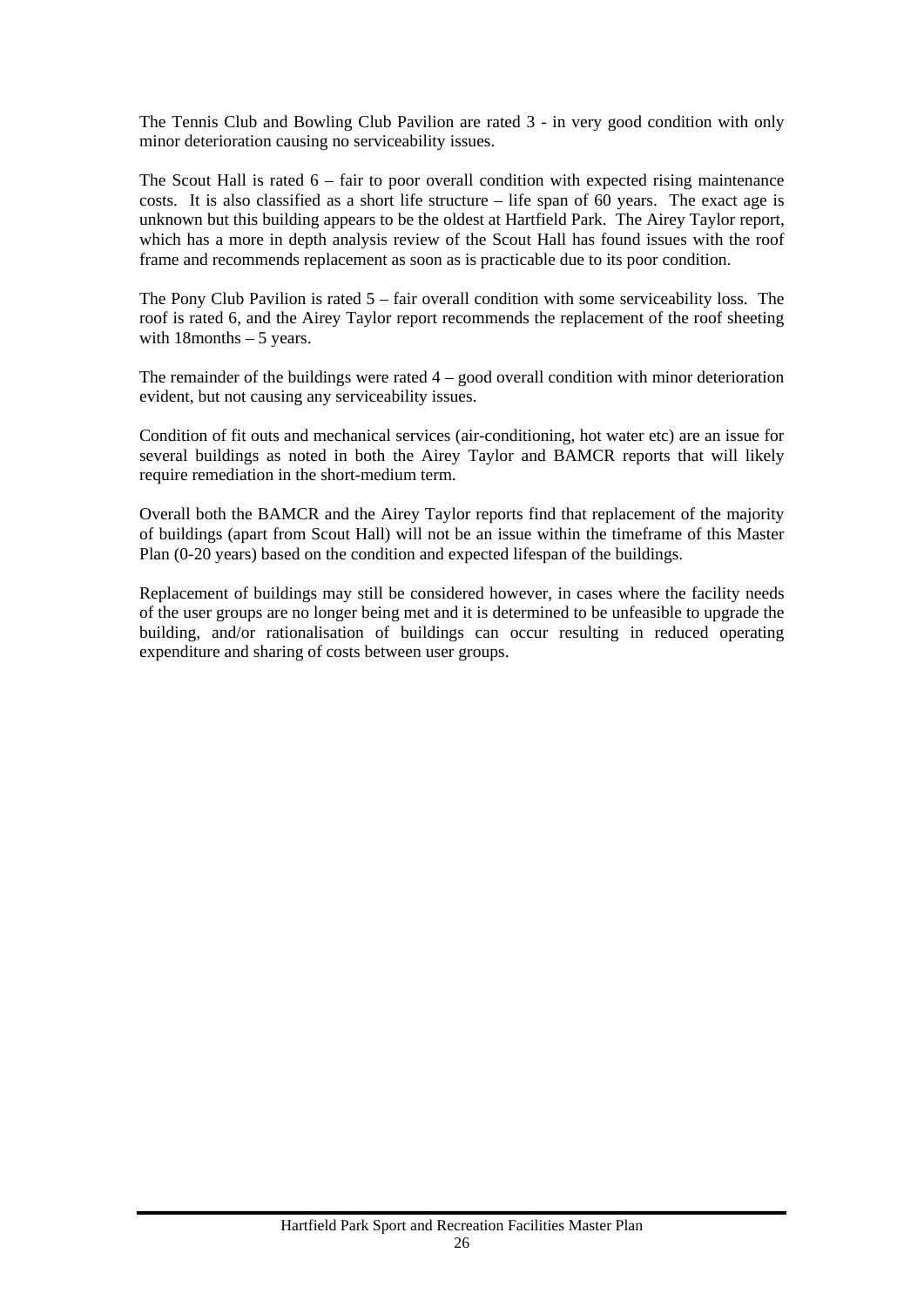# <span id="page-27-0"></span>**6.2 Sporting Fields**

The Sporting Fields Facility Review is attached as Appendix 3 to this report. It provides a summary of the condition and usage characteristics of each of the key sporting facilities at Hartfield Park as well as a SWOT analysis. This review assists in identifying the major needs and potential opportunities that exist at each of the facilities.

Key Findings from the Sporting Fields Facility Review are:

- Most grounds are near to or at full capacity, and the soccer fields are over utilised causing a reduction in playing surface quality. There is a need for increasing sporting field area to accommodate the current level of use at Hartfield Park.
- A lack of parking is a significant issue. The soccer and rugby clubs are large and have many spectators on game days. This causes safety concerns particularly along Morrison Rd, and discourages persons from attending the Hartfield Park Recreation Centre.
- The Scout Hall is in poor condition. There is potential for the Scouts to be relocated to a shared venue.
- Several facilities have poor passive surveillance due to surrounding bushland and suffer vandalism as a result. This is a particular problem for the Skate Park.
- Limited opportunities for expansion of sporting fields due to Bush Forever listing of Hartfield Park.
- There is an opportunity for additional sporting field space to be created through the relocation of the hockey facilities to the equestrian club site. This would allow the conversion of the hockey fields to soccer fields.
- Obtaining additional water supply is an issue that needs to be resolved prior to the creation of any additional sporting field space.
- There is potential for facility sharing in the long term between a number of groups including cricket and rugby, and bowls and tennis.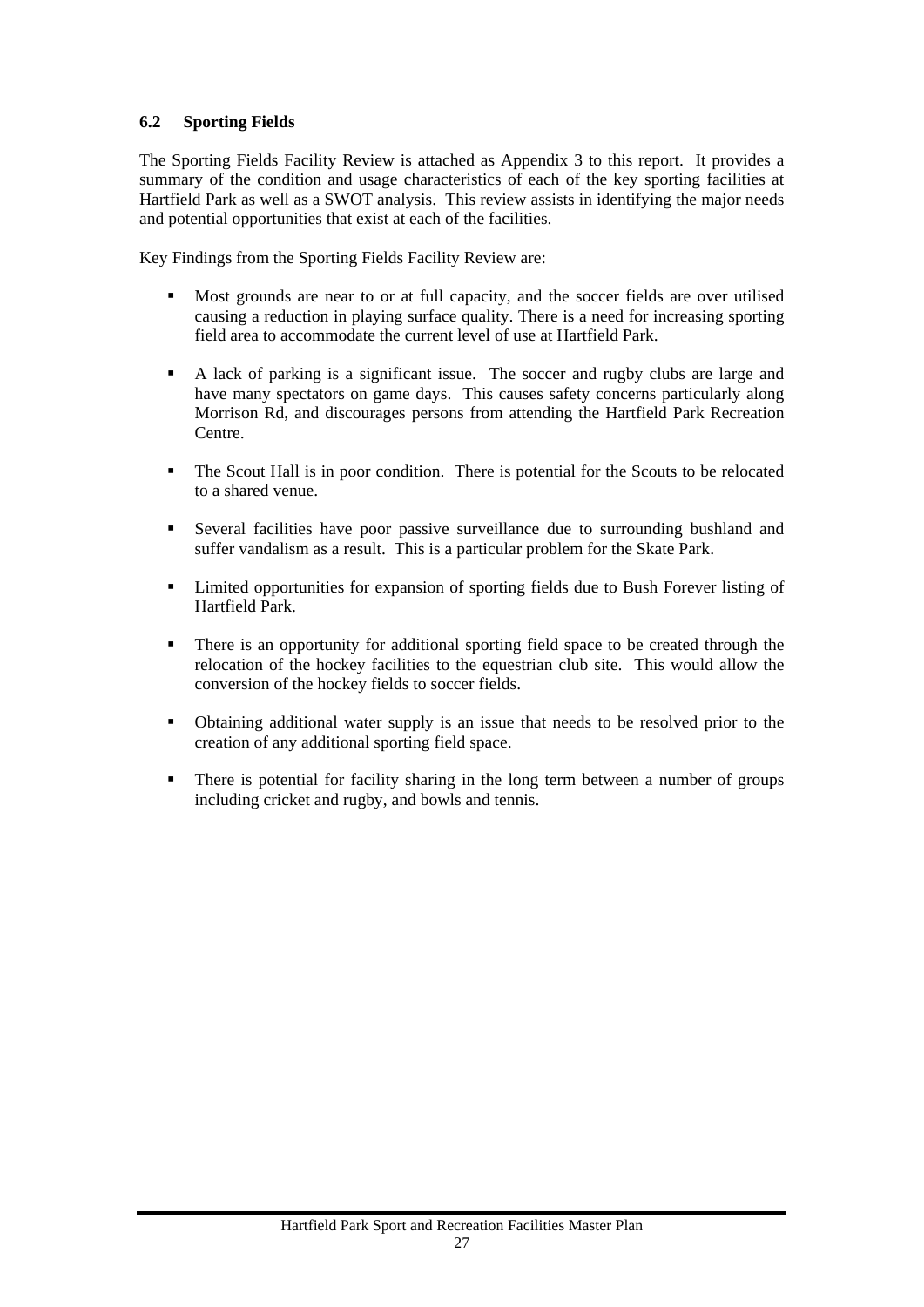# <span id="page-28-0"></span>**7 CONSULTATION**

Extensive consultation was undertaken for this Master Plan that included input from the community, Shire staff, user groups, neighbouring local government authorities, State sporting associations, schools and relevant external agencies. The Consultation document can be seen as Appendix 4 to this report. The Consultation document highlights the following key issues:

# Clubs are Growing

Most of the sporting clubs based at Hartfield Park are reporting growth over the past five years and expect it to continue into the future. This will lead to increased usage of the sporting facilities at Hartfield Park.

## Population is Growing

The Shire of Kalamunda expects significant population growth of up to 30,000 additional persons over the next 30 years. The surrounding suburbs of Wattle Grove and Forrestfield will contain a substantial proportion of this growth, thus placing further demand on Hartfield Park in future years.

## Constraints of Hartfield Park

Hartfield Park is classified Bush Forever and has a high conservation priority. It also has significant Indigenous heritage. Further clearing of bushland is unlikely to be allowed to occur.

## Lack of Parking

There is a significant lack of parking when rugby and soccer have home games. The lack of parking impacts on other users of the reserve including bowls, tennis, Federation Gardens users and the Recreation Centre users. Morrison Road becomes a safety hazard. There is a strong need for additional parking.

#### Overuse of Grounds / Need for Additional Grounds

The soccer fields are struggling to be maintained to a good standard for play. Parks Maintenance reports no amount of maintenance will be able to bring up the fields to a good standard with the current amount of usage. The Forrestfield United Soccer Club has grown beyond the capacity of the existing grounds. The rugby grounds are at full capacity. There is some capacity for additional use of the hockey grounds and Reid Oval, however with continued growth of the clubs these could soon be at full capacity also. A number of clubs have reported a need for additional grounds in the future as club participation continues to grow.

#### Need for New Water Source

The current ground water extraction licence is fully allocated on the existing reserves. An additional sustainable water source would be required to water any new reticulated areas.

# Need to Identify Suitable Alternative Sporting Reserve Venues

Currently there are no plans for future sporting reserves within the Shire of Kalamunda. Pioneer Park is one possible location for further development, however this land has issues that may make it unfeasible to develop in the short – medium term due to it being an old tip site.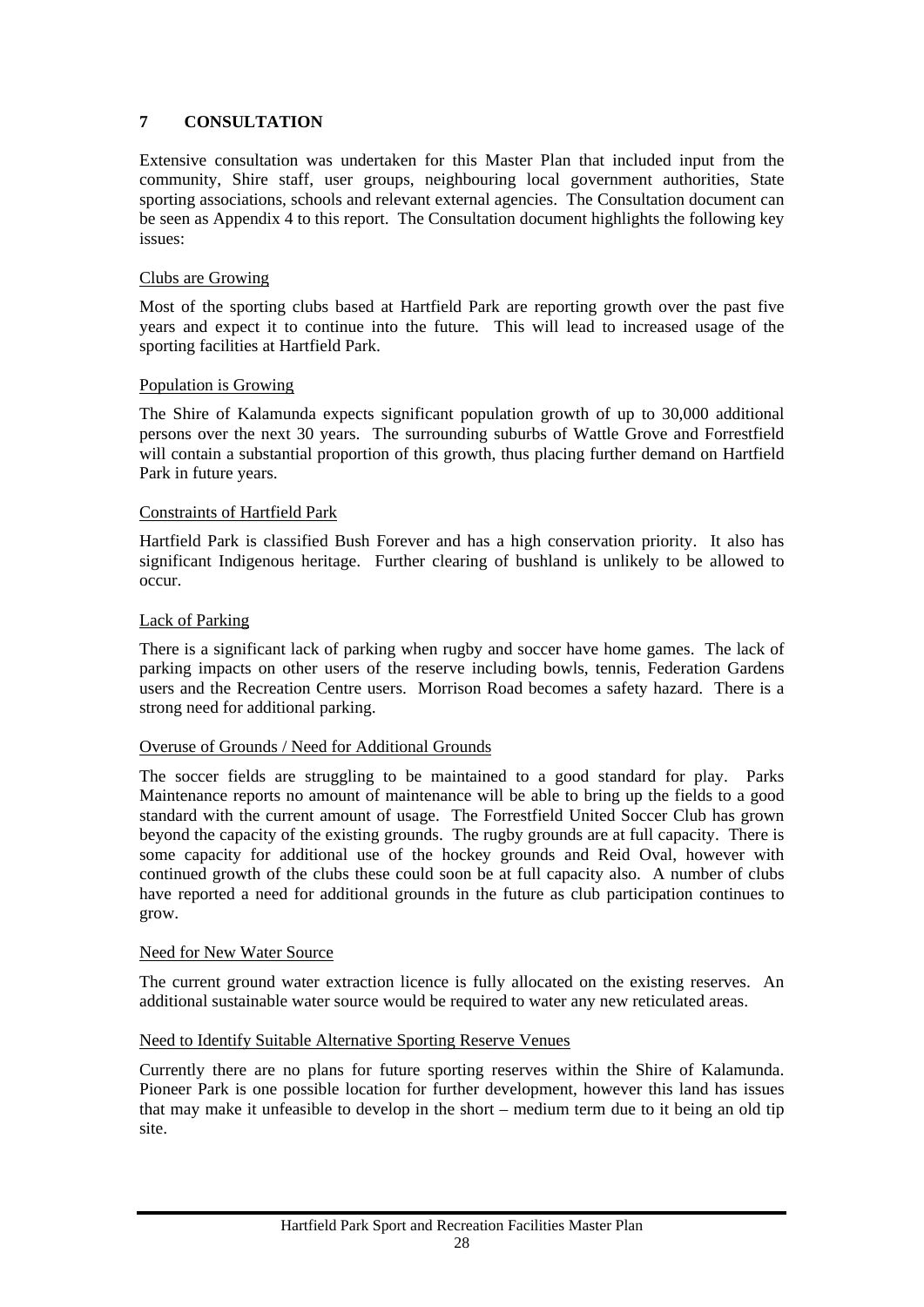## Clubroom Upgrades

Almost all Clubs have a desire for improved clubrooms, most notably including additional changerooms and sheltered spectator areas.

## Major Event Venue

Hartfield Park is the major event venue for the foothills area. The main event to occur here is the Corymbia Festival held annually with up to 8,000 people expected to attend by 2012. Upgraded facilities including parking, amenities, parking, terraced seating and power upgrades will assist in the hosting of the events.

#### Federation Gardens Improvements

Several public submissions were made in regards to the improvement of Federation Gardens. Suggestions included new picnic facilities, reticulated dog walking areas, pathway upgrades, trimming of trees along pathways and entrances and removal of weeds.

## Hartfield Park Recreation Centre Improvements

Several public submissions were received in regards to improving the Recreation Centre by way of increasing the size of the gym and the addition of a pool.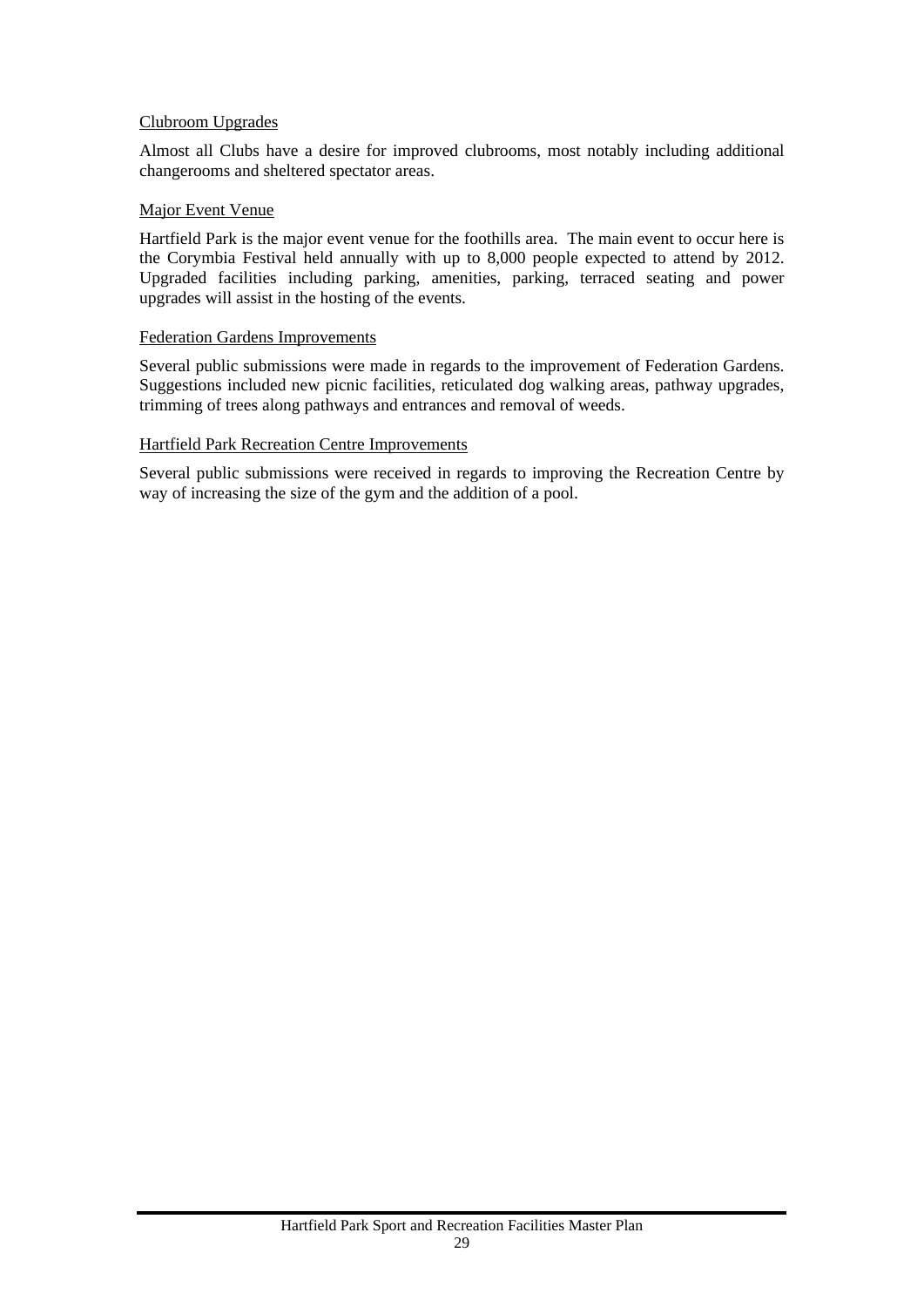# <span id="page-30-0"></span>**8 CAPACITY OF GROUNDS AT HARTFIELD PARK**

Analysis of the grounds usage at Hartfield Park has revealed that much of the sporting fields are either at/near full capacity or are being overused. The following table provides a summary of the grounds usage data during the winter season.

| Field                  | <b>Maximum Capacity</b> | <b>Current Hours of</b> | <b>Remaining</b> |
|------------------------|-------------------------|-------------------------|------------------|
|                        | (hrs of use)            | <b>Use</b>              | Capacity         |
| Reid Oval              | $25*$                   |                         | 4 hrs            |
| <b>HP</b> Soccer       | 25                      | 32 (per field)          | $-7$ hrs         |
| <b>Morrison Soccer</b> | 25                      | 25 (per field)          |                  |
| <b>HP</b> Hockey       | 25                      | 20 (per field)          |                  |
| HP Rugby               | 25                      | 25 (per field)          |                  |

## **Grounds Usage at Hartfield Park (Winter)**

This table shows that two of the grounds are at full capacity and one is over utilised when compared to an ideal utilisation benchmark for a well reticulated and drained reserve. The two remaining areas are approaching full capacity but could handle approximately two more teams each.

It should be noted that this table provides an indication of capacity of the grounds only. Other factors such as quality of the turf and the type of impact the teams have on the ground also have to be taken into account (i.e. junior teams have less impact on the grounds than senior teams and cricket has less impact that Australian Rules or rugby).

\* Note: Football Ovals are considerably larger areas than rectangular fields, and therefore appear to have higher usage capacity. Recent research conducted by ABV for the WAFC indicates that up to 13 Australian Rules Football teams (10 junior teams, 3 senior teams) could be accommodated on a well maintained oval with good soil and drainage.

These figures indicate that there is little capacity for the clubs based at Hartfield Park to grow due to a lack of sporting field space. As the population grows, if no additional fields can be developed at Hartfield Park then increased participation will have to be accommodated elsewhere. Clubs based at Hartfield Park that wish to expand currently will need to explore the use of satellite venues such as school ovals that could be used for training purposes.

Given that the grounds at Hartfield Park are already under significant strain from current usage levels, it would be prudent of the Shire to set limits on the maximum hours of use of sporting fields by user groups. This will aid in maintaining good playing surfaces for use by the whole community, and encourage sporting clubs to make better use of other sporting fields in the Shire that are underutilised (i.e. school grounds). It will, however, create additional pressure on the Shire to introduce additional sporting fields in the near future to accommodate future growth in sports participation (see Future Sports Participation/Sporting Field Requirements section below).

This issue was raised in the Shire of Kalamunda Sporting Reserve Development Plan, 2006, ABV Leisure Consultancy Services. A recommendation for the Shire to develop a Sporting Reserve Usage Policy was made in this plan, and remains relevant today. It is understood the Shire is working towards such a policy.

## *It is recommended that the Shire of Kalamunda develop a Sporting Reserve Usage policy detailing maximum ideal use of each sporting reserve within the Shire of Kalamunda.*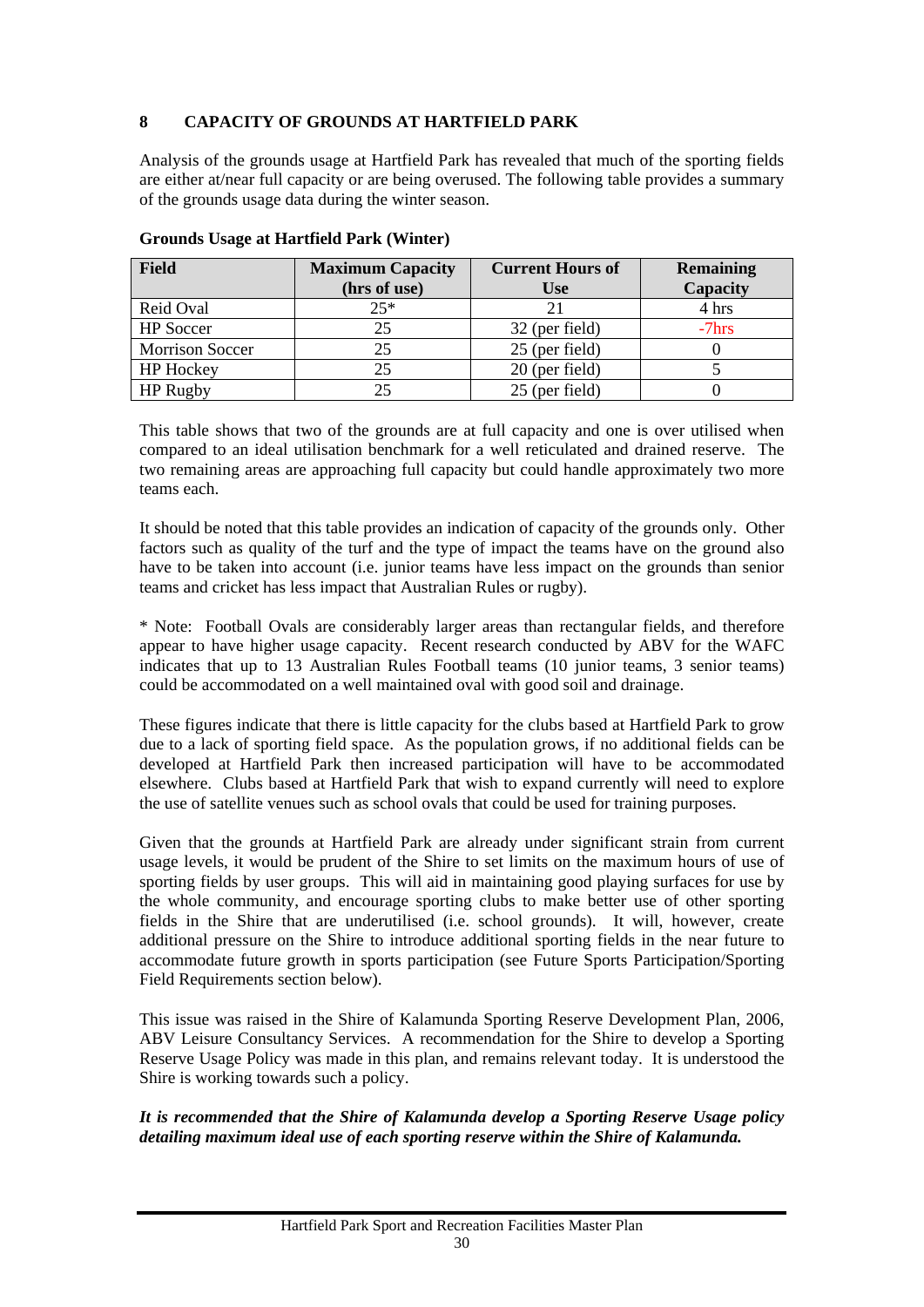# **Future Sports Participation / Sporting Field Requirements**

The table below provides a broad estimate on the number of new sporting fields required to accommodate new participants (for existing sports played at Hartfield Park) for the Shire of Kalamunda's expected population growth over the next 30 years.

| <b>Sport</b>                                      | <b>WA</b><br>Participation<br>Rate | <b>Player</b><br><b>Increase</b><br>(30,000)<br>population<br>increase to<br>2039) | <b>Additional</b><br>Number of<br><b>Teams</b> | <b>Estimated</b><br>number of<br>new sports<br>fields<br>required | <b>Total Turf</b><br>Area<br>Requirement |
|---------------------------------------------------|------------------------------------|------------------------------------------------------------------------------------|------------------------------------------------|-------------------------------------------------------------------|------------------------------------------|
| <b>Soccer</b>                                     | 1.7%                               | 510                                                                                | 34                                             | $\overline{4}$                                                    | 3.2 <sub>ha</sub>                        |
| <b>Aust Rules</b><br>(not inc<br><b>Auskick</b> ) | 2.7%                               | 810                                                                                | 32                                             | 3                                                                 | 7.5 <sub>ha</sub>                        |
| Hockey<br>(Metro)                                 | $0.8\%$                            | 240                                                                                | 16                                             | $\overline{2}$                                                    | 1.3 <sub>ha</sub>                        |
| <b>Rugby</b><br>Union*                            | $0.7\%$                            | 210                                                                                | 14                                             | $\overline{2}$                                                    | 2.0 <sub>ha</sub>                        |

# **Future Additional Sporting field Requirements, Shire of Kalamunda**

Source: Participation statistics based on data provided by State Sporting Associations and ABS Census 2006 Statistics.

\*Where SSA information was unavailable, Exercise, Sport and Recreation Survey 2008 data was used.

Note – these estimations are based on current State participation rates. Soccer and Football participation are both on increasing trends which could mean a higher number of fields may be required if the trend continues.

An estimated total of 14 ha of sports field turf area is required to accommodate growth in the winter sports of soccer, Australian Rules, hockey and rugby union. This does not include land requirements for parking and clubrooms.

New summer sport sports field requirements are accommodated within new winter sports field requirements through sharing of facilities.

Most of the future population growth is likely to occur in the lower foothills area. Additional sporting fields in this area is very important for future sports participation growth. The Shire of Kalamunda Sporting Reserves Development Plan 2006 shows that most of the reserves within the Shire were at or over the recommended capacity of 25 hrs usage per week. Usage is likely to have increased from these levels in the past three years as more families move into the area. The primary users of Hartfield Park have indicated strong participation growth in the past 5 years.

The figure of 14ha calculated above to meet future sporting field requirements only takes into account the four major field sports and does not include area required for ancillary features such as parking and clubrooms. It could therefore be considered that 14ha is a somewhat conservative estimate for future sporting field needs, particularly considering that it would seem most sporting reserves have reached or are exceeding their capacity.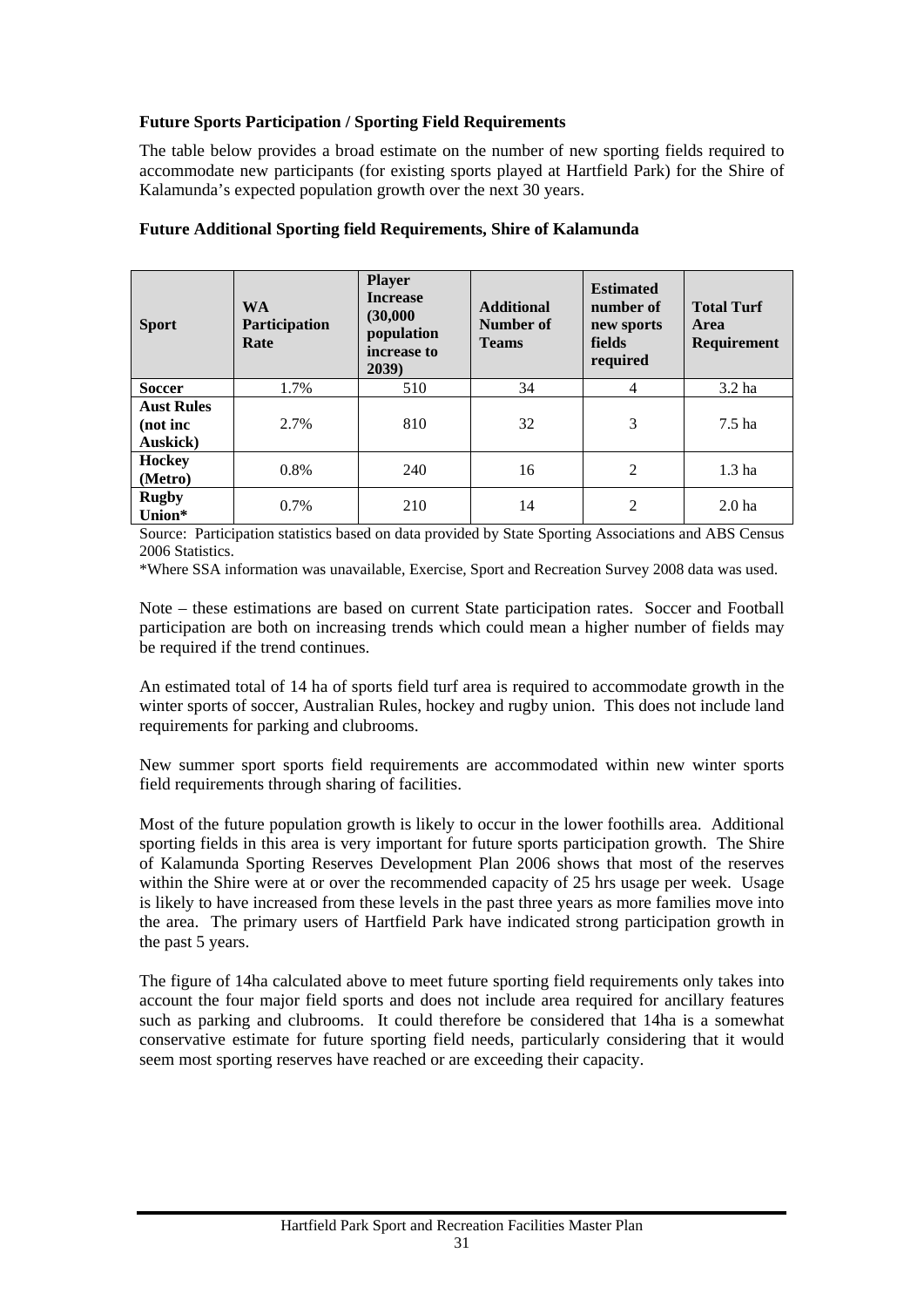# <span id="page-32-0"></span>**9 ENVIRONMENTAL REVIEW**

The Shire of Kalamunda engaged EDAW to undertake an environmental review of Hartfield Park as part of the recreation facilities master plan process. It can be seen as Appendix 6 to this report.

The report highlights the environmental and cultural sensitivity of Hartfield Park. The whole of Hartfield Park is classified Bush Forever and contains declared and threatened rare flora as well as vulnerable and endangered floristic communities. Hartfield Park is also of Indigenous cultural significance and contains within its bounds a scar tree site. The park was formerly known as Maamba Reserve and was used as an Aboriginal camping site at the turn of the last century.

The key finding from the report is that the potential for further clearing of bushland for additional sport and recreation facilities appears to be limited.

The *Hartfield Park Management Plan*, 1996, prepared by the Eastern Metropolitan Regional Council Environmental Service in association with the Shire of Kalamunda, further highlights the environmental sensitivity of Hartfield Park and recommends under *1.5 Ultimate Development Plan* that no new sporting fields be constructed on Hartfield Park in areas containing existing bushland. It recommends the Dawson Avenue landfill site (i.e. Pioneer Park) to be regarded as a first priority for sporting field planning for the area.

In November 2009 the Shire engaged Bennett Environmental Consulting to conduct a *Significant Flora Search of Three Area at Hartfield Park Forrestfield* in order to assess their potential for clearing. The three areas assessed were the remnant bushland at the corner of Hale and Hartfield Rd, the area behind the Darling Range Horse and Pony Club (DRHPC), and the Scouts area.

Whilst specific recommendations were not made in this assessment, the report notes that the area behind the DRHPC and Scouts area both contain declared rare flora (DRF) and are in very good condition and should be considered worthy of conservation. Both areas contain an Endangered, Threatened Ecological Community. The area adjacent to Morrison Oval on the corner of Hale and Hartfield Rd, however, is in poorer condition and is rated degraded to completely degraded. No DRF plants were recorded.

The report notes that if it is decided to proceed with clearing then it is possible that the Department of Environment and Conservation will require that a detailed vegetation survey be undertaken and the number of the DRF plants recorded. If it is decided to clear areas with DRF plants present then both State and Federal Government approval will be required.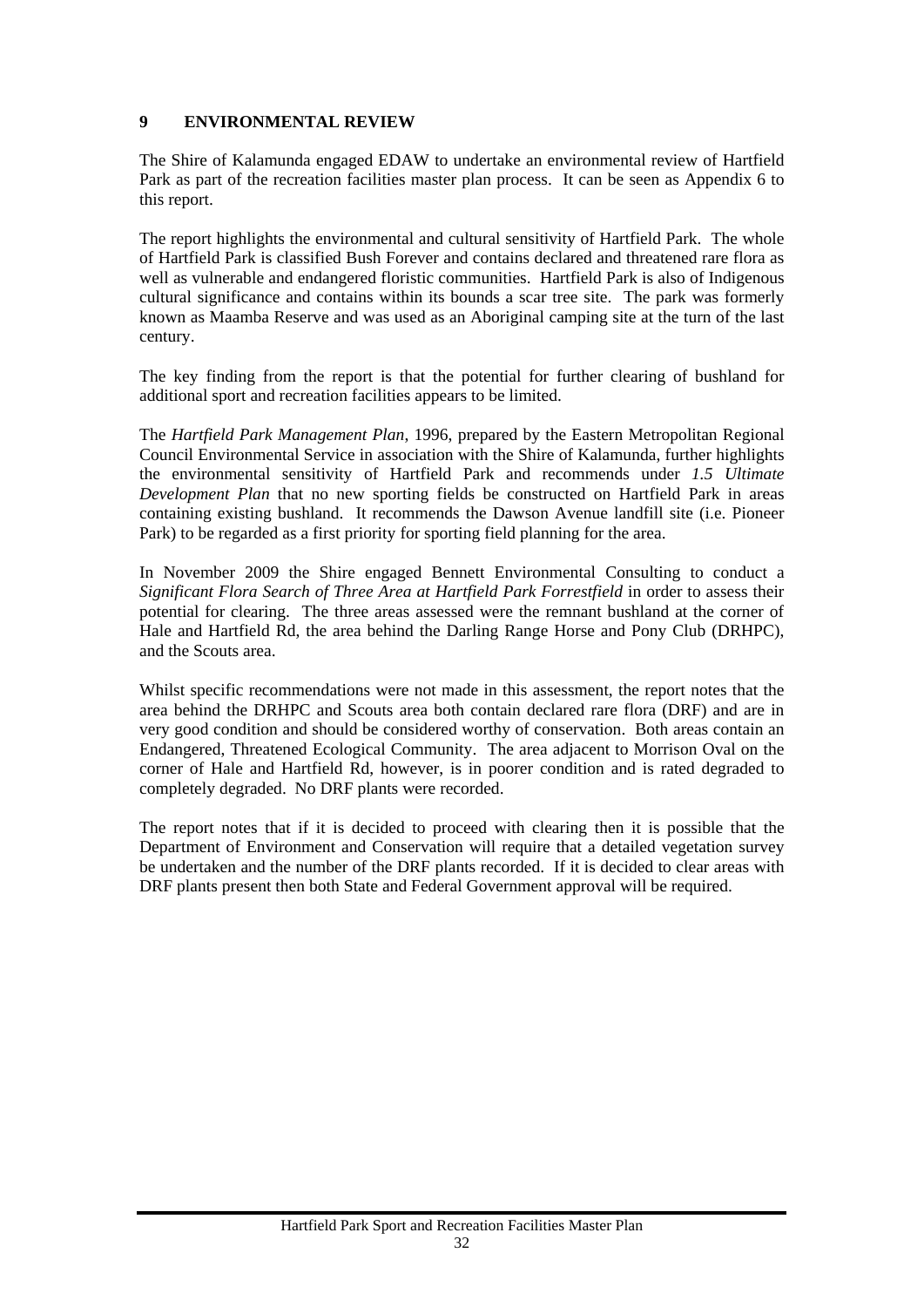# <span id="page-33-0"></span>**10 CONSIDERATIONS**

#### <span id="page-33-1"></span>**10.1 Equestrian Facilities Suitability**

The suitability of an equestrian club venue located in Hartfield Park will be increasingly brought into question in the future as the surrounding residential areas increase in housing density. A number of other LGA's are also facing similar issues including the City of Gosnells, City of Armadale and the Shire of Murray. Equestrian venues are viewed as unsuitable in urban areas because of safety issues for both horses and persons if a horse escapes as well as traffic management issues relating to large numbers of horse floats entering and leaving the venue. Importantly, equestrian grounds often take up large areas of valuable recreation park land that could otherwise be used for passive and active reserve space for the wider community.

The Darling Range Horse and Pony Club (DRHPC) reports having 30-40 riding members. The 1.8 hectares of cleared area used by the DRHPC would have potential to be used by a sports group with several hundred participants.

Furthermore, Hartfield Park is home to declared rare flora and fauna and is wholly classified as Bush Forever and as an Environmentally Sensitive Area (ESA). Horses are known to aid in the spread of diseases such as dieback which is a problem at Hartfield Park as well as causing damage to vegetation with their hooves. Closure of the cross country track that runs through the bushes and removal of horses from the Park would assist in preserving the vegetation at Hartfield Park (see Hartfield Park Statement of Environmental Review, Appendix 6)

The issue of rationalising equestrian club venues that are surplus to requirements is shared by other LGAs on the Perth Metropolitan outskirts. Both the City of Gosnells and Armadale are currently conducting needs assessments and feasibility studies into equestrian club facilities to determine how their equestrian club facilities can be optimised. Both Cities are dealing with significant population growth and urban encroachment issues. It is widely accepted that equestrian facilities are not an ideal mix in urbanised areas and that the large area that is required by the clubs can be better utilised for other recreation purposes.

Research currently being conducted by ABV for the Armadale and Gosnells Equestrian Facilities Needs and Feasibility Studies indicates that around four pony or riding clubs could be accommodated at one grounds that has basic clubroom facilities and properly constructed sand surfaced arenas that can withstand high frequency usage.

The Walliston Pony Club (WPC) grounds currently houses the WPC and Walliston Adult Riders. Therefore, it would appear that there is potential for the Darling Range Horse and Pony Club (DRHPC) to be accommodated at the WPC Grounds.

Consultation with the DRHPC indicates the Club's preference is to remain in its current location due to strong historical ties with the location. It is the opinion of ABV, however, that the community will greatly benefit from the conversion of the Hartfield Park equestrian grounds to sporting fields. The WPC has indicated it is open to discussions with the Shire and DRHPC regarding the potential relocation of DRHPC.

The Kalamunda Lions Club subs lease the DRHPC clubrooms and also have no desire to relocate. With 22 members, there will be many alternative venue opportunities for the Club to explore as their facility requirements are relatively small.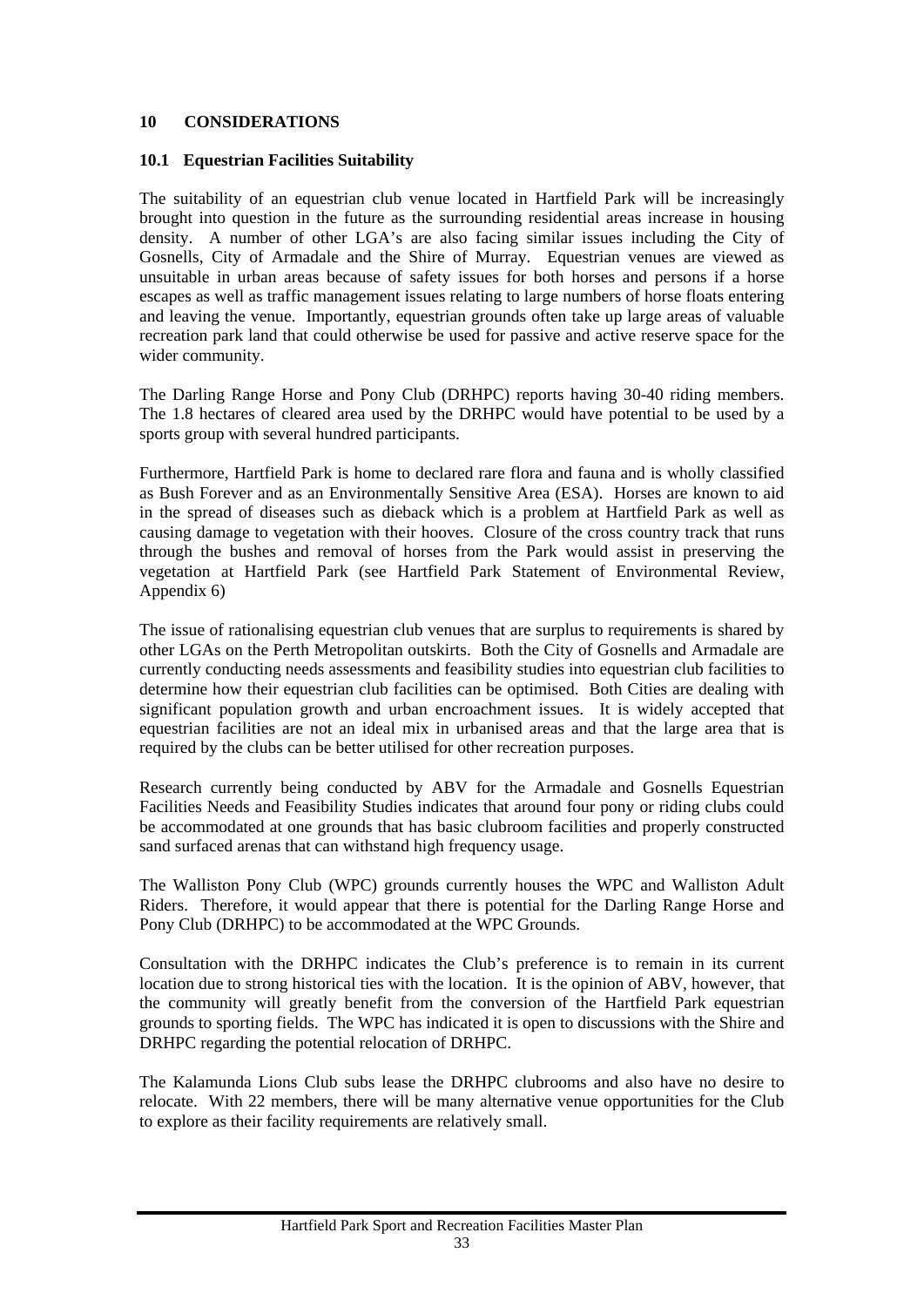*It is recommended that the Shire of Kalamunda investigate the relocation of the Darling Range Horse and Pony Club with consideration given to sharing of the Walliston Pony Club Grounds. This will enable the Hartfield Park equestrian grounds to be developed into sporting fields.* 

# <span id="page-34-0"></span>**10.2 Potential Expansion of Morrison Oval**

The bushland to the north and west of Morrison Oval covers an area of approximately 1.5 hectares. Ideally, from a sporting participation perspective, this area would be cleared to allow for additional sporting fields. As Hartfield Park is classified as Bush Forever, removal of native vegetation is prohibited. Overall, Hartfield Park contains highly sensitive bushland with very high conservation value. For this reason, this Master Plan is based on the assumption that clearing of the area around Morrison Oval for additional sporting fields will not be permitted by the Department of Environment and Conservation.

However, the botanical survey by Bennett Environmental Consulting - *Significant Flora Search of Three Area at Hartfield Park Forrestfield,* 2009, records the bushland to the north and west of Morrison Oval as degraded to completely degraded with no declared rare flora sighted. This indicates there might be some possibility of clearing this area despite its protected status.

With the population growth of the Shire expected to potentially reach 30,000 within the next 30 years and many current sporting fields already at capacity and limited options for new reserves, it is in the Shire's interests to investigate the potential for further clearing around Morrison Oval.

Should the Shire gain permission from the relevant authorities to clear around Morrison Oval, it provides potential for additional rectangular fields to be built. A potential sporting field layout diagram is shown below.



# **Potential Field Layout from Morrison Oval Expansion**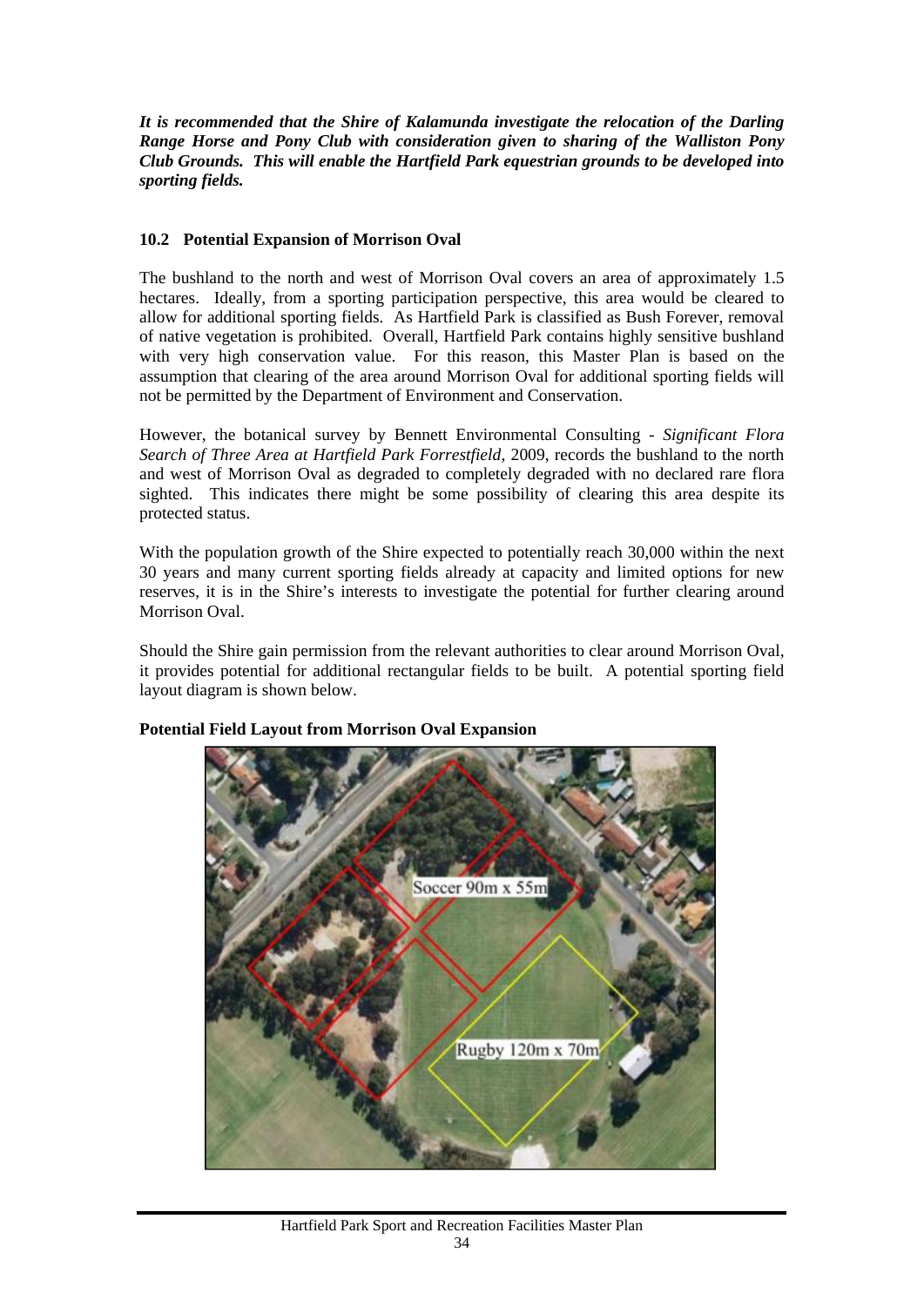This layout shows potential for an additional two soccer fields and the increasing of the junior rugby field to senior size dimensions. This is just one example of how the field layout could occur. This layout would require the relocation of the Skate Park to a new venue, moving the cricket pitch and relocating the floodlighting at Morrison Oval. There is a small gradient drop from Morrison Oval to the bushland, therefore land fill would be required.

Additional parking will also need to be given consideration should expansion of Morrison Oval occur, to cater for the additional sporting participants and spectators.

Most importantly, additional water supply for approximately 1.5 ha of high impact sport turf will need to be acquired before any development occurs, as the current ground water licence is fully allocated for Hartfield Park.

# <span id="page-35-0"></span>**10.3 Future Growth of the Forrestfield United Soccer Club**

The growth of the Forrestfield United Soccer Club (FUSC) is an issue that the Shire needs to address within the short term. With 680 members the FUSC is already a very large organisation. The Club reports growth of 40% over the past five years and estimates growth of a further 10-15% pa over the next 5 years. This growth could be seen to be unsustainable from a club perspective as the management issues become increasingly complex.

The growth of the FUSC is occurring at a much faster pace than population growth in the Shire (40% club growth over past 5 years vs 6% population growth), indicating that FUSC is attracting participants from a wide area.

It is interesting to note that with a Shire population of 50,000, by applying the State soccer participation rate it would indicate a soccer participation number of approximately 850 for the whole of the Shire. However, FUSC have current membership of 680, 80% of that number. Therefore it seems highly likely that a significant proportion of players come from surrounding local government areas.

With 680 members, the Hartfield Park grounds are heavily used and as a result the surface quality of the grounds becomes quite poor in the heavy winter use period. It could be considered that the current size of FUSC has already passed a sustainable level for the playing fields it occupies as it is exceeding their carrying capacity.

Any further growth of FUSC is of concern whilst the available sporting field space for the Club remains the same. Increased usage of the Hartfield Park grounds will further degrade the quality and safety of the playing surface for both FUSC members and the general community. This is a management issue that needs to be addressed by the Shire.

Whilst the soccer grounds are predominantly used by the FUSC, they are for the use of the whole community and it is important that they are maintained to a reasonable level. As mentioned in Section 8 of this report, the formation of a policy detailing maximum ground usage at each reserve will help protect Hartfield Park from chronic overuse. This will mean, however, that if current field provision remains static, FUSC will have to place a cap on its membership intake or find alternative sporting fields for training and competition.. Whilst it can be argued that some children will miss out from participating in soccer and the benefits that it provides, it is likely that many will be able to join other clubs that still have capacity in neighbouring localities.

Should further soccer fields be developed at Hartfield Park some additional growth in participation could be accommodated, however, part of the additional space would be required to take the excess usage that the current grounds are carrying.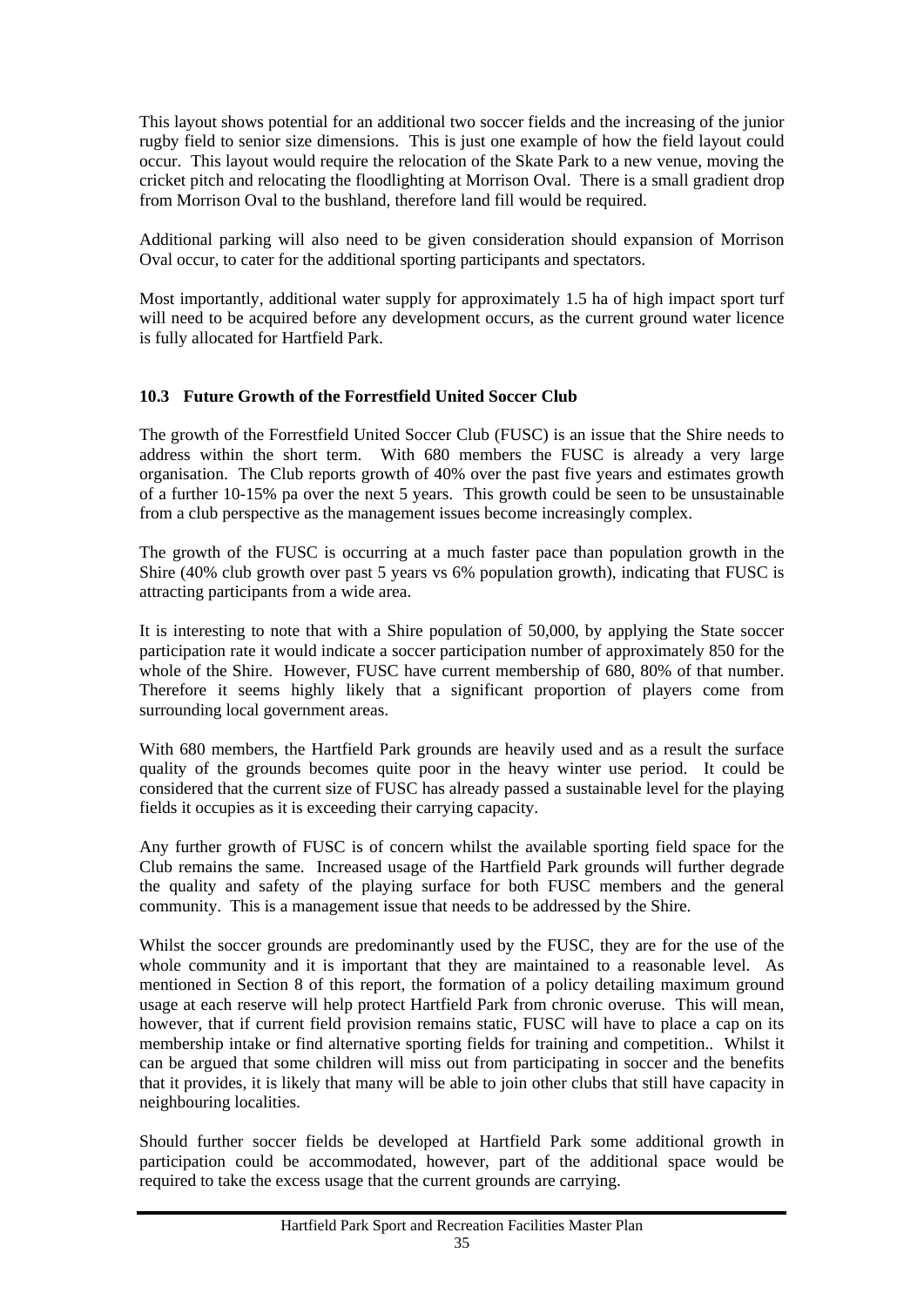Another option available to FUSC is to look to utilise local school grounds for junior training and competition satellite venues. Depending on the level of usage by the club, a school may wish to enter an agreement with the Shire in regards to sharing maintenance responsibilities for the school oval.

Given that the current pitches are over utilised and the growth of the FUSC over the past 5 years it would appear that an additional 2 pitches could be at capacity within a short period of time (2-3 years) purely based on the Club's current growth rate.

The question is therefore raised as to how the Shire caters for future growth in soccer participation. It is clear that there is not enough space at Hartfield Park to accommodate the long term growth needs for soccer alone. This is not necessarily a bad thing however. Having one club becoming extremely large can lead to a lop sided competition. Large sporting clubs can also become difficult to manage by volunteers alone and continued growth may create a need for paid administration to assist with the operation of the organisation.

A new facility located elsewhere will serve to promote the potential generation of a new soccer club which may provide more access for participants in that local area. This potential solution requires new sporting fields to be developed within reasonable proximity to Hartfield Park within the Shire.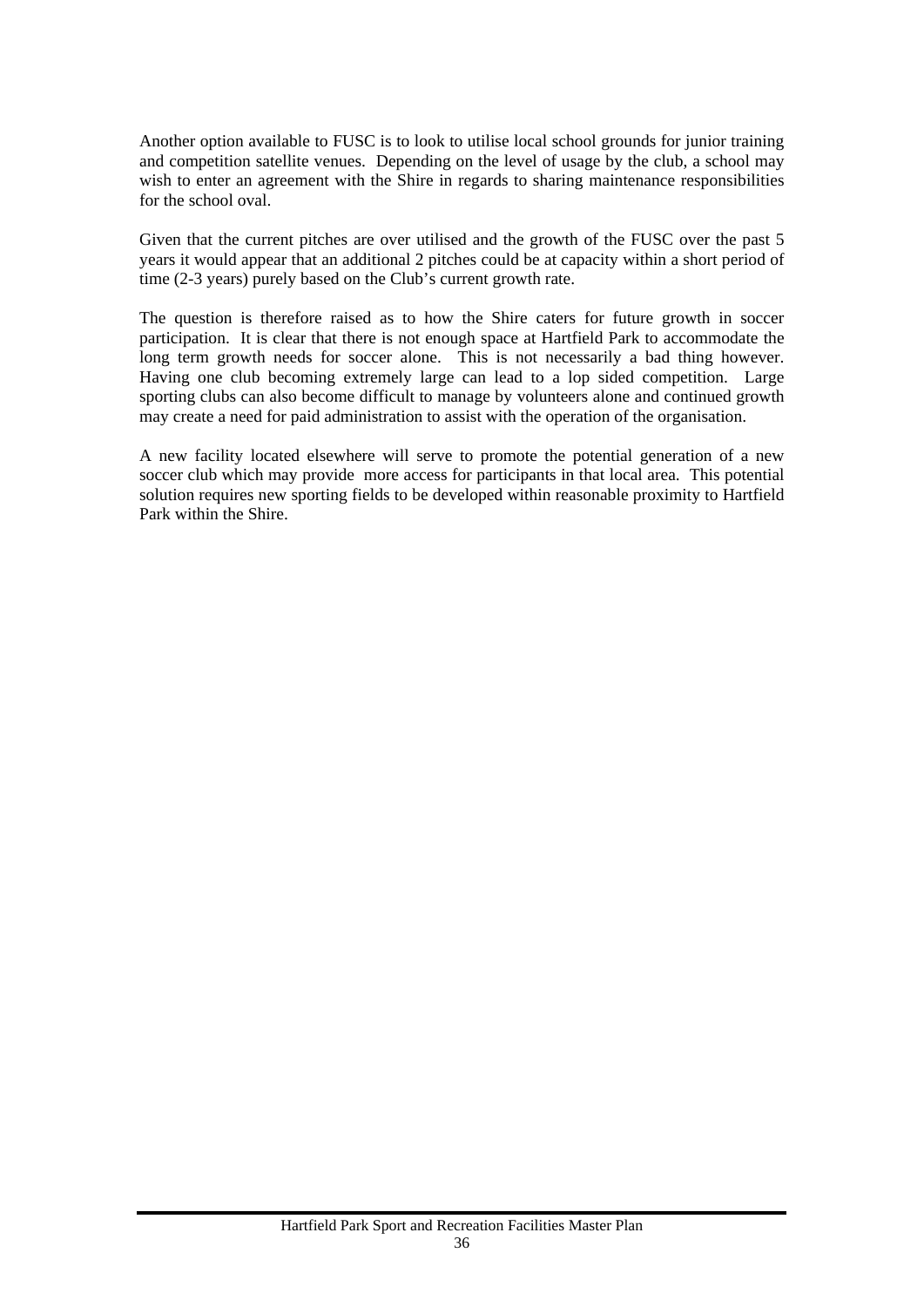# <span id="page-37-0"></span>**11 OPPORTUNITIES FOR FACILITY SHARING**

The sporting facilities at Hartfield Park have developed over time on a predominantly ad hoc basis. This is a common occurrence that seems to be particularly so in rural areas where there has been plentiful land supply. As the need has arisen, land has been provided to sporting clubs who have then developed their own set of facilities.

The Shire of Kalamunda is now becoming increasingly developed and recreation land supply has become limited. Bush Forever classification of much of the Shire's remaining undeveloped public open space has further restricted the land supply available for future use including the remaining bush at Hartfield Park. It is therefore imperative for joint use facility opportunities to be facilitated wherever it is practicable to ensure best use of limited public land and financial resources.

It should be noted that there are already some good examples of joint use facilities at Hartfield Park including:

Reid Oval – building and grounds shared by junior football and tee ball.

Hockey Grounds – building and grounds shared by hockey and little athletics. Cricket is also played on the grounds in summer.

Rugby Grounds – the grounds are shared by cricket and rugby.

Morrison Oval – the grounds are shared by cricket, rugby and soccer.

Darling Range Horse and Pony Club – the Building is shared by the DRHPC and the Lions Club. The grounds are also shared with other occasional users including for training by the Mounted Police.

It is evident however, that there are further opportunities for sharing, particularly in regards to shared use of clubroom facilities.

Whilst redevelopment of all facilities within Hartfield Park would provide the ideal canvas for the provision of optimal joint use facilities, it is financially impractical. ABV, in conjunction with EDAW, have given careful consideration for further facility sharing opportunities that take into account the current provision of facilities, the various life cycle stages of each of the buildings and the existing constraints of Hartfield Park in order to provide practicable options for the Shire to consider.

The following opportunities for joint use facilities have been identified for Hartfield Park:

# Rugby/Cricket Clubrooms

The Kalamunda and Districts Rugby Union Club, and the Forrestfield Cricket Club would be suitable co tenants of a shared clubroom facility. The KDRUC is predominantly a winter season club with only some relatively minor touch rugby competition during the summer. The FCC Club is exclusively a summer season club. The KDRUC is significantly larger than the FCC, so clubroom specifications built to accommodate Rugby would also accommodate Cricket. Virtually all facilities could be shared apart from storage.

The FCC would not be a suitable co-tenant with the Forrestfield United Soccer Club as there is significant soccer activity throughout summer also including two competitions of five a side soccer (40 teams each) and training programs.

The FUSC would not be able to share a facility with the KDRUC as they would both require the same facilities at the same time.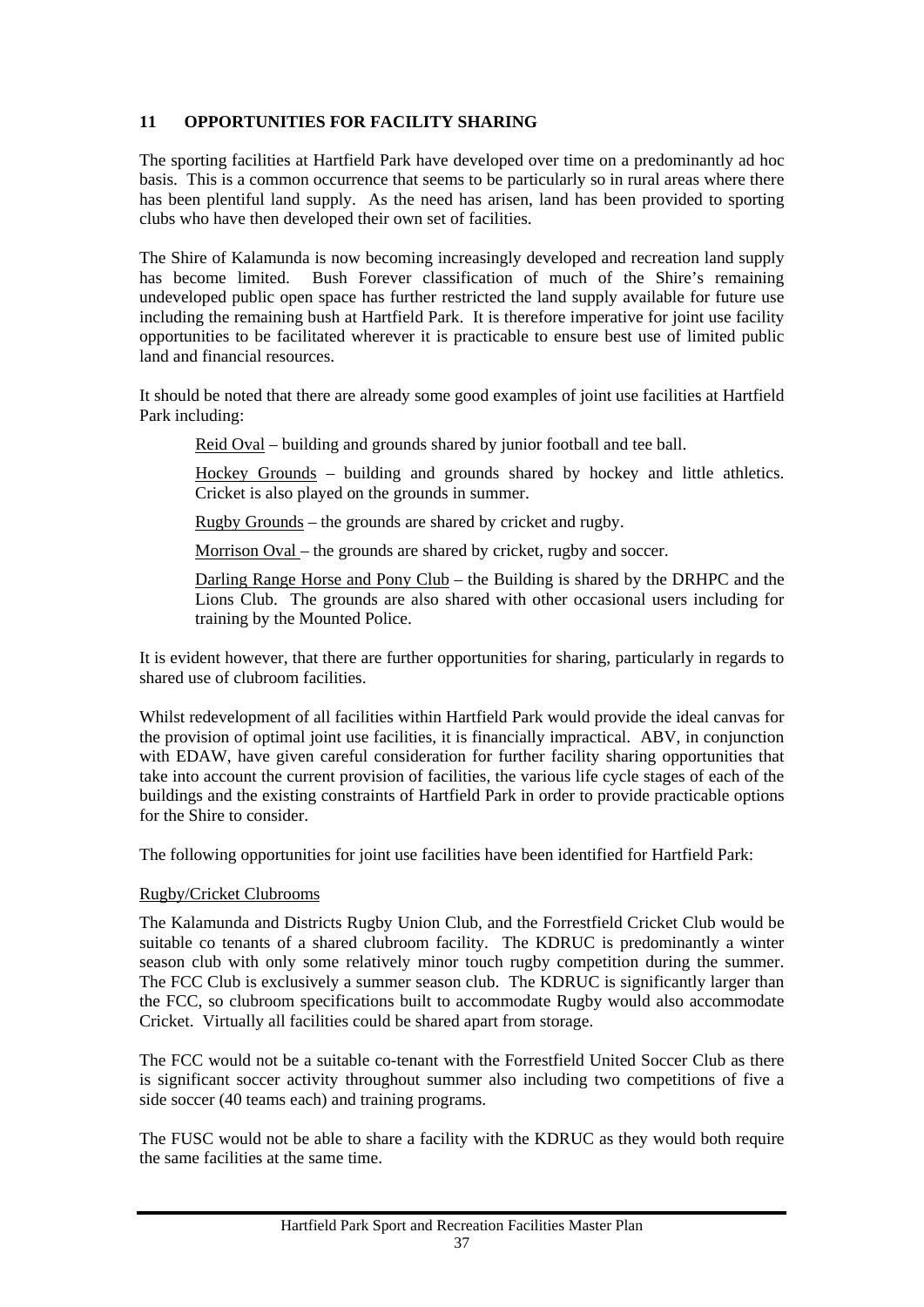Currently both the FCC and the KDRUC have their own buildings which are in good condition and have several decades of lifespan left (see Facility Review). Development of a new joint use clubroom facility would not need to occur until the end of their economic lifespan, or if other developments planned for Hartfield Park require the removal/relocation of one or both of the buildings in order to proceed.

#### Bowls / Tennis Clubrooms

The Forrestfield and Districts Bowling Club and the Forrestfield Tennis Club are currently located next to each other at the corner of Hartfield and Morrison Road. Both Clubs have developed their own clubrooms.

The similar characteristics of tennis and bowls clubs make them suitable partners for the sharing of a clubroom facility. The two clubs will benefit from cross promotion and the sharing of volunteer and financial resources required for the maintenance and management of the building.

It is noted that both clubs have similar operating times, being predominantly summer sports but with participation throughout the winter also. Most facilities could be shared, however provision for a dividable social area should allowed for as well as sheltered spectator areas for both the tennis courts and bowling greens. Overall however, the building area required for one joint use facility will be considerably less than for two separate facilities. Both clubs will enjoy access to enhanced facilities and reduced operational expenditure.

Both buildings are in very good condition (see Facility Review) and have several decades of lifespan left. Development of a new joint use clubroom facility would not need to occur until the end of their economic life span or if other developments at Hartfield Park require one or both buildings to be removed/relocated to proceed.

# Forrestfield United Soccer Club Facilities

The Forrestfield United Soccer Club has developed into a very large organisation of 680 members and is growing rapidly. The clubrooms and fields are in use seven days per week during the winter season and thus are not physically capable of accommodating another user group.

During the summer the FUSC hosts two large 5 a side competitions with 40 teams each plus training sessions and academy squads. The facilities are used four nights per week however not on the weekend. It would appear that there may be some limited capacity for another user group, preferably one with light impact, to make some use of the grounds during summer weekends. One of the potential uses could be for over flow tee ball grounds for the Forrestfield Tee, Base and Softball Association. This would be dependent on future increased summer utilisation by the FUSC, as it is important that grounds are not over stressed during the summer so that they can recuperate for the winter season.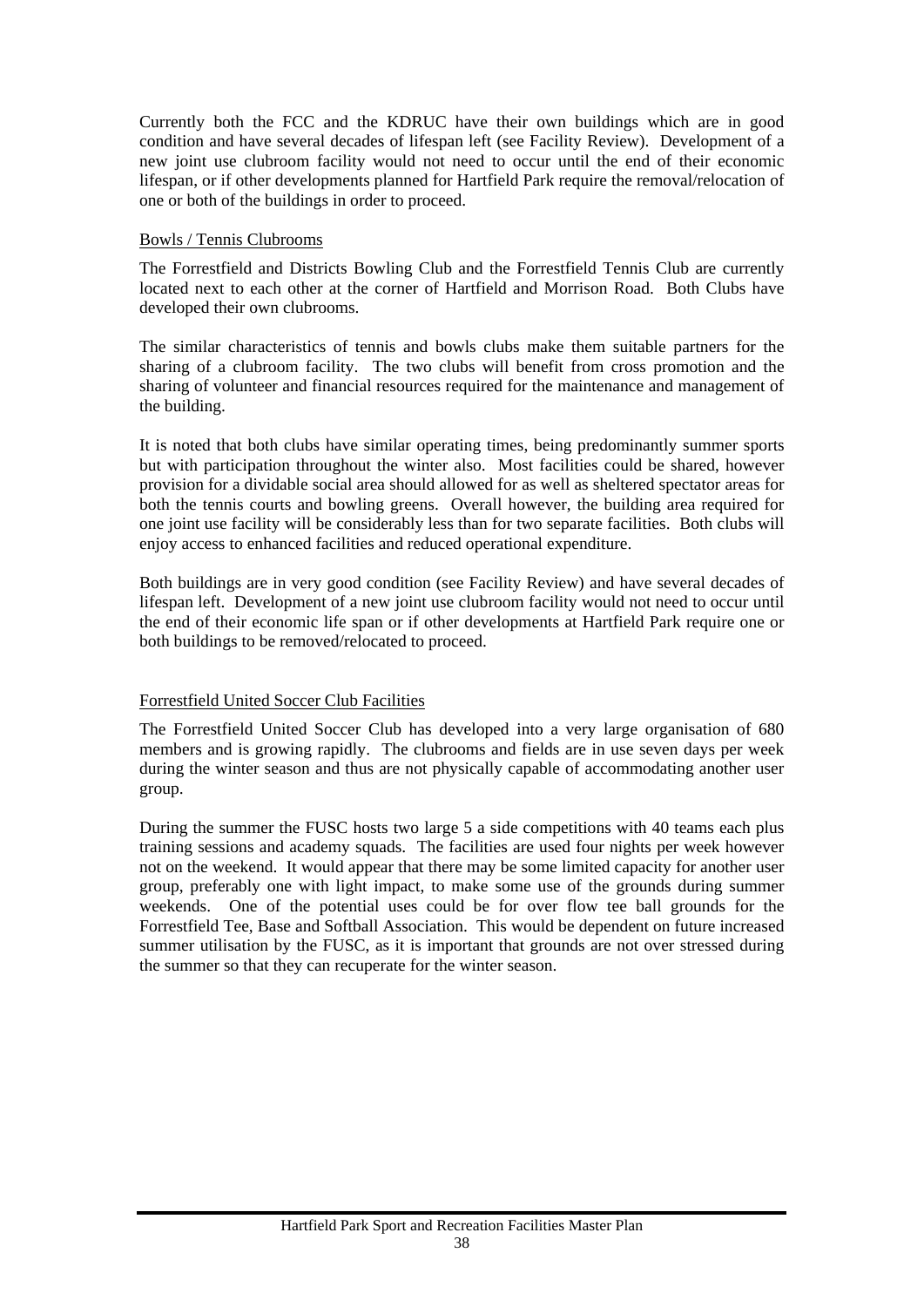## Hockey/Scouts/Little Athletics

Currently the Kalamunda and Districts Hockey Club (KDHC) share their clubrooms with the Forrestfield Little Athletics Club (FLAC). The Athletics Club only uses the clubrooms for storing their equipment during the summer season and the grounds for training purposes only. FLAC is quite small with only 30-40 members.

It would appear there is significant potential for the  $1<sup>st</sup>$  Forrestfield Scouts Group (FSG) to be included in a joint use facility with KDHC and FLAC provided the appropriate facilities were provided.

Consultation with Scouts WA (see Consultation report, Appendix 4) reveals that the a Scout Group would ideally have access to a robust facility with a hall of 120 person capacity and toilets that are independently accessible by two user groups without disturbing each other.

These facility requirements could quite easily be incorporated into a joint use clubroom design.

The three user groups should be able to manage sharing of the facilities relatively easily as the Little Athletics Club has only minor usage requirements, the KDHC has a home and away competition format and does not play at night (senior men's teams play in the City) therefore there would be little conflict of use for the social facilities. Hockey training on the grounds at the same time as Scouts use of the Hall would not be an issue provided the toilets and storage areas were independently accessible by the two user groups so that the Scout's activities are not disrupted.

Appropriate facility design to accommodate the three user groups' needs would deliver a successful outcome of providing improved facilities whilst reducing duplication of resources.

Should relocation of hockey facilities occur, it would be the appropriate time to develop a joint use facility for the Hockey, Little Athletics and Scouts clubs. Should hockey remain in its present location the option of joint use should still be explored, however, it would likely require modification/additions to the current building. This would be a better outcome than the Shire spending money on repairs/maintenance or replacement of the existing Scout Hall.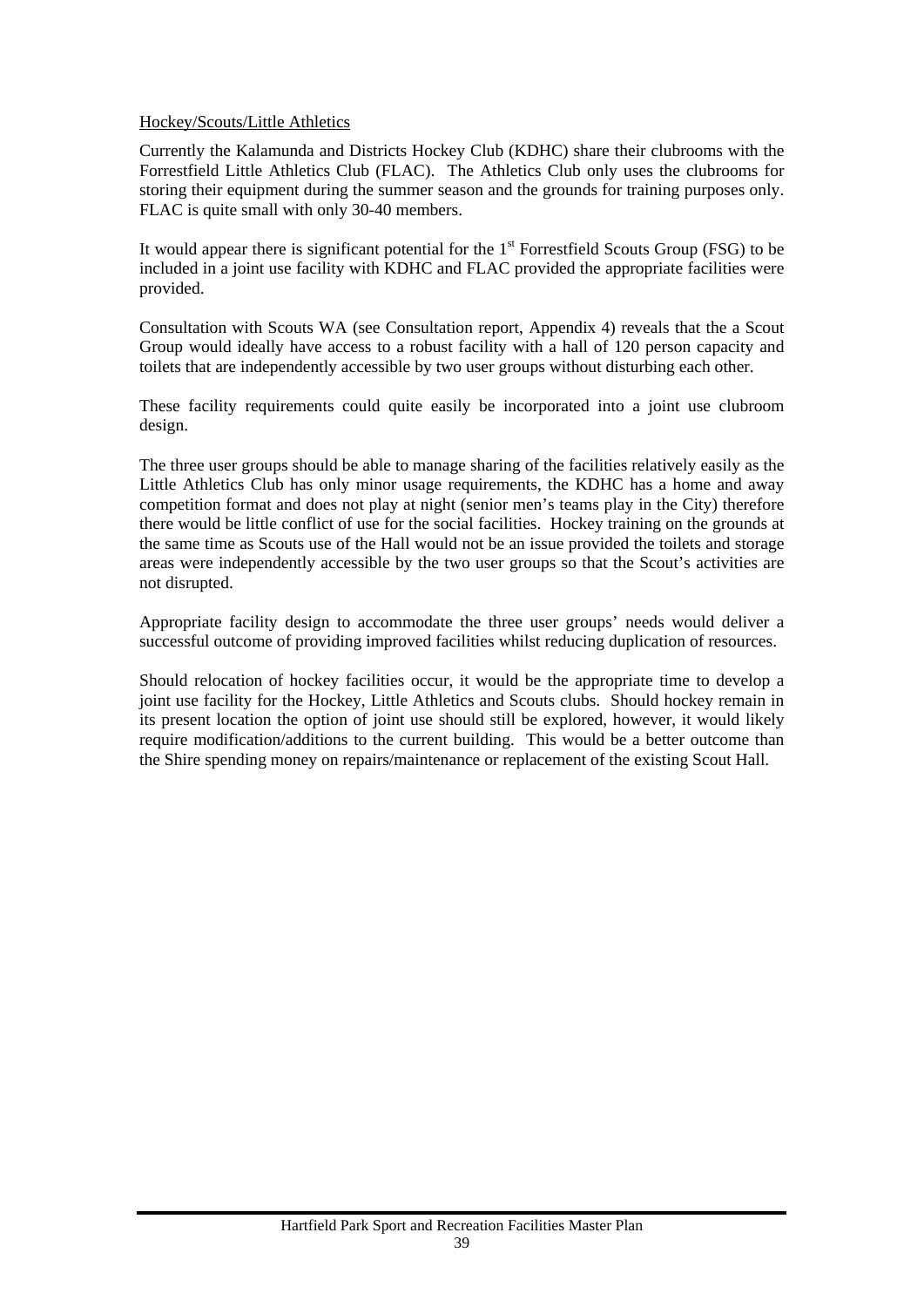# <span id="page-40-0"></span>**12 NEEDS ANALYSIS**

The facility needs for Hartfield Park have been identified through a broad consultative approach, researching and establishing the current and future needs of key stakeholders and matching them with current provision and industry trends.

# **Additional Sporting Fields**

There is a need for additional sporting fields, particularly for winter season use, around the Wattle Grove/Forrestfield area to relieve pressure on grounds that are currently over utilised and to cater for future sports participation growth. The two locations that would be the most logical locations for additional sporting field space are Pioneer Park and Hartfield Park. However, both these sites have issues to overcome before development can proceed.

Pioneer Park is built over part of an old tip site and has significant issues including subsidence, poor turf quality and poor drainage. Building playing surfaces over old tip sites that are still actively subsiding generally does not occur, therefore it is difficult to assess the likely success of any remedial actions. The potential costs can be very high. A geo-technical survey of the site would assist in determining what lies beneath the ground and what the best course of action would be to create sporting fields for winter use in the short-medium term if this is at all possible.

## *It is recommended that the Shire of Kalamunda engage a suitably qualified engineering firm to conduct a geotechnical survey of Pioneer Park and provide recommendations on the remedial actions required to develop sporting fields capable of sustaining high impact winter sport usage.*

Hartfield Park is listed as bush forever and contains declared rare flora and threatened and endangered ecological communities. It would appear unlikely that any significant amount of native bushland could be cleared for further sporting field development, and there could potentially be community opposition against any proposal to do so.

A botanical survey has revealed that the bushland bordering the western and northern sides of Morrison Oval is in poor condition. Clearing of this area would allow the creation of an additional two rectangular fields, subject to the re-alignment of the existing fields. Due to the degraded nature of this vegetation, it would seem that this area would have the best chance of receiving permission from the Department of Environment and Conservation for clearing.

# *It is recommended that the Shire of Kalamunda contact the Department of Environment and Conservation and follow the appropriate protocol for obtaining permission for clearing of the bushland to the west and north of Morrison Oval for the purposes of developing additional sporting fields.*

If permission is received, the Concept Plan from this Hartfield Park Sport and Recreation Facilities Master Plan will need to be revised as it will be necessary to realign the sporting fields, lighting, cricket wicket, fencing and parking at Morrison Oval to accommodate new rectangular fields. Relocation of the Skate Park will also be necessary.

Most importantly, if permission is granted for clearing, the Shire will need to acquire a new sustainable water source for irrigating the additional fields as the current ground water licence for Hartfield Park is fully allocated.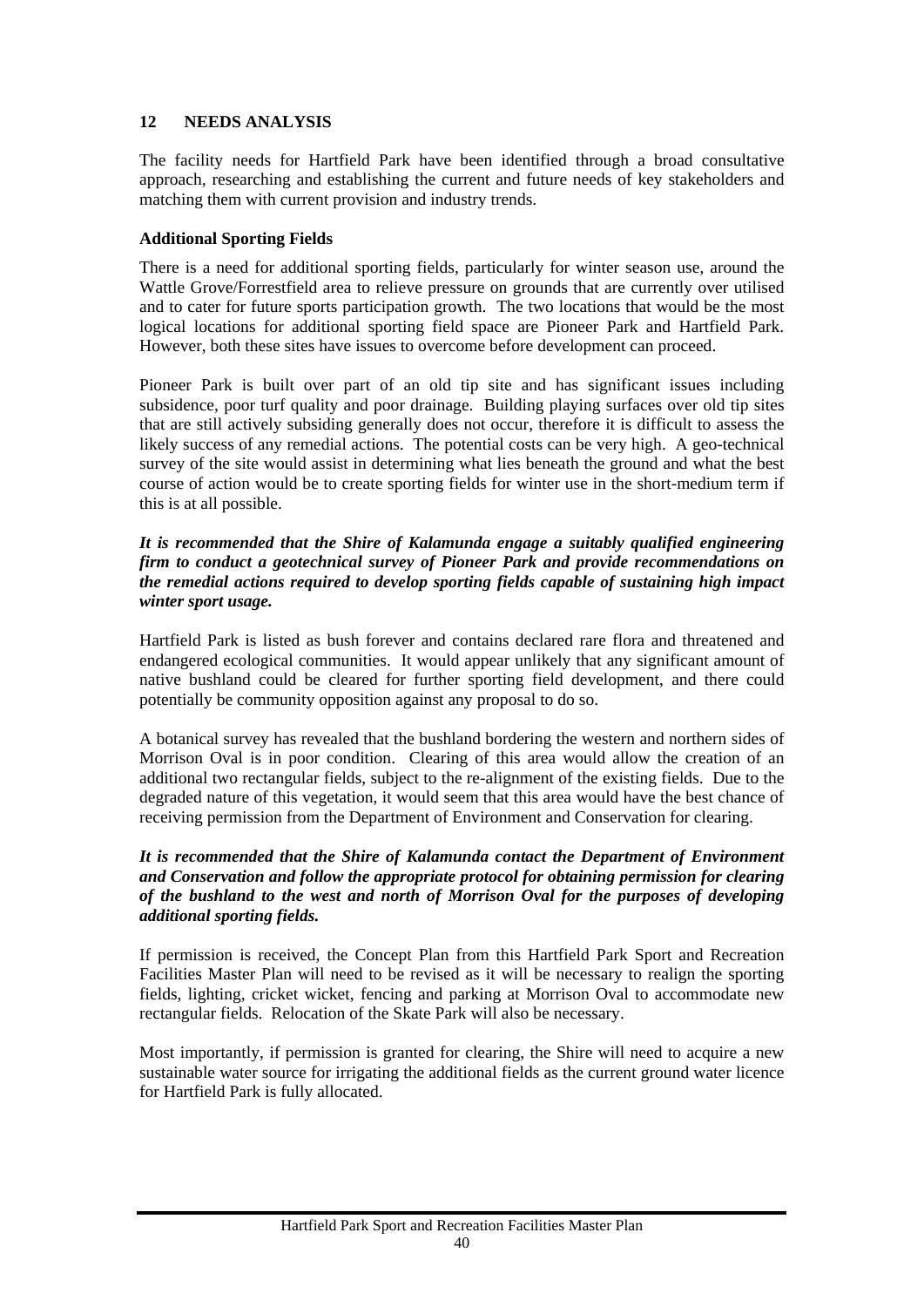A more viable option at Hartfield Park for acquiring additional sporting field area would appear to be the conversion of the equestrian grounds to sporting fields. There is sufficient space for three small/medium rectangular fields with a cricket wicket in between. This would necessitate the relocation of the Darling Range Horse and Pony Club to a suitable venue, and require additional water supply for the irrigation of the increased turf area.

If the acquisition of additional sporting field area and/or water supply proves unable to be obtained, consideration may need to be given to synthetic surfaces as a means of overcoming these obstacles. Synthetic surfaces enable increased usage capacity of grounds and do not require watering (does not include wet hockey synthetics). However, synthetic surfaces are expensive, have a limited lifespan, are susceptible to vandalism and are uncomfortable to use during warm summer days.

# **Reid Oval**

Reid Oval has a satisfactory playing surface and floodlighting that has recently been installed. Whilst additional sporting field space would be desirable for long term sports participation growth, the oval cannot be expanded due to the elevated surrounds of the oval and the Bush Forever listing of the bushland.

The clubrooms and changeroom/toilet block have maintenance requirements as detailed within the Airey Taylor report Appendix 2) and the Shire of Kalamunda's Building Asset Management and Condition Review (BAMCR), 2009.

There is a relatively steep slope in front of the clubrooms that becomes muddy and slippery in the winter, and is eroding under the concrete slab of the verandah. There is rationale for the extension of the clubroom verandah area and tiered concrete seating to stabilise the slope and provide additional spectator shelter.

# **Hartfield Park Recreation Centre**

The Hartfield Park Recreation Centre building has maintenance requirements as detailed within the Airey Taylor report and the BAMCR.

As the population grows in the Forrestfield/Wattle Grove area, there will be need for expanded indoor recreation centre facilities. Opportunities for growth are limited at Hartfield Park due to the surrounds being classified Bush Forever and rare and threatened flora being present in the area and the need to retain the current sporting fields. This constricts potential for an indoor swimming pool and other features that require large land areas in this location.

The reception, kiosk and office layout is somewhat disjointed at the centre creating inefficiencies for management. There is rationale for exploring the potential for remodelling the interior to provide enhanced management of the centre.

Planning for the recreation centre facility needs of the Shire is required to ensure adequate facility provision for the expected high population growth of the Shire over the next 20-30 years.

*It is recommended that the Shire of Kalamunda conduct a Needs and Feasibility Study for the Hartfield Park Recreation Centre.*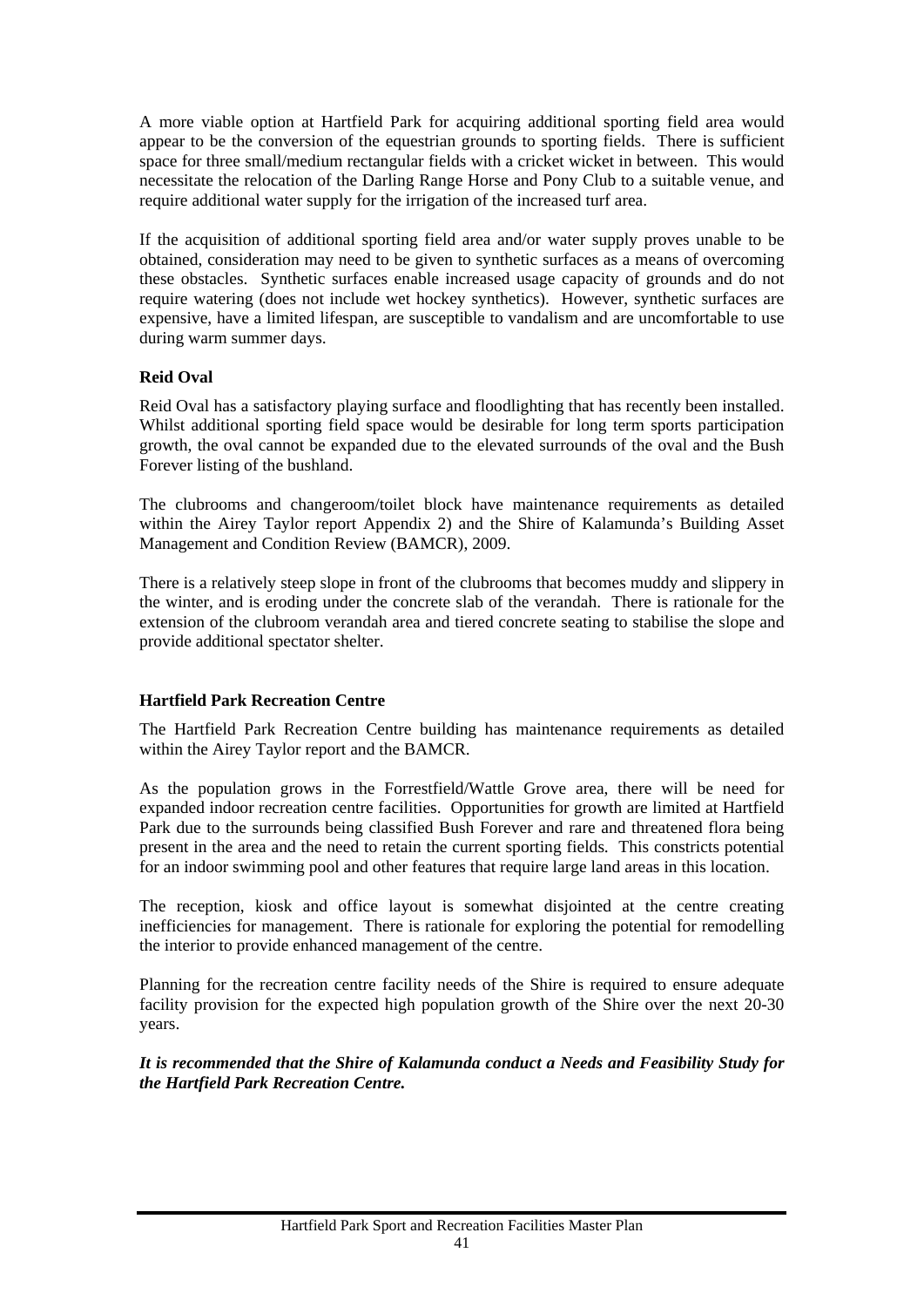# **Hartfield Park Soccer Grounds**

Whilst the grounds receive a high level of maintenance, over utilisation means the turf quality suffers. Additional soccer fields are required to reduce wear and tear on the existing fields and allow further growth in participation.

The current clubroom facilities are insufficient in a number of areas including:

- Lack of public toilets
- Main set of change rooms share one toilet facility
- Lack of umpires changerooms
- Poor main changeroom layout including lack of ventilation and natural lighting
- Secondary changerooms are hidden in a dark area away from main building
- Lack of secure storage area
- Lack of sheltered spectator area
- Lack of goals storage

The Club has a desire for additional changerooms, however, the current provision of two sets of changerooms for four senior fields would seem adequate for a community sporting reserve. Additional changeroom access could be achieved if the FUSC reached an agreement with the FCC to utilise the cricket changerooms during the winter season. This would optimise use of existing facilities at Hartfield Park.

Redevelopment of the FUSC facilities will also benefit community events that are held on the grounds including the Corymbia Festival. With several thousand people in attendance to these events, improved toilet and spectator facilities will provide considerable benefit.

Given the current clubroom facility situation, which is lacking in some areas and having several design issues, it would be prudent to consider during the detailed design stage whether the current facility could be expanded/redeveloped or if it should be replaced to ensure the current and future needs of the community are met in the most cost effective manner.

The FUSC plans to enter the Premier League competition within the next 2-3 years. Currently there is a requirement for Premier League Clubs to have permanent fencing of minimum 0.7m height around the main soccer pitch. This may not be in keeping with the intention of the Shire to continue to provide fully accessible open space for the community. Council support of fencing for the FUSC could be seen as setting a precedent for other clubs that may wish to make similar requests in the future. As there is a promotion/relegation system in the Premier League, there is a chance that a Premier League club could be relegated and therefore not have a requirement for fenced grounds.

Improved playground equipment will benefit parents with young children who wish to participate in sports and also aids in entertaining children whilst their older / younger siblings are participating. Close proximity to the FUSC clubrooms important as it allows easy access to amenities and is the primary location for most spectators. It may also provide an incentive and opportunity for mothers groups to form/relocate and utilise nearby changerooms providing mid week usage. Improved playground equipment in this location should be considered within the Shire's proposed Playspaces Implementation Plan.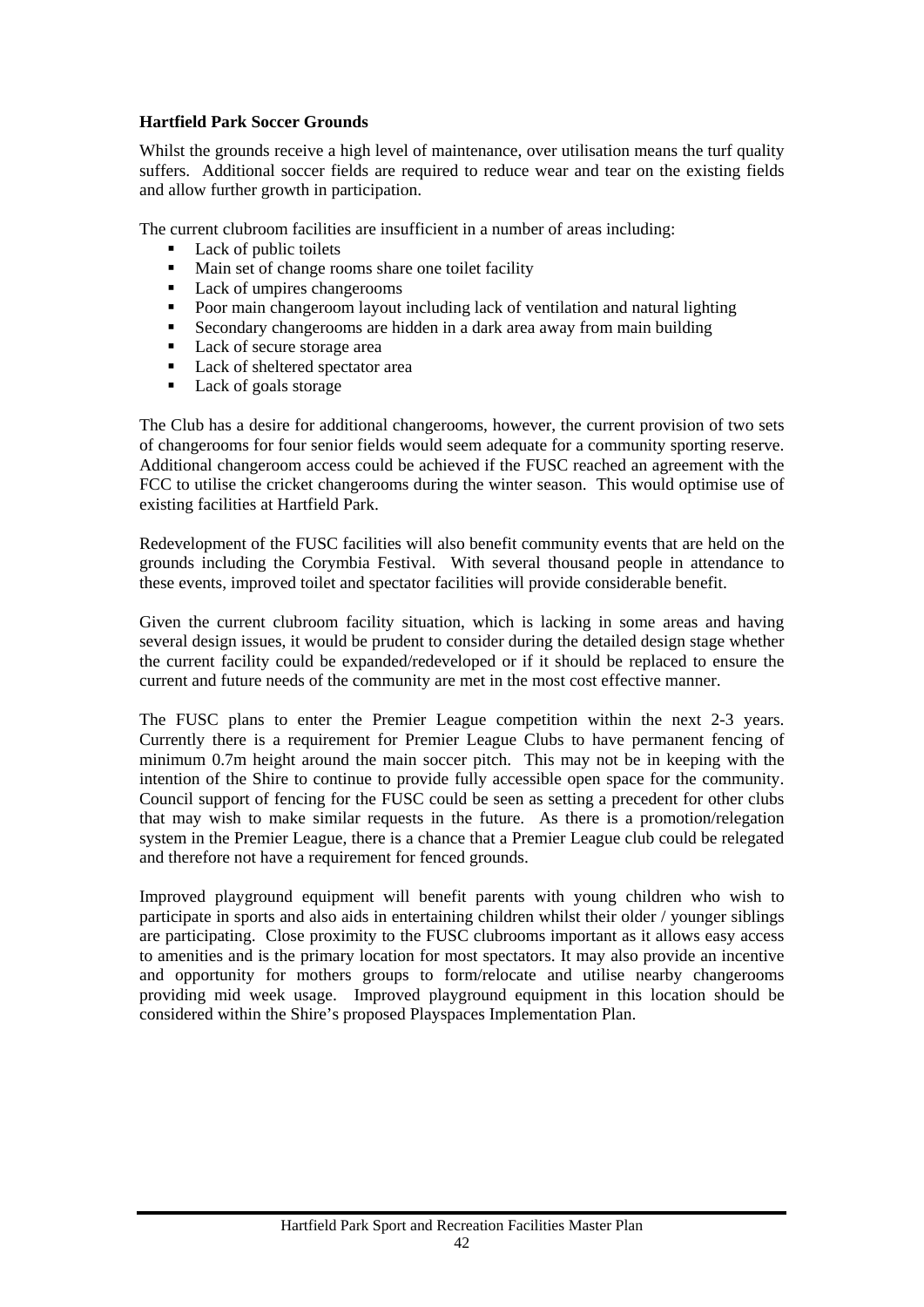#### **Morrison Oval**

The Forrestfield Cricket Club (FCC) clubrooms has maintenance requirements as detailed within the Airey Taylor report and the BAMCR.

The FCC has all of the main facilities a club requires including clubrooms, three synthetic wickets and a three wicket practice nets facility.

The FCC has noted a need for an additional set of changerooms. This need could be met by utilising the Kalamunda Districts Rugby Union Club (KDRUC) changerooms whilst they are not in use during the summer season, thus avoiding duplication of facilities. A facility sharing agreement between the two clubs would need to be sought.

At such a time that a new building is for either cricket or rugby is required, a shared clubroom facility for cricket and rugby should be investigated. At this point in time it does not appear that this will occur within the short to midterm and it will be more cost effective to maintain the two buildings for the foreseeable future.

## **Hartfield Park Hockey Grounds**

The Kalamunda Districts Hockey Club (KDHC) clubrooms has maintenance requirements as detailed within the Airey Taylor report and the BAMCR.

KDHC have their main facility requirements met however upgraded clubrooms including a social area is desirable.

Should KDHC be relocated, there would be an opportunity for facility sharing with the  $1<sup>st</sup>$ Forrestfield Scout Group, and continued sharing with the Forrestfield Little Athletics Club as noted within this report under section *11. Opportunities for Facility Sharing.* The Scout's stated need for a hall for approximately 120 persons would also meet KDHC's desire for a social facility.

One field lit for night training would be sufficient for current utilisation.

Should KDHC be relocated, the existing clubrooms could be retained and the changerooms and toilets used by the FUSC, thus providing them with an additional set of change rooms to service users of the additional soccer fields they would gain from hockey's relocation. At the time that the FUSC's clubrooms are redeveloped, the Shire would need to consider whether to retain the building or remove it and potentially incorporate an additional set into the FUSC clubrooms.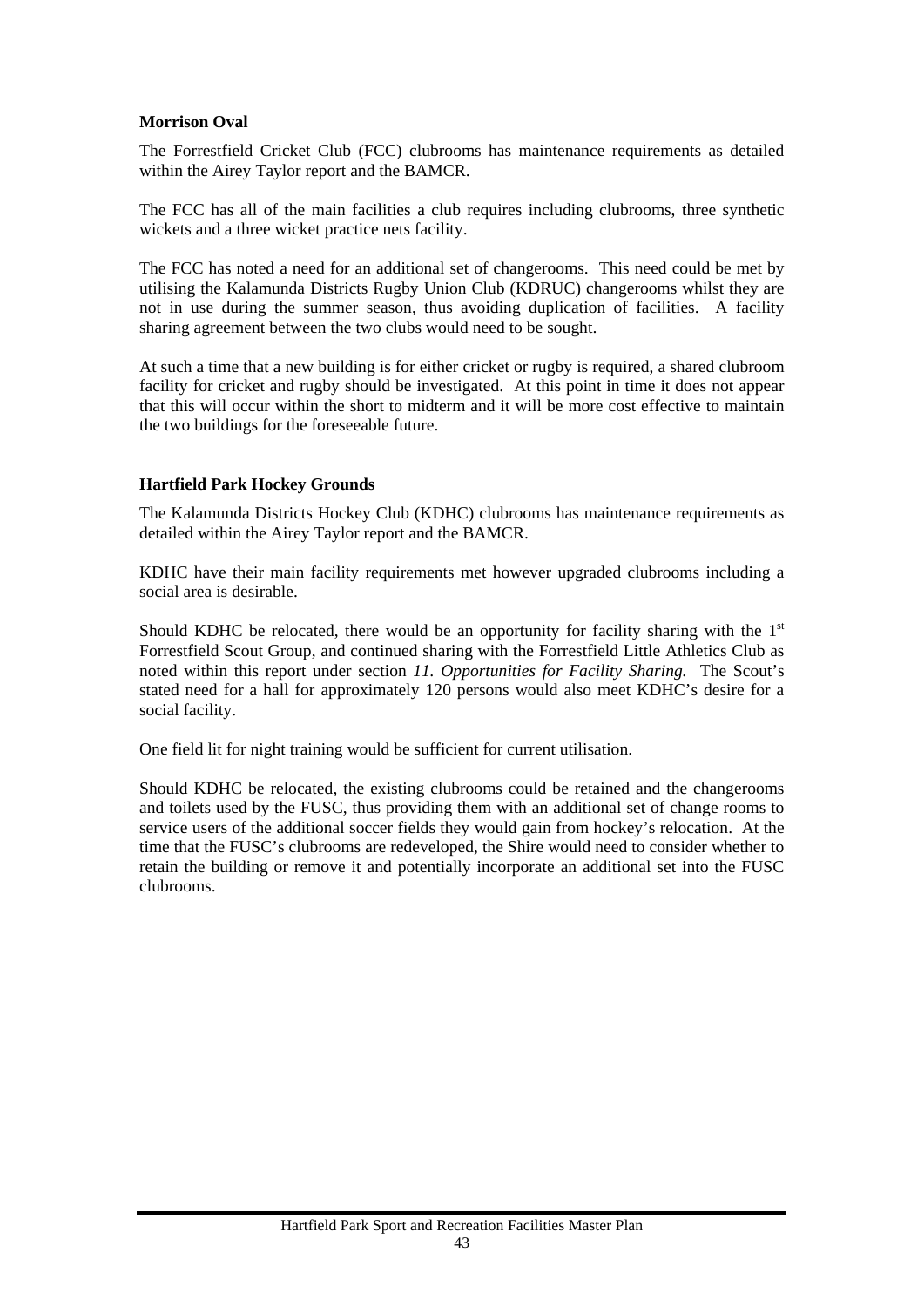# **Scout Hall**

The Scout Hall is ageing and in poor condition. Whilst the  $1<sup>st</sup>$  Forrestfield Scout Group has not expressed a need for facility improvements, it is evident that the Scout Hall is in the latter stages of its life cycle. The Airey Taylor report recommends its removal within 5 years. Should KDHC be relocated, it will present an opportunity for a shared facility to be built that meets the current and future needs of the Scout Group and allow building operational costs to be shared.

The Scouts have stated a need for hall that can accommodate 120 persons and has toilets that are accessible by two different groups at the same time without disturbing each others' activities.

A recent botanical survey of the current Scout area has found that the bushland within is very good quality and contains DRF. It recommends that the area should remain fenced off from the public, even after the removal of scout hall.

# **Hartfield Park Rugby Grounds**

The Kalamunda Districts Rugby Union Club (KDRUC) clubroom has maintenance requirements as detailed within the Airey Taylor report and the BAMCR.

KDRUC have clubrooms that meet their main requirements, however they do have a desire to upgrade this in the future including building a gym, additional changerooms, increasing the size of the social area and building a grand stand. KDRUC play at the highest level of competition in Western Australia, and therefore attract a significant following.

Whilst every club would ideally like one set of changerooms per sporting field, in reality this is not practical.

Given the current clubroom facility meets the main requirements of KDRUC, consideration of major upgrades to the facility should be given at the time that the FCC and KDRUC are ready to become joint users of a shared facility. This is unlikely to occur within the timeframe of this master plan considering the relatively good condition of the buildings.

There is a rationale for improved floodlighting of the two senior rugby fields. Full lighting of the two fields will allow more even wear of the fields during training sessions. The pole layout will need to take into consideration the cricket playing area, therefore no poles can be located in the centre.

The lighting should be built to Australian Standard AS 2560.2.3 *Sports lighting – Part 2.3: Specific applications – Lighting for football (all codes)* and AS 4282 *Control of the obtrusive effects of outdoor lighting.* The level of lighting should be consistent with the Shire's Sports Field Flood Lighting Policy that is currently under development.

An electrical upgrade may be required to support the increased lighting levels. Current switching gear is located in the old rugby kiosk that is in poor structural condition. Upon upgrade of the lighting, the switching gear should be rehoused, potentially at the KDRUC clubrooms, and the old kiosk demolished.

Improved playground equipment near to the current KDRUC clubrooms would benefit parents with young children who wish to participate in sports and also aids in entertaining children whilst their older / younger siblings are participating and should be considered within the Shire's proposed Playspaces Implementation Plan.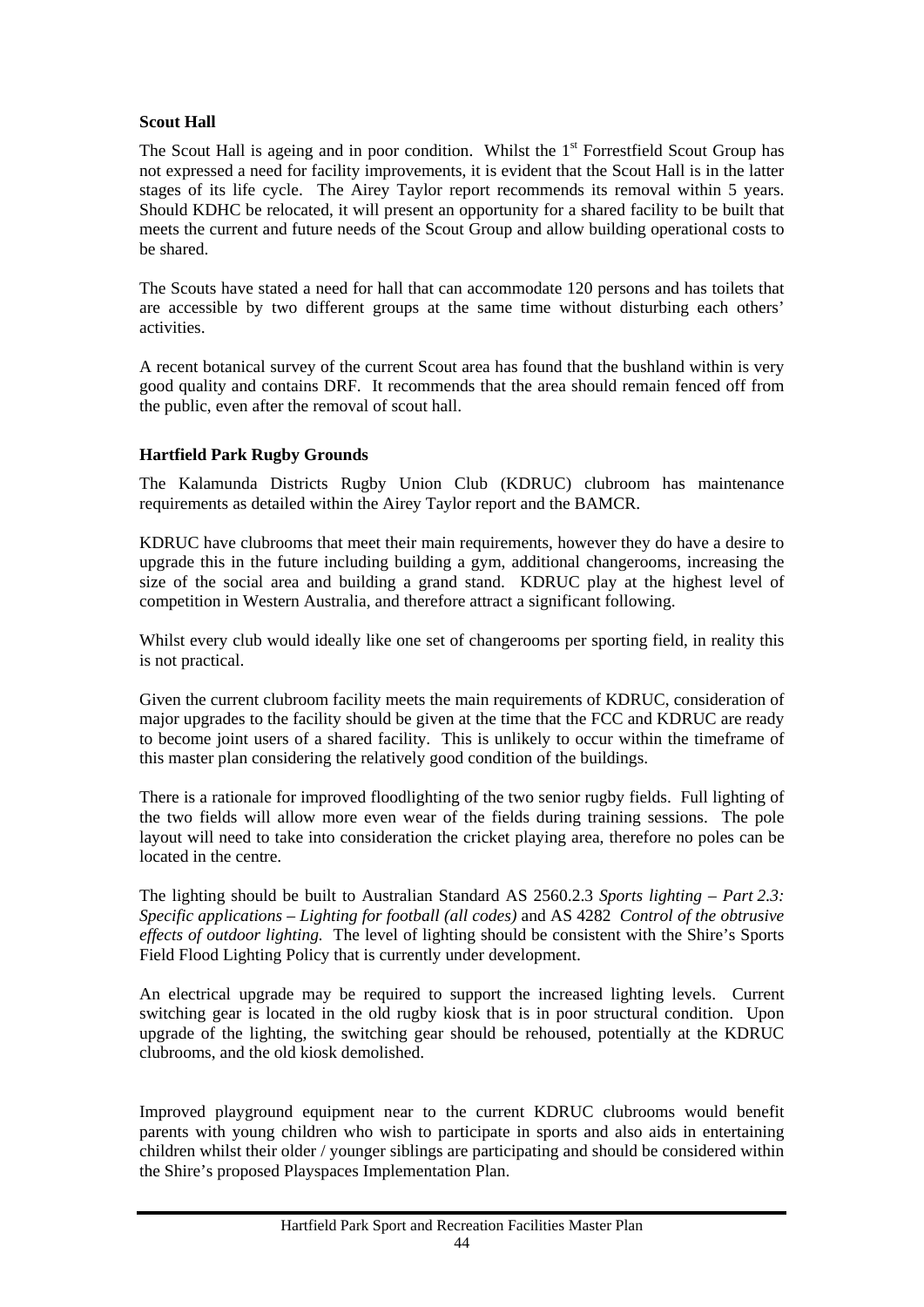# **Skate Park**

The primary need for the Hartfield Park Skate Park is for greater passive surveillance. It is hidden from view being completely surrounded by bushland, despite its close proximity to Hale Rd. It is evident that the Skate Park attracts anti-social behaviour with extensive graffiti and damage to the facilities. It would be quite likely that this facility is underutilised by youths who would be deterred from what has become an unattractive facility.

Increased passive surveillance of the Skate Park can best be achieved through the thinning, trimming or removal of trees located between the Skate Park and Hale Road. After this has been achieved, it would then be feasible to repair the ancillary features (solar light, picnic shelter) that have been damaged from significant vandalism.

As the trees are protected under the Bush Forever program, approval from DEC will be required for their removal. Permission for removal of just a few trees, as opposed to large areas for new sporting fields, will be easier to achieve. A regular maintenance plan should also be undertaken to ensure the provision of a safe, presentable facility is achieved.

Should approval be given to clear the whole area to the west and north of Morrison Oval for additional sporting field area, the Skate Park will need to be removed. Concrete skate parks can be expensive however, they are highly utilised by youth for informal recreation. If removal was necessary, the Shire would need to give careful consideration as to a suitable new location that is accessible to the youth of the area and has good passive surveillance.

## **Lawn Bowls Facilities**

The Forrestfield and Districts Bowling Club (FDBC) Clubrooms is in very good condition with only minor cosmetic items noted in the Airey Taylor and BAMCR reports.

The two turf greens are in good condition and sufficient for the current participation rates.

The Club has noted a need for an additional shed to enable separate storage of fuels from the fertilisers, and to enable hoisting of machinery for maintenance.

Should participation increase significantly in the future, there is area to the rear that has been prepared to accommodate an additional two greens. Prior to the provision of additional greens, consideration of conversion to synthetics should be given due to the significant benefits that hold including: reduced maintenance requirements, water savings and increased usage capacity. Synthetic turf replacement costs need to be taken into consideration when examining the viability of conversion from natural turf.

As noted within this report in section *11. Opportunities for Facility Sharing*, FDBC and the Forrestfield Tennis Club (FTC) would be suitable joint users of a shared clubroom facility at such a time that one of the buildings requires replacement. Given the very good condition of both buildings, it is unlikely that this will occur within the timeframe of this Master Plan. **Tennis Facilities** 

The Forrestfield Tennis Club (FTC) clubroom and toilet buildings are in very good condition with only minor maintenance requirements as detailed in the Airey Taylor and BAMCR reports. The kitchen fit out is ageing which the Club would like to replace in the near future.

The six courts are sufficient for the clubs current participation levels and has capacity for participation growth. The court condition is poor however, with repairs to the bitumen required and a re-application of the acrylic surface required. New court hardware is required, and repairs needed for the fencing.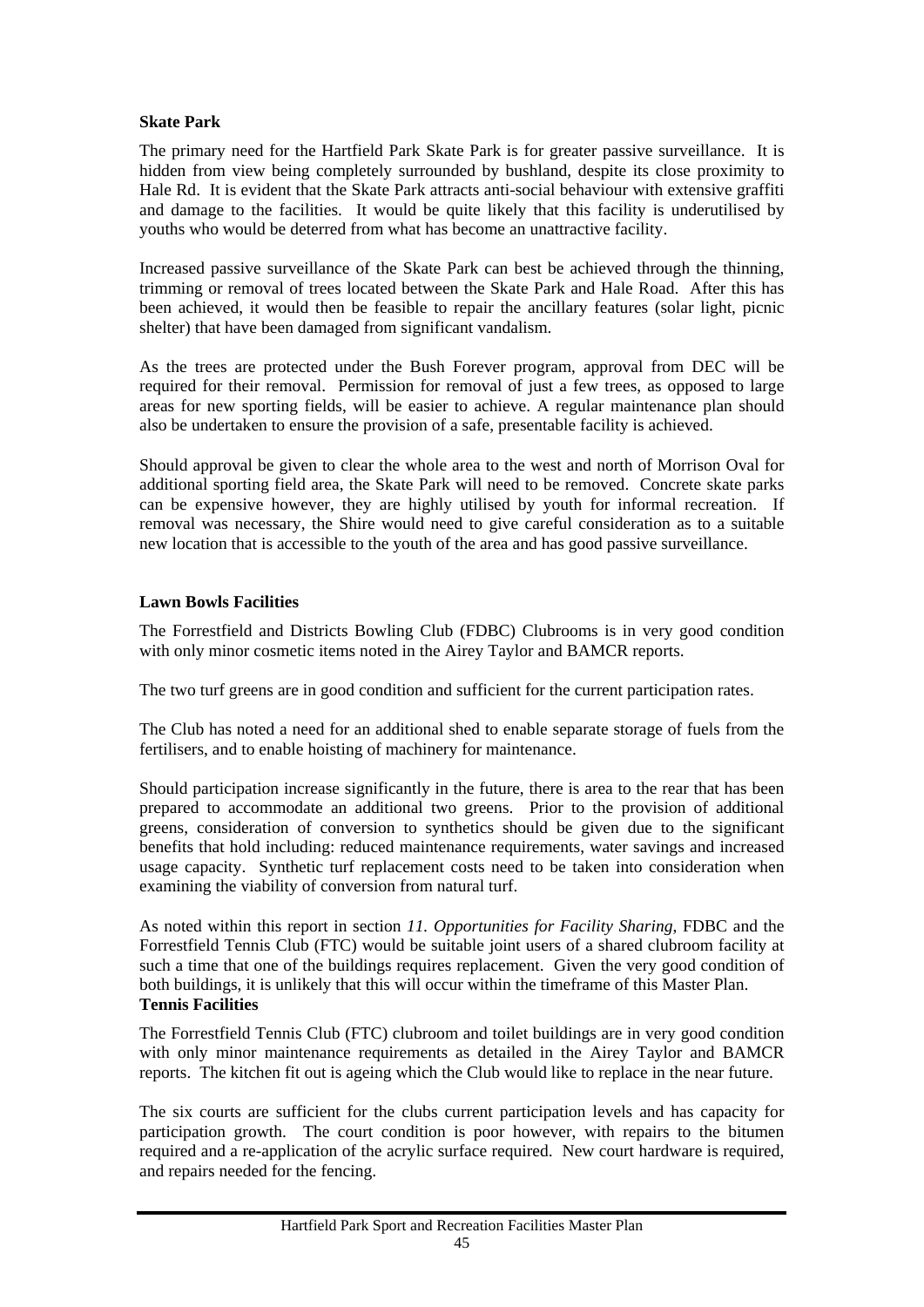As noted within this report in section *11. Opportunities for Facility Sharing*, FTC and FDBC would be suitable joint users of a shared clubroom facility at such a time that one of the buildings requires replacement. Given the very good condition of both buildings, it is unlikely that this will occur within the timeframe of this Master Plan.

# **Federation Gardens**

Federation Gardens is an important recreation asset for the Shire of Kalamunda, providing passive recreation facilities for the community. A number of public submissions have expressed a desire for the improvement of Federation Gardens.

There is rationale for the beautification Federation Gardens including fixing paths, trimming trees along pathways and at the entrance, enhancing the playground equipment and supporting features, and irrigating a larger area if more water can be sourced. It could provide a destination point for people to walk to and can be enjoyed by people of all ages. Dog walkers will particularly benefit from an increased irrigated area as it will reduce the health related problems for dog breeds that are affected by the seeds of weed grasses.

There is potential that additional water supply could be achieved from capturing storm water runoff and storing it in a large dam that could also act as a focal for passive recreation. The ornamental lake could possibly be upgraded for this purpose.

## **Equestrian Club**

The Darling Range Horse and Pony Club (DRHPC) have all the main facilities they require.

The Club has noted a need to repair the western boundary fence, and to a desire to enhance their cross country track that runs through the bushland.

The DRHPC clubrooms are in good condition, however the Airey Taylor report recommends the replacement of the roof sheeting in the short term. Other maintenance items are noted in the Airey Taylor and BAMCR reports.

Should the decision be made to convert the equestrian grounds to sporting fields, DRHPC will need to be relocated. The Walliston Pony Club (WPC) grounds is the primary location that would appear to fit the facility needs of DRHPC. The grounds have clubrooms and large riding arenas. Initial consultation with the WPC reveals the Club is willing to discuss with the Shire and the DRHPC the potential for an additional user at to be located at the WPC grounds.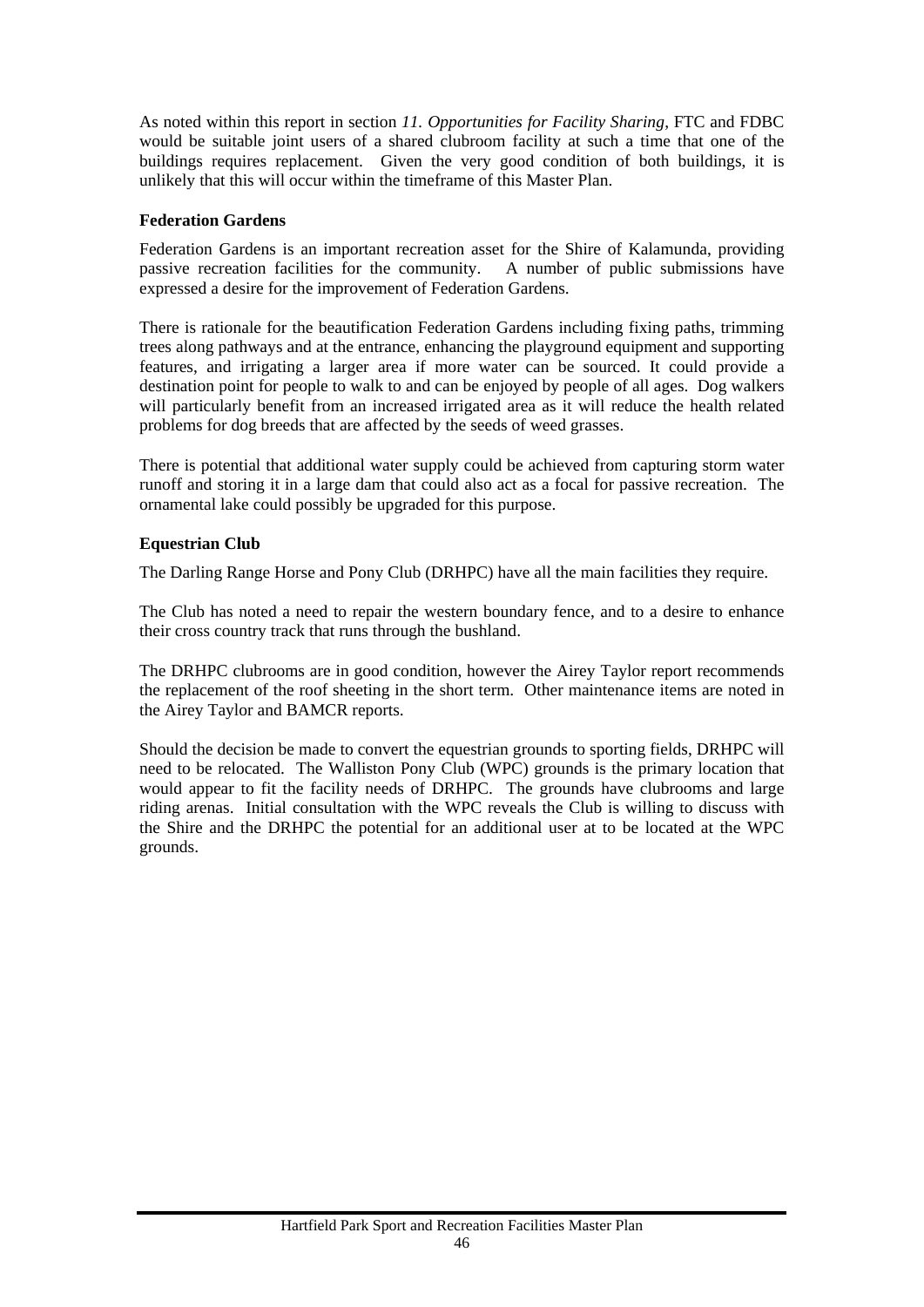# **Parking and Access**

A lack of parking is an issue that has been raised by most stakeholders in the consultation process. Hartfield Park is home to two very strong winter sports of soccer and rugby union. Both the KDRUC and FUSC report over 1,000 players and spectators present during home fixtures. Due to the size of FUSC, home fixturing occurs each week.

The lack of parking causes traffic management and safety issues as people park illegally along Morrison Road reducing it to single lane width, and the Recreation Centre car park over flows from soccer attendees, thus discouraging Recreation Centre users.

These issues provide strong justification for additional parking areas. Relocation of the Hockey Club provides opportunities for increasing the parking area in that location. There is also potential for utilising unused vacant land at the front of the Bowls Club land facing Morrison Road. Increasing parking in these areas could potentially double the available parking space for both rugby and soccer.

If DEC permission is granted for clearing of bushland around Morrison Oval, the redesign of the oval should include increasing the parking area available in that location to accommodate the increased number of persons that would be utilising the grounds.

Morrison Road provides access to the bowls, tennis, rugby and hockey facilities and also Federation Gardens. As it connects to Hale Road to Hartfield Road, it is also used by drivers to dodge heavy traffic during peak hour. This causes significant safety issues, particularly at the bend to the rear of the Recreation Centre as it is a blind corner. There is concern that pedestrians are at risk or that a car collision may occur.

These issues provide strong justification for the blocking off of Morrison Road at some point around the bend.

Car burglary is an issue that has been raised particularly in regards to the Recreation Centre Parking area. There is rational for providing enhanced security lighting to the car park to improve safety to soccer and Recreation Centre users. The amount of tree cover may need to be reduced to make this possible.

# **Pathways**

There is strong rationale for the provision of an enhanced pathway network at Hartfield Park. Pathways are an integral component of recreation reserves. Walking is well established as the most highly participated physical activity. Pathways connect facilities, encouraging more people to travel by foot or cycle, and improve access for people with mobility issues including wheelchairs and parents with prams. Pathways are also used for exercise by persons of all ages and fitness levels, whether it be low intensity walking or high intensity running.

Outdoor fitness equipment can be a popular addition to a pathway network and could make a valuable addition to the Hartfield Park Recreation Centre. If located nearby, staff could also use the equipment for personal training and boot camp classes. This could be considered during a review of the Hartfield Park Recreation Centre.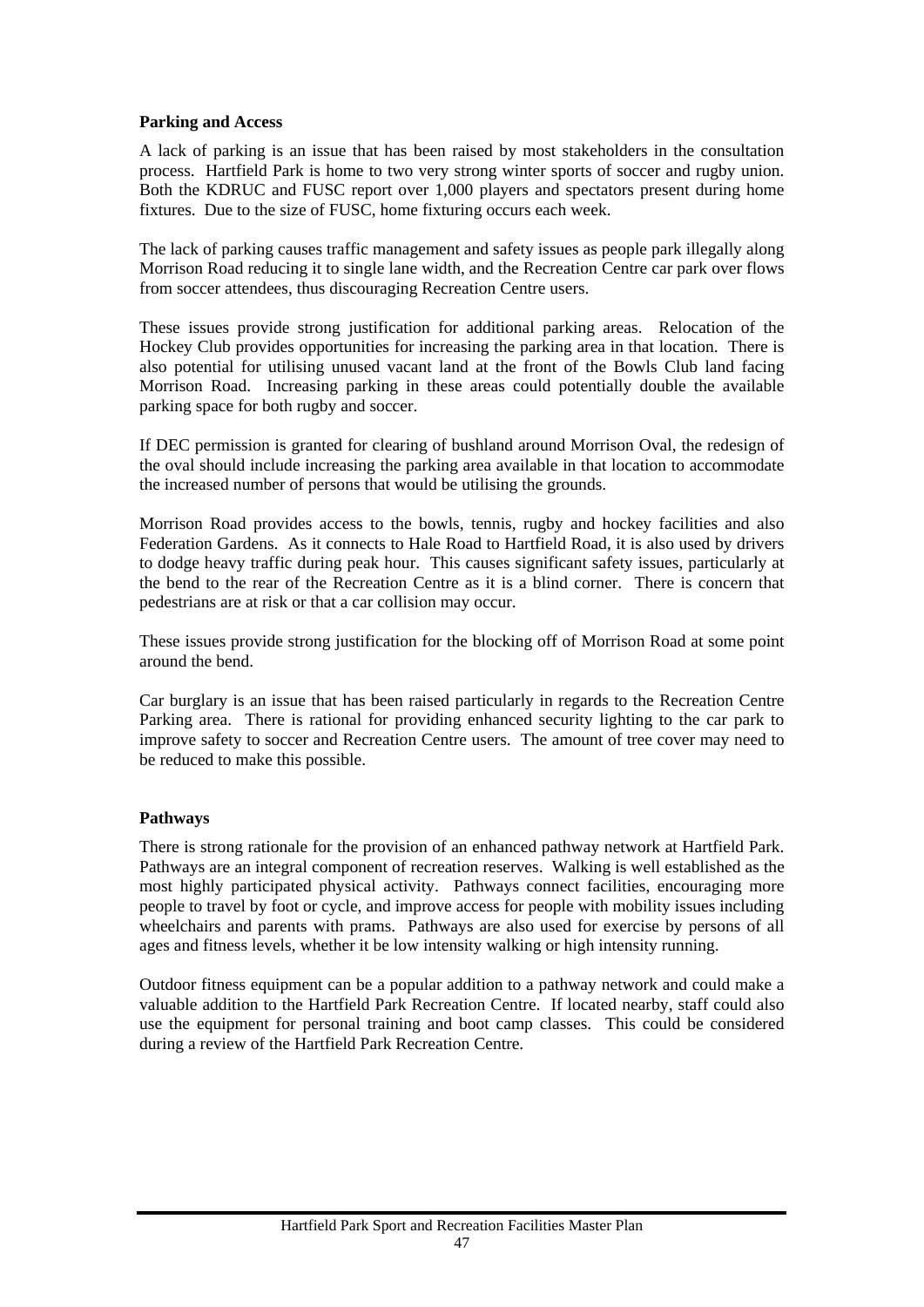# **Water Supply**

Any significant increase in irrigated turf area will require additional water supply. The current ground water licence for Hartfield Park is fully allocated, therefore a new source needs to be found.

Definitive solutions for increasing water supply were not able to be identified during the course of this study. Sewer mining was investigated and is found to be very expensive and may not be suitable for Perth's sandy soils due to the need to use subsurface irrigation. Capturing storm water in a dam is another option, however, a very large dam would likely be necessary due to the need to store enough water to irrigate the new fields during Perth's dry summers. Other options may also be available.

Should the Shire decide to increase the amount of irrigated turf there will be a need to identify a new source of water for Hartfield Park that is sustainable in the long term, cost effective and is practical to implement.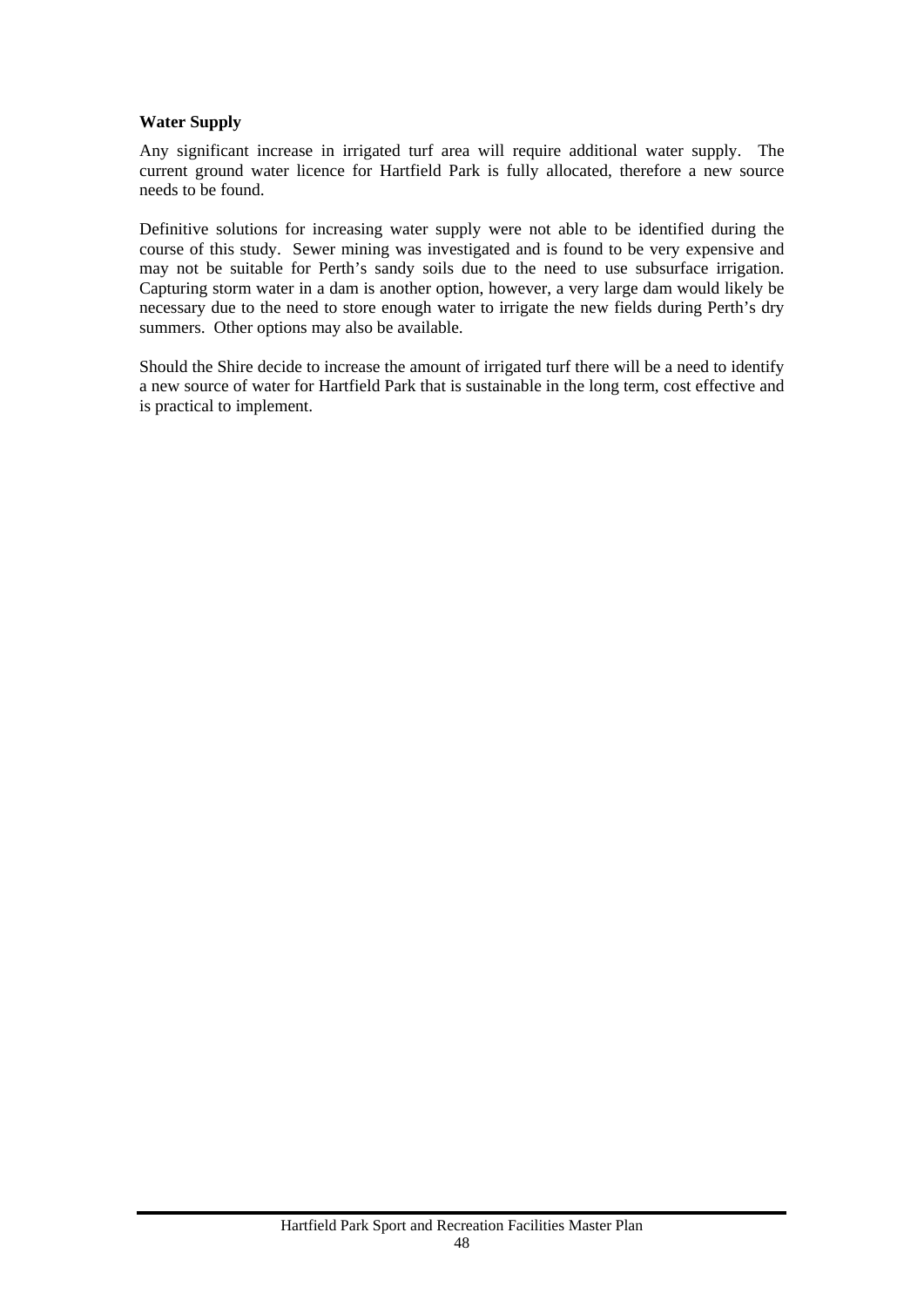# <span id="page-49-0"></span>**13 CONCEPT PLAN**

The proposed Concept Plan for the Hartfield Park Sport and Recreation Facilities Master Plan can be seen as Appendix 1 to this report. The proposed facility developments that have arisen from the Needs Analysis are detailed below.

# **Relocation of Hockey Facilities**

One of the primary features of this Concept Plan is the relocation of the hockey facilities to the equestrian site. Three grass hockey fields and clubrooms can be situated in this area without the need for clearing of bushland. This allows for the current hockey fields to be used for club soccer and additional parking area.

The new clubrooms in this location are proposed to be shared between the  $1<sup>st</sup>$  Forrestfield Scout Group and the Kalamunda Districts Hockey Club as the primary users and the Forrestfield Little Athletics Club as a secondary user (for training). This minimises duplication of facilities.

A new synthetic cricket pitch is located in between the fields to allow for summer usage of the grounds. Note: the layout of the hockey facilities is indicative. The detailed design stage should include consideration of issues such as fencing requirements.

The Darling Range Horse and Pony Club is proposed to be relocated, with the Walliston Pony Club grounds being identified as a potential location.

## **Redevelopment of Soccer Facilities**

The other main feature of this Concept Plan is the enhanced soccer facilities. Capacity has been increased through the provision of two additional soccer fields, additional parking area and improved clubroom facilities.

The additional soccer fields and parking area has been accommodated through the utilisation of the current hockey grounds.

Improved toilet, changeroom, spectator and storage facilities will be accommodated through redevelopment of the Forrestfield United Soccer Club clubrooms.

The orientation of the new soccer fields will require the existing cricket wicket to be realigned to a NW/SE alignment (within the accepted range as per the DSR Sports Dimensions Guide).

The Concept Plan also includes provision of a soccer goal storage pen for secure storage of soccer goals and portable fencing.

#### **Rugby Field Floodlighting**

Floodlighting for the two rugby fields is indicated on the concept plan. No poles should be located in the centre so as not to interfere with the cricket playing area.

Full floodlighting of the fields will enable more even wear of the grounds through provision of multiple training areas and will enable night games to be held. Touch rugby competition during summer can also be held under lights out of the heat of the day.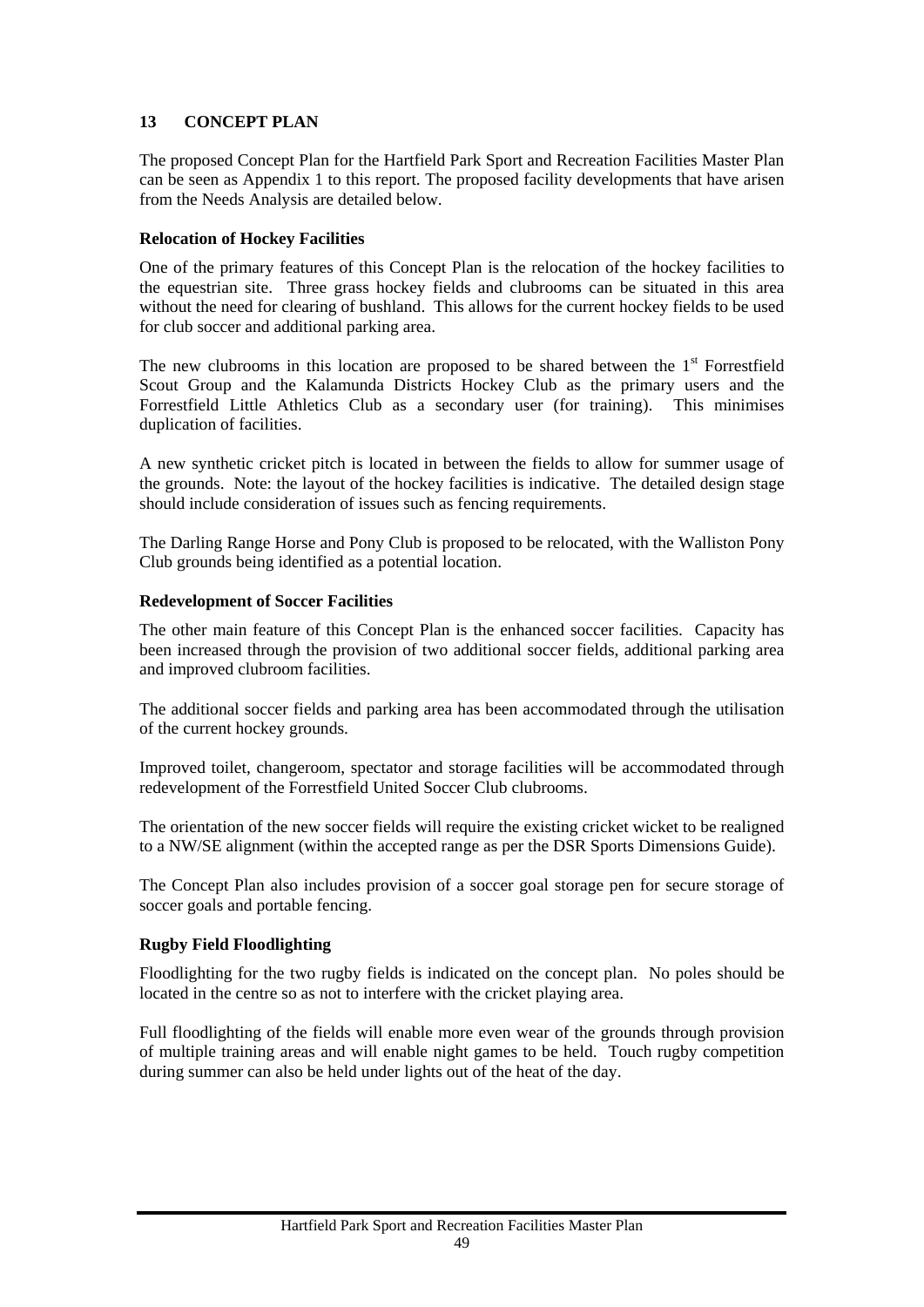## **Bowls Club Parking Expansion and Shed**

Expansion of the bowls club parking area will provide significant extra parking capacity for Hartfield Park. Significant parking issues are experienced on rugby match days. Use of otherwise vacant and unused portion of land directly opposite the rugby fields for parking will reduce the parking and traffic management issues that result from the current lack of parking.

A new shed for the Bowls Club will allow the storage of fuel to be separate from the fertilisers and the hoisting of turf care machinery for maintenance work.

## **Tennis Court Refurbishment**

The Concept Plan shows the refurbishment of the six tennis courts including repairs to the bitumen, resurfacing of the acrylic coating, new posts for the nets and repairs to the fencing. These repairs are required for the continued operation of the tennis facility at a satisfactory standard expected by the community.

## **Federation Gardens Beautification and Lake Upgrade**

Beautification of Federation Gardens is included within the Concept Plan. This includes restoration of the pathways, trimming trees along pathways and at the entrance, enhancing the playground equipment and supporting features, and irrigating a larger area if more water can be sourced.

The ornamental lake at Federation Gardens may be able to be upgraded to catch and store sufficient stormwater runoff for the irrigation of the proposed additional irrigated turf areas. The lake could continue its passive recreation focus.

## **Pathways**

Additional sections of pathway have been included to connect core activity areas. This will enhance accessibility for pedestrians and people with prams or wheelchairs and provide an informal fitness trail for walkers and runners. The locations of the pathways should be seen as an indicative guide for their future development. There are multiple variations of the pathway network that could be implemented to achieve a satisfactory result.

At the detailed design stage, bench seating locations along pathways and at locations such as playgrounds, cricket practice nets etc. should also be considered.

#### **Removal of Buildings**

This Concept Plan shows the removal of the Scout Hall, equestrian clubrooms, old rugby kiosk and the old baseball hitting nets.

The Scout Hall is ageing and will no longer be required once a shared facility at the new hockey grounds becomes available.

The equestrian clubrooms are ageing and will not be required by the Darling Range Horse and Pony Club once they have relocated. The footprint of the hockey fields will require the removal of the building.

The old rugby kiosk is in poor structural condition and is unsafe. It is unused, however it houses the electrical switching gear for the floodlighting. The kiosk is recommended to be demolished and the switching gear relocated.

The old baseball hitting nets are in poor condition and no longer utilised and therefore should be removed.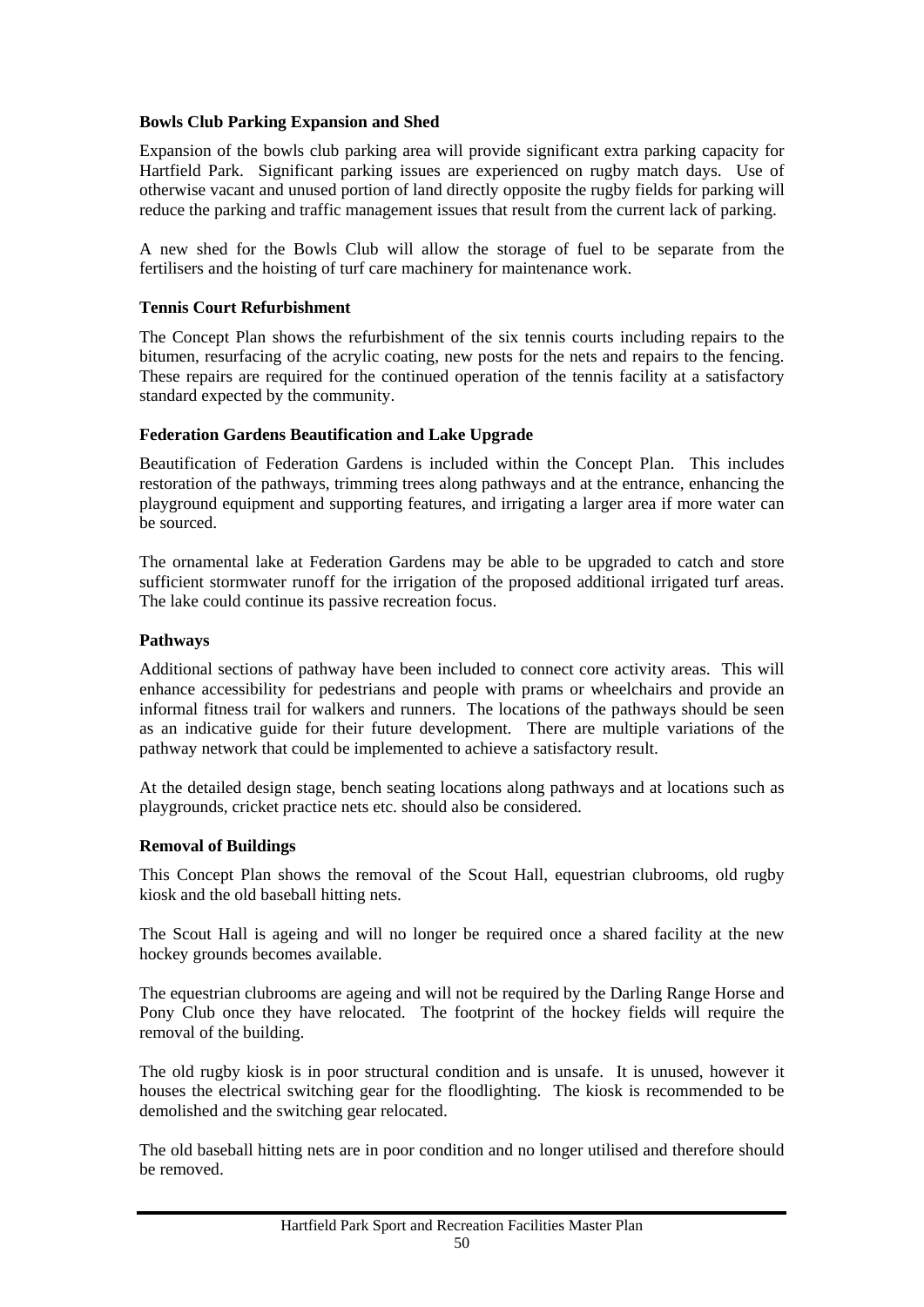## **Removal of Section of Morrison Road**

The Concept Plan shows the removal of an approximately 200m section of Morrison Road. This will stop cars from using this road as a short cut from Hale Road to Hartfield Road and vice versa as this causes significant safety issues along this narrow road frequented by pedestrians. This section of road, approximately 1200m2, can be replanted with native vegetation thus assisting the flora and fauna conservation objectives of Hartfield Park.

# **Skate Park Passive Surveillance Improvement**

Removal and/or trimming of the vegetation between the Skate Park and Hale Road will improve the passive surveillance of the area, thus reducing vandalism and making the facility more attractive for skaters.

## **Security Lighting for Recreation Centre Car Park**

The provision of security lighting for the Hartfield Park Recreation Centre car park is indicated on the Concept Plan. This will improve safety at night time for the Recreation Centre and soccer ground users. Trimming of some trees may be required.

## **Reid Oval Clubroom Verandah Extension**

The Concept Plan indicates extension of the verandah to the clubrooms by approximately 4m with a stepped concrete stand to provide additional sheltered spectator viewing area and stabilise the slope.

# **Hartfield Park Recreation Centre Potential Future Upgrade**

Potential future upgrade of the Hartfield Park Recreation Centre is noted on the Concept Plan. This Master Plan recommends that a Needs and Feasibility Study for the Recreation Centre be conducted to determine the current and future facility requirements of the community.

# **Potential Expansion of Morrison Oval**

The Concept Plan shows the potential expansion of Morrison Oval and provides an indicative layout of sporting fields. The layout shows four senior soccer fields and one senior rugby field. The clearing of the bushland around Morrison Oval to allow expansion will be dependent on permission being granted from the Department of Environment and Conservation as it falls under Bush Forever classification.

A new location for the Skate Park will be required should approval be given for the expansion of Morrison Oval. A location should be sought that is easily accessible by youths and has high passive surveillance to minimise anti-social elements being attracted to the facility.

#### **Potential Future Development of a Shared Lawn Bowls / Tennis Facility**

The Concept Plan indicates a potential future layout of tennis and lawn bowls facilities including a shared clubrooms building. The number of greens has increased to three, and the number of tennis courts to ten. The shared clubrooms is centrally located to allow viewing over both the tennis courts and bowling greens. Synthetic bowling greens may be considered at such a time that redevelopment occurs to further increase capacity and reduce watering and maintenance requirements.

#### **Potential Future Location of Shared Cricket/Rugby Facility**

A potential location for a shared cricket/rugby clubrooms building is shown on the Concept Plan on the current rugby clubrooms site. This is the only site identified that allows for suitable spectator viewing for both rugby and cricket spectators. This is a critical factor in determining clubroom location.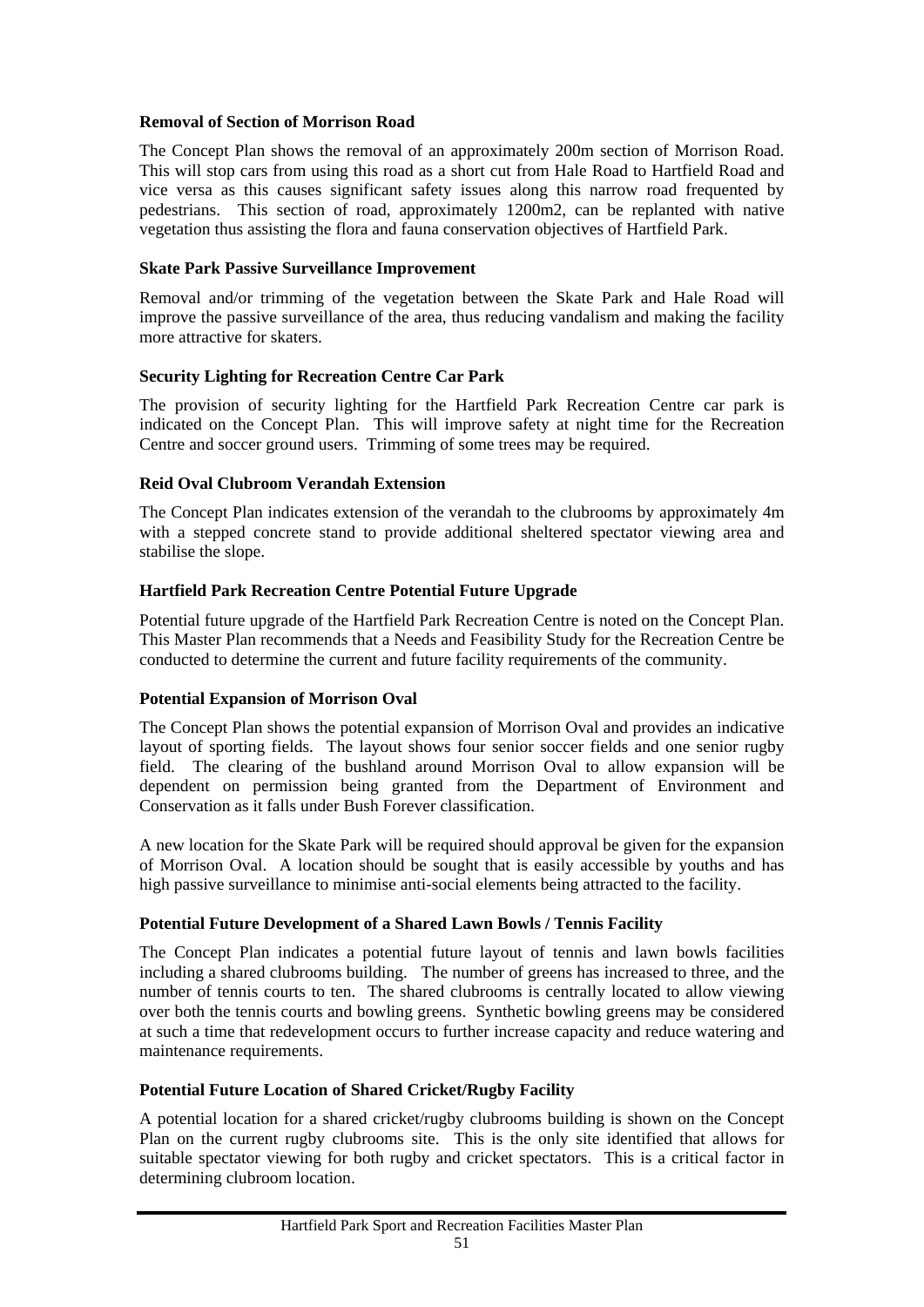# **Playground Equipment Upgrades**

Playground Equipment located next to the Rugby Pavilion and Soccer Pavilion is indicated to be upgraded on the Concept Plan. This is dependent on the outcome of the proposed Playspaces Implementation Plan to be developed.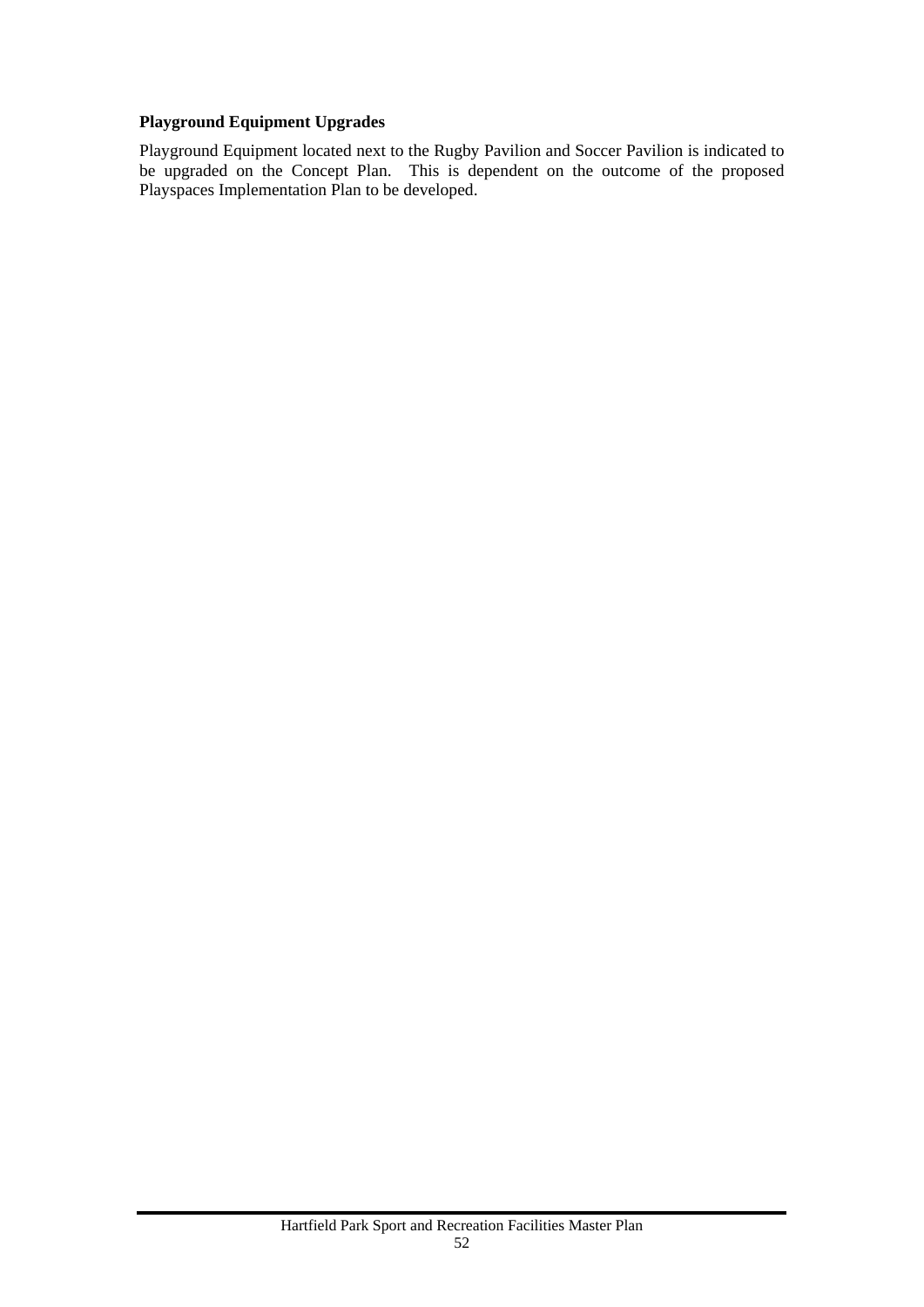# <span id="page-53-0"></span>**14 POTENTIAL DEVELOPMENT PLAN PRIORITIES**

The following details a proposed order of priorities for implementation of the Hartfield Park Sport and Recreation Facilities Master Plan. This Plan is an interpretation of the stakeholders' needs and is intended as a guide for the timing of developments. The Master Plan is prioritised as follows:

| <b>Short Term</b> | $0 - 5$ years   |
|-------------------|-----------------|
| Medium Term       | $5 - 10$ years  |
| Long Term         | $10 - 20$ years |

# **Short Term 0-5 years**

- **Conduct Hartfield Park Recreation Centre Needs and Feasibility Study.**
- Conduct Shire of Kalamunda Public Open Space Strategy.
- Carry out building maintenance repairs.
- Acquire additional water supply.
- Relocate Darling Range Horse and Pony Club and demolish building.
- Build new hockey facilities including clubrooms. Relocate Scout Group, Hockey Club and Little Athletics Club to new facility.
- Re-align cricket pitch at new soccer area.
- Demolish baseball hitting nets.
- Build new parking areas to new soccer areas and at Bowls Club site.
- Clearing trees in front of Skate Park, repair vandalism damage to facilities.
- Upgrade parking security lighting to the Recreation Centre parking area.
- Refurbish the tennis courts.
- Develop additional pathway sections.

# **Medium Term 5-10 years**

- Design and construction of FUSC clubrooms development.
- Build soccer goals storage.
- Demolish the Scout Hall.
- Remove section of Morrison Road.
- **Upgrade Federation Gardens.**
- Build Lawn Bowls shed.
- Install lighting for rugby fields; and
- Demolish old kiosk and relocate flood light switching gear.
- Extend spectator area in front of Reid Oval Clubrooms.
- Upgrade playground equipment at soccer and rugby clubrooms.

# **Long Term 10-20 years**

Review and update Hartfield Park Sport and Recreation Facilities Master Plan.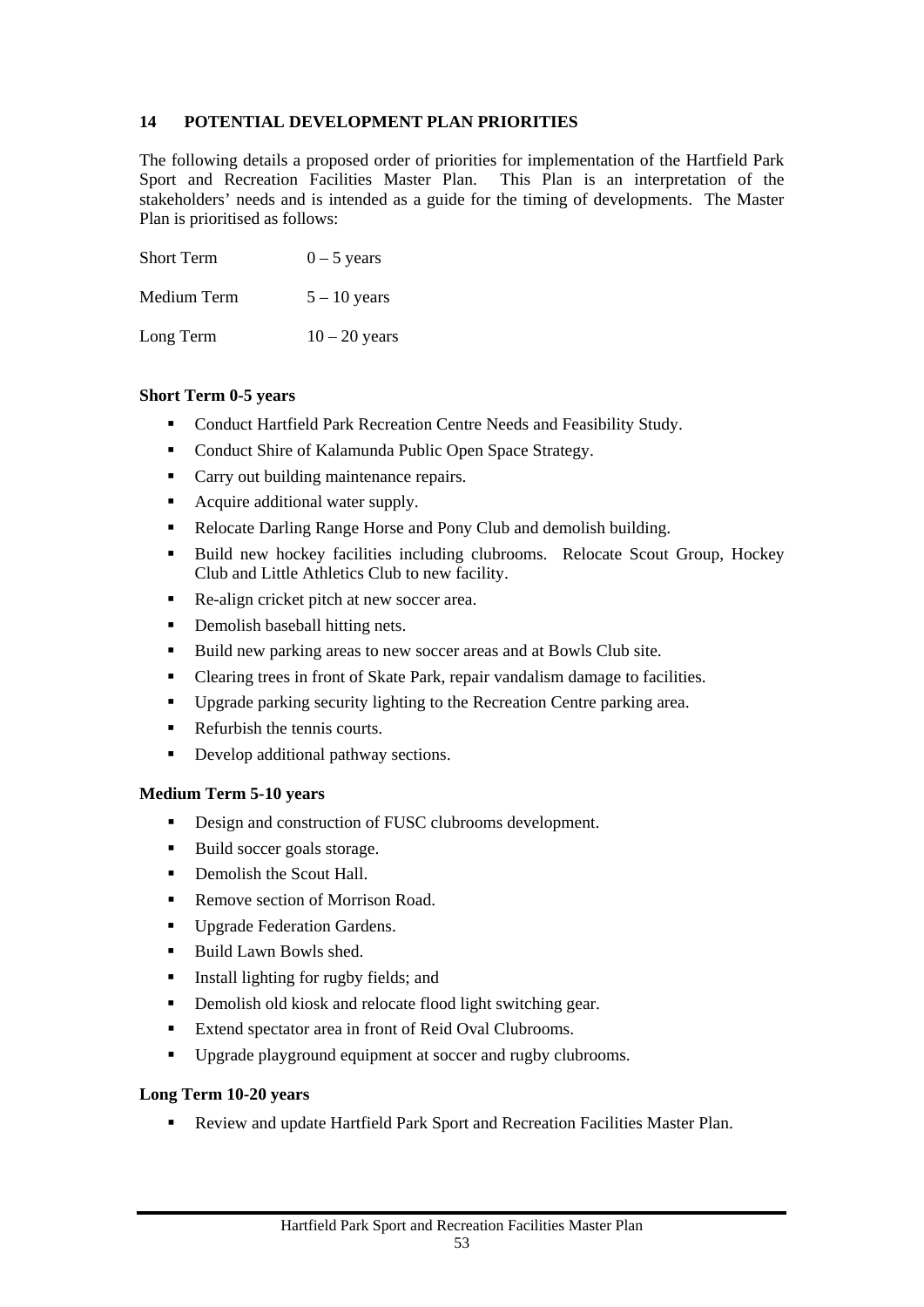# <span id="page-54-0"></span>**15 COST ESTIMATES**

The indicative capital cost estimates of the proposed Hartfield Park Sport and Recreation Facilities Master Plan have been prepared by Ralph Beattie Bosworth. The full report is attached as Appendix 7 to this report. A summary of the costings are provided below.

| TOTAL INDICATIVE COST ESTIMATE<br>(Excl GST)                                          | \$<br>5,870,000   |
|---------------------------------------------------------------------------------------|-------------------|
| <b>Total</b>                                                                          | \$<br>2,174,450   |
| Contingencies                                                                         | 139,400           |
| Security Lighting, Signage, Seating, Bins,<br>Miscellaneous Landscaping and Grassing. | 88,750            |
| Earthworks/Site Clearance, Services Connections                                       |                   |
| Removal of 200m section of Morrison Road                                              | 100,000<br>24,000 |
| Reid Oval Clubrooms Patio Extension<br><b>Federation Gardens Beautification</b>       | 49,400            |
| Lawn Bowls Machinery Shed                                                             | 35,000            |
| Demolish old kiosk                                                                    | 1,200             |
| Rugby Field floodlighting                                                             | 175,000           |
| <b>Demolish Scout Hall</b>                                                            | 16,200            |
| Playground Equipment, Rugby Area                                                      | 15,000            |
| Playground Equipment, Soccer Area                                                     | 15,000            |
| <b>Soccer Goals Storage</b>                                                           | 5,500             |
| Soccer Clubrooms (assume new building)                                                | 1,510,000         |
| Medium Term $5 - 10$ years                                                            |                   |
| <b>Total</b>                                                                          | \$<br>3,695,550   |
| Contingencies                                                                         | 256,750           |
| Miscellaneous Landscaping and Grassing.                                               | 165,750           |
| Security Lighting, Signage, Seating, Bins,                                            |                   |
| Earthworks/Site Clearance, Services Connections                                       |                   |
| New dual use pathway                                                                  | 55,250            |
| Tennis court refurbishment                                                            | 109,500           |
| Security lighting to Rec Centre Car Park                                              | 154,000           |
| Skate Park area pruning                                                               | 500               |
| New Soccer Area Parking resurfacing and expansion                                     | 350,000           |
| <b>Bowls Club Parking Expansion</b>                                                   | 162,500           |
| Demolish Baseball Hitting Nets                                                        | 3,500             |
| 2 x new concrete cricket wickets with synthetic surfaces                              | 16,000            |
| Hockey Parking area                                                                   | 162,500           |
| <b>Hockey Clubrooms</b>                                                               | 805,500           |
| 3 x natural turf hockey fields, 1 lit                                                 | 364,000           |
| Demolish Equestrian Club Building                                                     | 19,800            |
| Sustainable water supply                                                              | 1,000,000         |
| <b>Public Open Space Strategy</b>                                                     | 30,000            |
| H.P Recreation Centre Needs & Feasibility Study                                       | \$<br>40,000      |
| Short Term $0 - 5$ years                                                              |                   |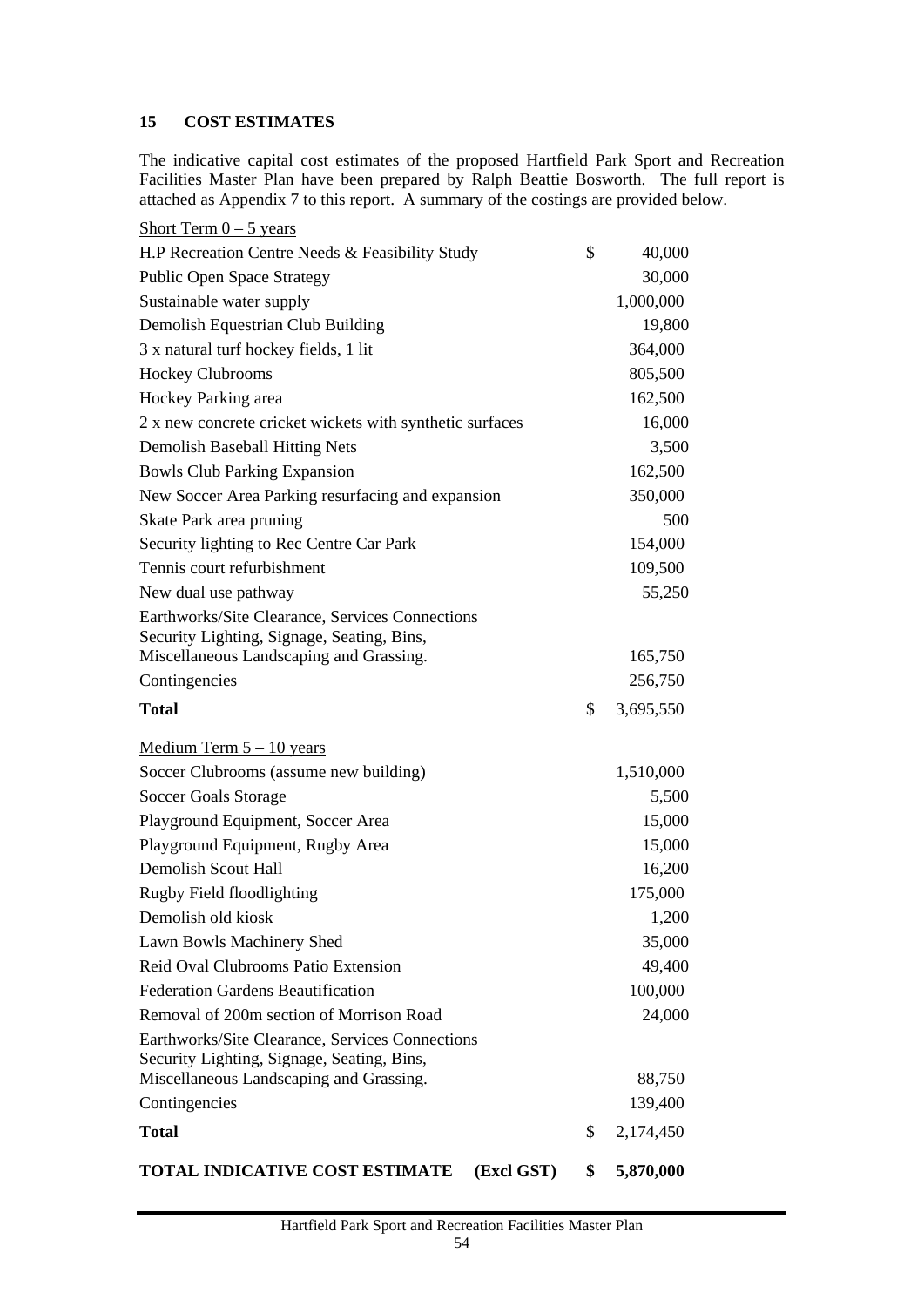Note: This cost estimate is based on current prices. Cost escalation should be considered when planning future construction works. The Australian Institute of Quantity Surveyors indicates that cost escalation for 2010 is expected to be 2.0% followed by 4.0% in 2011, rising to 5.0% in 2013.<sup>1</sup>

1Australian Institute of Quantity Surveyors WA. (August 2009). *Construction Cost Index Forecast*. Perth, Western Australia.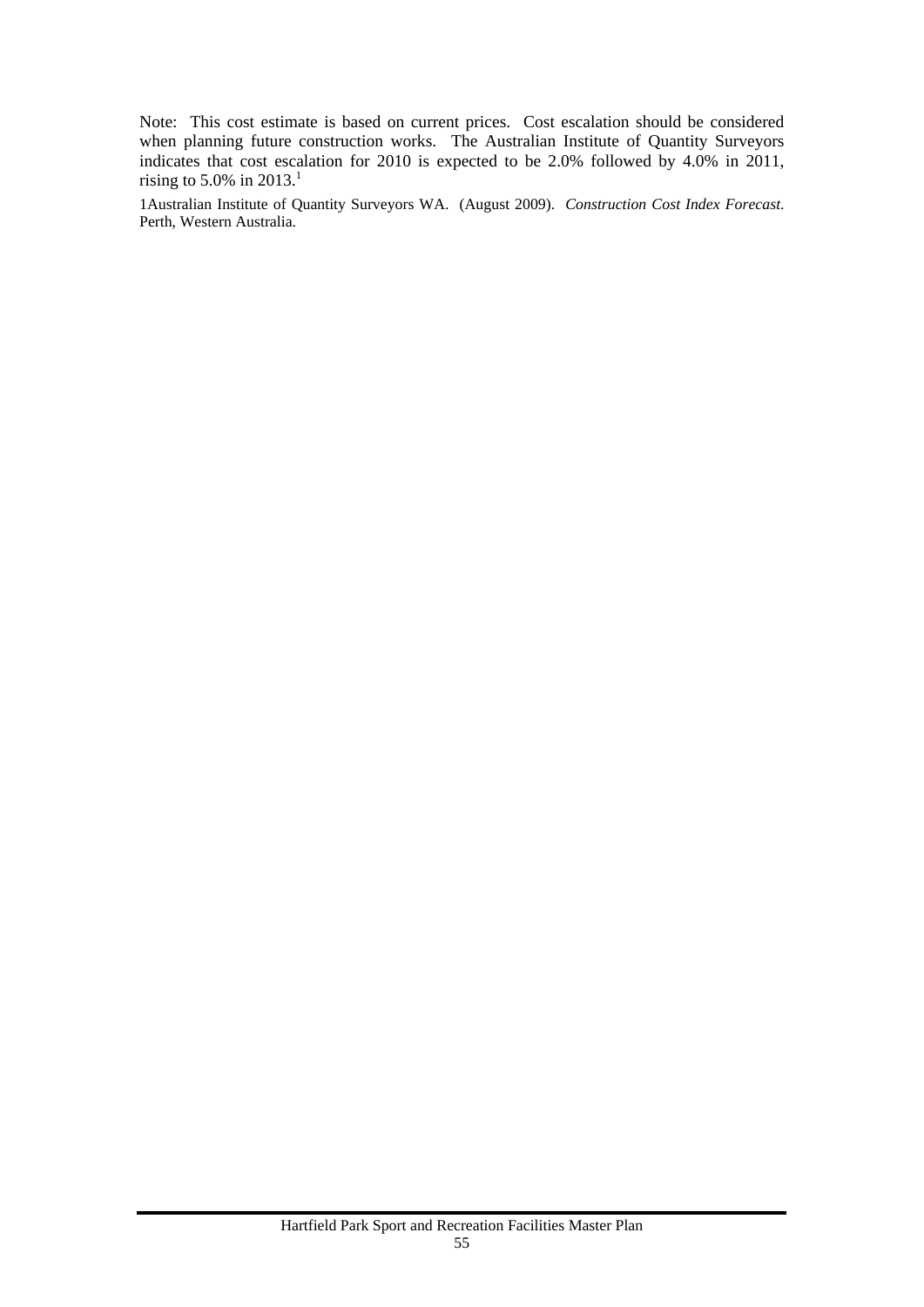# **16 MANAGEMENT**

Most clubroom buildings at Hartfield Park are either under lease or licence agreements. Fees range from \$1.00 to \$1,000 per annum, with the Country Club being the exception paying \$2,005.68 pa. The length of lease/licence ranges from  $3+5$  years to 21 years.

<span id="page-56-0"></span>Lease and licence agreements give sporting clubs security of tenure. It enables clubs to develop facilities knowing that they will have access to these facilities for a considerable period of time. Many of the buildings at Hartfield Park have been built by sporting clubs that hold a lease or licence, some with little or no assistance from the Shire.

This approach, which is common across many LGAs, appears to be serving the tenants of Hartfield Park well, with no major issues regarding management of the facilities reported during the course of the study. Where sharing of facilities exists between multiple user groups, the groups reported being satisfied with the sharing arrangements.

The clubrooms and the clubs that occupy them that are situated at Hartfield Park are, for the most part, recommended to stay as they are within the timeframe of this Master Plan. As such, the management arrangements for these buildings are recommended to continue in a similar fashion. 5+5 year lease/licence agreements would seem sufficient for most clubs at Hartfield Park. Variations could occur dependant on the method of funding of improvements.

The facility developments listed within this Master Plan that will have an impact on management arrangements are the relocation of the hockey facilities to the equestrian venue, and the removal of the Scout Hall. These actions will require new facility sharing arrangements to occur to accommodate the affected clubs.

Development of new hockey clubrooms will provide an opportunity for the  $1<sup>st</sup>$  Forrestfield Scout Group to share a new building. The Scout Group and the Kalamunda Districts Hockey Club would be the primary tenants. A joint management agreement between the two organisations would need to be developed, potentially in the form of a sports association.

The Forrestfield Little Athletics Club would continue to be a minor tenant, using this facility for training sessions during the summer as they do at the current hockey grounds. A formalised agreement that ensures their use of the facility, but without the management responsibilities would appear appropriate.

This Master Plan identifies the Walliston Pony Club (WPC) grounds as the most likely venue for the Darling Range Horse and Pony Club (DRHPC) to be relocated to. The DRHPC will require security of tenure in their new location. The Shire, the DRHPC and the WPC will need to negotiate a suitable joint management arrangement, which could take the form a sports association, or a formalised agreement between the WPC and the DRHPC.

Joint management agreements can be time consuming and difficult to get consensus from the key stakeholders. Despite the challenges, the benefits to the user groups appear worth the effort of pursuing joint management agreements as they will benefit from cross promotion, shared expertise and shared costs.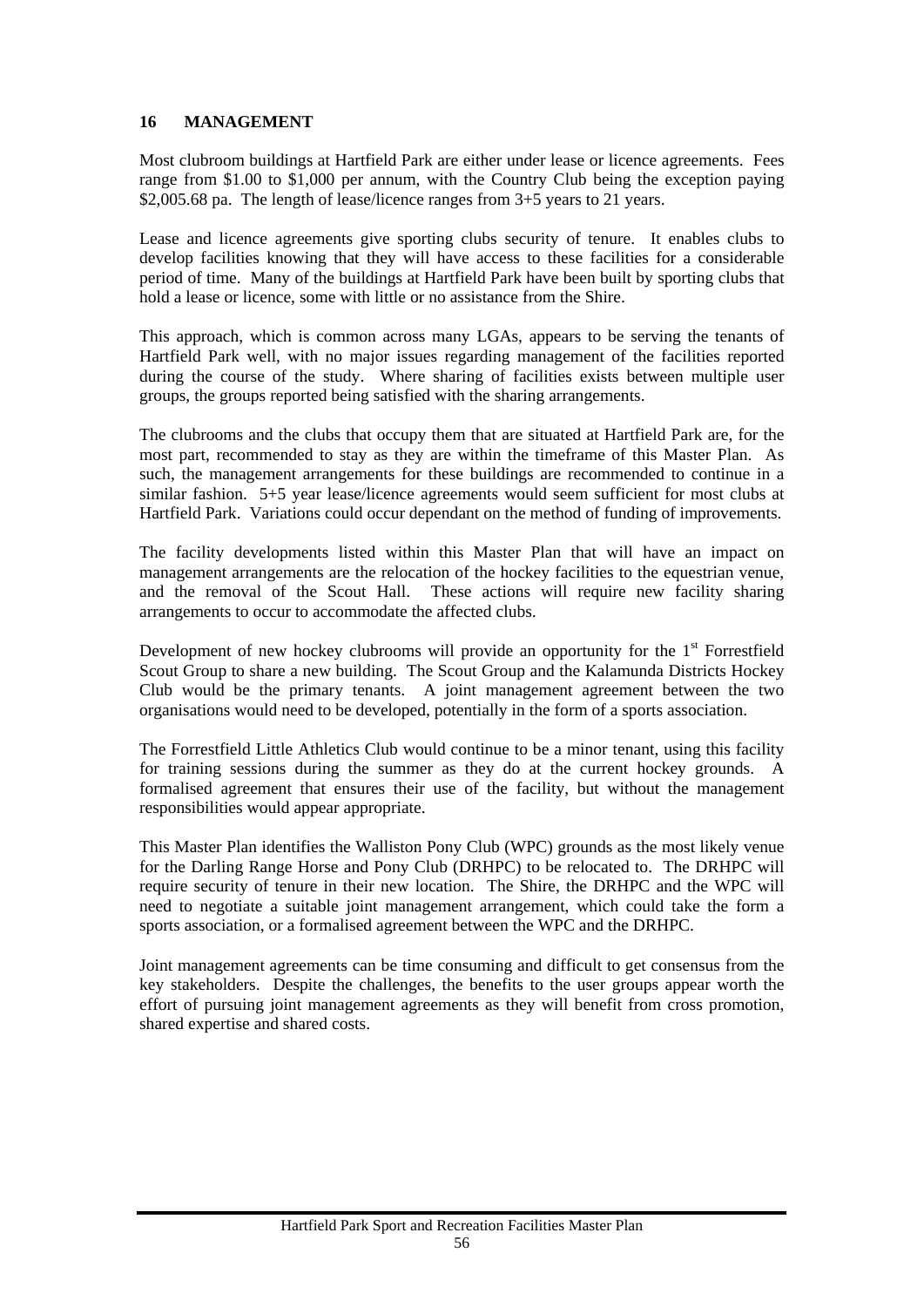# <span id="page-57-0"></span>**17 SOCIAL IMPACT**

The intention of this Master Plan is to provide an improved level of sport and recreation facilities for the community whilst promoting environmental and financial sustainability. Therefore, positive social outcomes would be realised from the implementation of the proposed facility developments.

Increasing the amount of sporting field space, improving Federation Gardens and the provision of additional pathways will encourage greater participation in sport and recreation. Increased participation in sport and recreation is well recognised for the positive effects it brings to the community. Apart from the well known health benefits, sport and recreation promotes social inclusion, addresses anti-social behaviour, can support education and bind families together through shared experiences. $<sup>1</sup>$ </sup>

A number of clubs are significantly impacted by the recommendations of this report.

Firstly, the Kalamunda Districts Hockey Club (KDHC) and the 1<sup>st</sup> Forrestfield Scouts Group (FSG) are proposed to share a new facility. The Scout Group has stated a preference for remaining in their current facility. It is a building in which they have several decades of history. For any club, the prospect of leaving a facility which they have occupied for a considerable period of time (no matter the shortcomings of the facility), to a shared facility is difficult and may be unpopular with a significant proportion of the membership.

Support amongst KDHC and FSG members for relocation into a new shared facility may improve once the two organisations have had a chance to discuss and resolve issues they may have with the proposal. Change can be unpopular at first, however, both the KDHC and FSG will benefit considerably from moving into new, modern facilities that are purpose built for their needs.

Secondly, the relocation of the Darling Range Horse and Pony Club (DRHPC) will cause a certain amount of angst amongst its members, and the tenants at the proposed new location for the Club – the Walliston Pony Club (WPC) grounds. The DRHPC have also resided at their current location for several decades and are proud of their facilities which meet their needs. The Club has stated their preferred position is that they wish to remain at Hartfield Park. A move to share facilities with the Walliston Pony Club will likely be unpopular with a large proportion of the members.

In this regard, it is the social impact on the wider community that has been considered against the social impact on DRHPC. The riding membership of DRHPC is 30-40. Three hockey fields could support up to 24 teams based on the ratio of 8 teams per field. This would result in over 300 participants making use of the area on a weekly basis if converted to hockey fields when full capacity is reached.

Ultimately, whilst the proposal to relocate DRHPC to the WPC grounds would likely be unpopular, DRHPC and WPC would gain from the benefits of cross promotion, pooling of resources and sharing of costs. Additionally, the clubs will likely have greater chance of attracting State and/or Federal Government funding as they will be espousing the best practice principles of co-location and facility sharing. Therefore, provided a suitable facility sharing agreement can be reached, DRHPC can benefit in the long term from relocation.

It should be noted that the Kalamunda Lions Club are also tenants of the DRHPC clubrooms and have significant history there, including having built a memorial garden for a past member. Whilst an alternative venue should not be difficult to identify for the Lions Club, it is likely that relocation will be unpopular amongst a significant proportion of the members.

<sup>1</sup>WA Department of Sport and Recreation. (2008). *More than winning: The real value of sport and recreation in Western Australia*. Perth.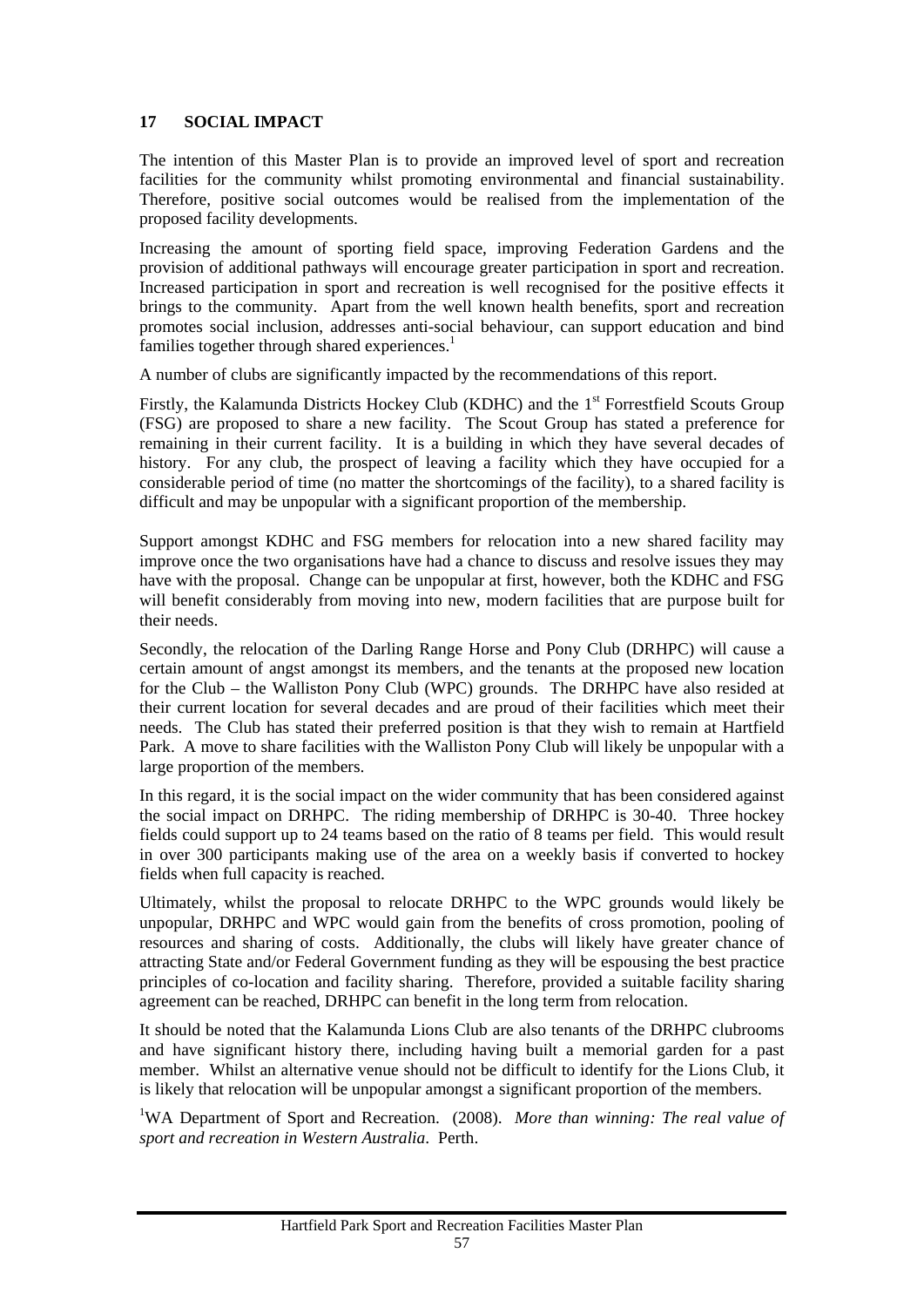# <span id="page-58-0"></span>**18 FUNDING AND GRANTS**

There are a number of funding sources that may provide funding opportunities for this Master Plan project. The timing of funding applications for this project will depend on a number of factors including; the agreed level of overall development, the timing and potential staging options and the capabilities of different users to contribute to costs.

## **Sporting and Community Organisations**

Once a firm future development proposal is adopted, more specific consultation with the key sporting and community group stakeholders should be undertaken in order to fully assess the potential for those groups to contribute. Likely funding contribution scenarios include fundraising towards the capital costs, provision of in kind services towards the projects development (including general labour, and some specialist services that members may possess skills for) and ongoing servicing of a self supporting loan.

## **Shire of Kalamunda**

The Shire of Kalamunda will most likely be responsible for the majority of funding for any redevelopment of the sport and recreation facilities at Hartfield Park. This could occur via a number of methods including utilising financial reserves, general rates, loan borrowings or sale of assets.

Apart from the Shire's reserves and borrowings and the sporting and community organisations and their respective governing bodies, the following primary Funding and Grant opportunities have been identified.

## **Government of Western Australia, Department of Sport & Recreation**

# **Community Sport and Recreation Facilities Fund (CSRFF)**

The CSRFF is the primary grant available to sporting clubs and Local Government Authorities for the development of sporting infrastructure. CSRRF provides up to one third of the cost of the total cost to a maximum of \$4.0 million for a project with a total fund of \$20 million per year for the State, increased from \$9 million in previous years. See Appendix 8 for further details.

The main facility developments listed within this report that fall within the scope of the CSRFF scheme include the FUSC Clubrooms redevelopment, hockey club relocation, rugby field flood lighting and the Reid Oval spectator shelter extension

#### **Lotterywest**

# **Community Facilities Grants**

Lotterywest is a West Australian Government Agency that supports not for profit community based organisations through the provision of grants for a wide range of initiatives. In 2008/2009 Lotterywest awarded 1,322 grants totalling \$101,622 million to 1,082 different community organisations and local government authorities. See Appendix 8 for further details.

Improvements to Federation Gardens are more likely to be funded by Lotterywest as such facility developments do not generally fall under the scope of CSRFF. Consultation with Lotterywest is required to fully assess eligibility for any project.

A Funding and Grants document that provides further details on these funding schemes and other potential sources is provided as Appendix 8 to this report.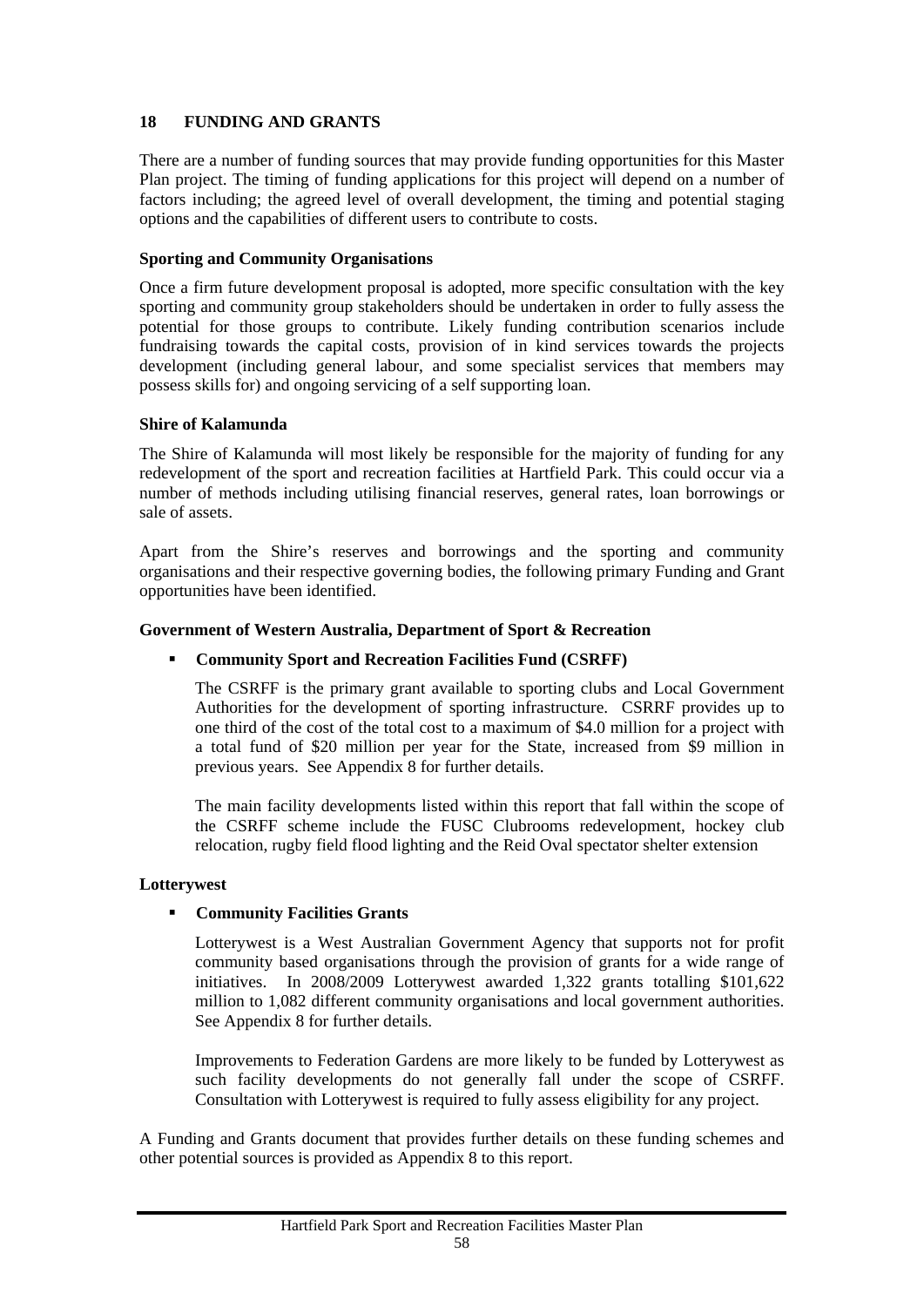#### <span id="page-59-0"></span>**19 RECOMMENDATIONS**

**It is recommended that the Shire of Kalamunda:** 

- *1. Receive the Hartfield Park Sport and Recreation Facilities Master Plan.*
- *2. Consider the infrastructure developments listed within this report to meet the needs of the community and key stakeholders of Hartfield Park.*
- *3. Conduct a detailed assessment of potential sustainable water sources for the development of new irrigated turf areas as proposed in this Master Plan.*
- *4. Review the Master Plan in accordance with the facility development staging program to bring into account demographic, financial, social and environmental changes impacting on the community.*
- *5. Develop a Public Open Space Strategy to ensure the future public open space requirements of the growing community are met. This Public Open Space Strategy should also address the future need for sporting fields within the Shire and explore shared use opportunities with schools.*
- *6. Prioritise and conduct the identified maintenance items within the Airey Taylor report and Building Asset Management and Condition Review to ensure the safety of users and the longevity of the assets.*
- *7. Develop a Sporting Reserve Usage policy detailing maximum ideal use of each sporting reserve within the Shire of Kalamunda.*
- *8. Investigate the relocation of the Darling Range Horse and Pony Club with consideration given to sharing of the Walliston Pony Club Grounds. This will enable the Hartfield Park equestrian grounds to be developed into sporting fields.*
- *9. Engage a suitably qualified engineering firm to conduct a geotechnical survey of Pioneer Park and provide recommendations on the remedial actions required to develop sporting fields capable of sustaining high impact winter sport usage.*
- *10. Contact the Department of Environment and Conservation and follow the appropriate protocol for obtaining permission for clearing of the bushland to the west and north of Morrison Oval for the purposes of developing additional sporting fields.*
- *11. Conduct a Needs and Feasibility Study for the Hartfield Park Recreation Centre.*